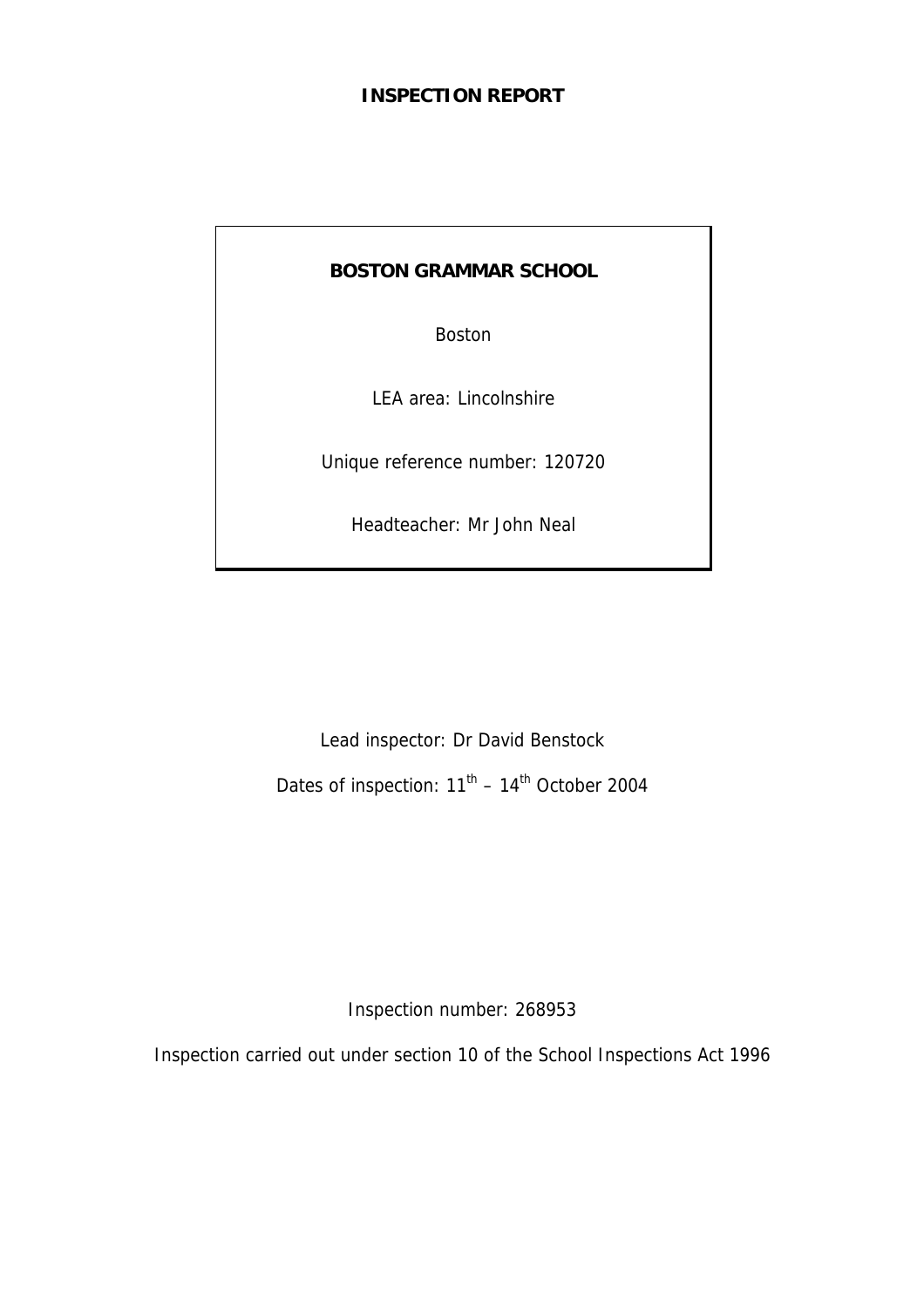#### © Crown copyright 2004

This report may be reproduced in whole or in part for non-commercial educational purposes, provided that all extracts quoted are reproduced verbatim without adaptation and on condition that the source and date thereof are stated.

Further copies of this report are obtainable from the school. Under the School Inspections Act 1996, the school must provide a copy of this report and/or its summary free of charge to certain categories of people. A charge not exceeding the full cost of reproduction may be made for any other copies supplied.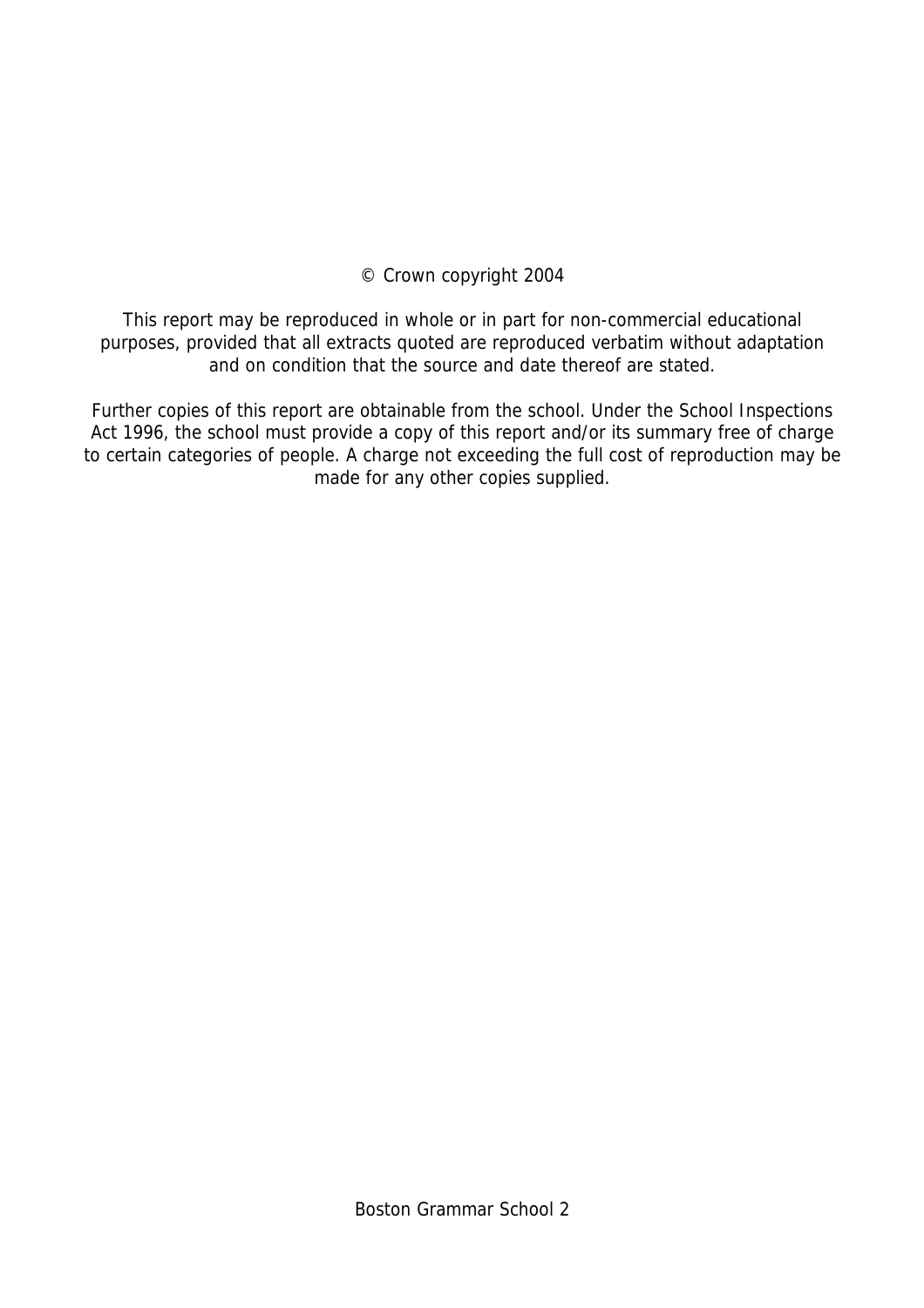#### **INFORMATION ABOUT THE SCHOOL**

| Type of school:        |    |       |                                    | Grammar (Selective) |  |  |
|------------------------|----|-------|------------------------------------|---------------------|--|--|
| School category:       |    |       | Foundation                         |                     |  |  |
| Age range of students: |    |       |                                    | $11 - 18$           |  |  |
| Gender of students:    |    |       |                                    | Male                |  |  |
| Number on roll:        |    |       |                                    | 652                 |  |  |
| School address:        |    |       |                                    | South End           |  |  |
|                        |    |       |                                    | <b>Boston</b>       |  |  |
|                        |    |       |                                    | Lincolnshire        |  |  |
| Postcode:              |    |       |                                    | <b>PE21 6JY</b>     |  |  |
| Telephone number:      |    |       |                                    | 01205 366444        |  |  |
| Fax number:            |    |       |                                    | 01205 310702        |  |  |
| Appropriate authority: |    |       |                                    | The Governing Body  |  |  |
| Name<br>governors:     | Ωf | chair | of                                 | Peter J Jordan OBE  |  |  |
| Date<br>inspection:    | Ωf |       | previous 17 <sup>th</sup> May 1999 |                     |  |  |

#### **CHARACTERISTICS OF THE SCHOOL**

Boston Grammar School is an 11-18 boys' selective school, although girls are admitted into the sixth form. It is below average size. The number on roll is around 650, of which 160 are in the sixth form. The number of students who leave or join the school at other than the usual time is about average. It is situated centrally in the town of Boston, in Lincolnshire, and the school draws students mainly from Boston itself and surrounding villages. Entry to the school is on the basis of success in an 11+ test but also a significant number are admitted on the recommendation of the primary school. It has been awarded the status of Specialist Technology College, jointly with a partner secondary school, Sportsmark in 2003 and the School Achievement Award in 2002. The socio-economic background of students reflects quite a mixed range of family circumstances in a town that suffers from cultural and rural deprivation but low unemployment. The proportion of families having experience of higher education is below average and conversely there is little by way of social deprivation through overcrowding. The intake is much broader than it is for most grammar schools. Approximately 80 per cent of students have White British heritage, 4 per cent are known to be of Asian, Black or mixed heritage and the remainder are of mixed heritage or information about them is not known. The number of students whose home language is not English is a bit higher than in most schools. There are no students at the early stages of English. The main languages other than English spoken by students in the school are Urdu, Chinese and Arabic, with small numbers speaking other languages. The percentage of students eligible for free school meals is well below average.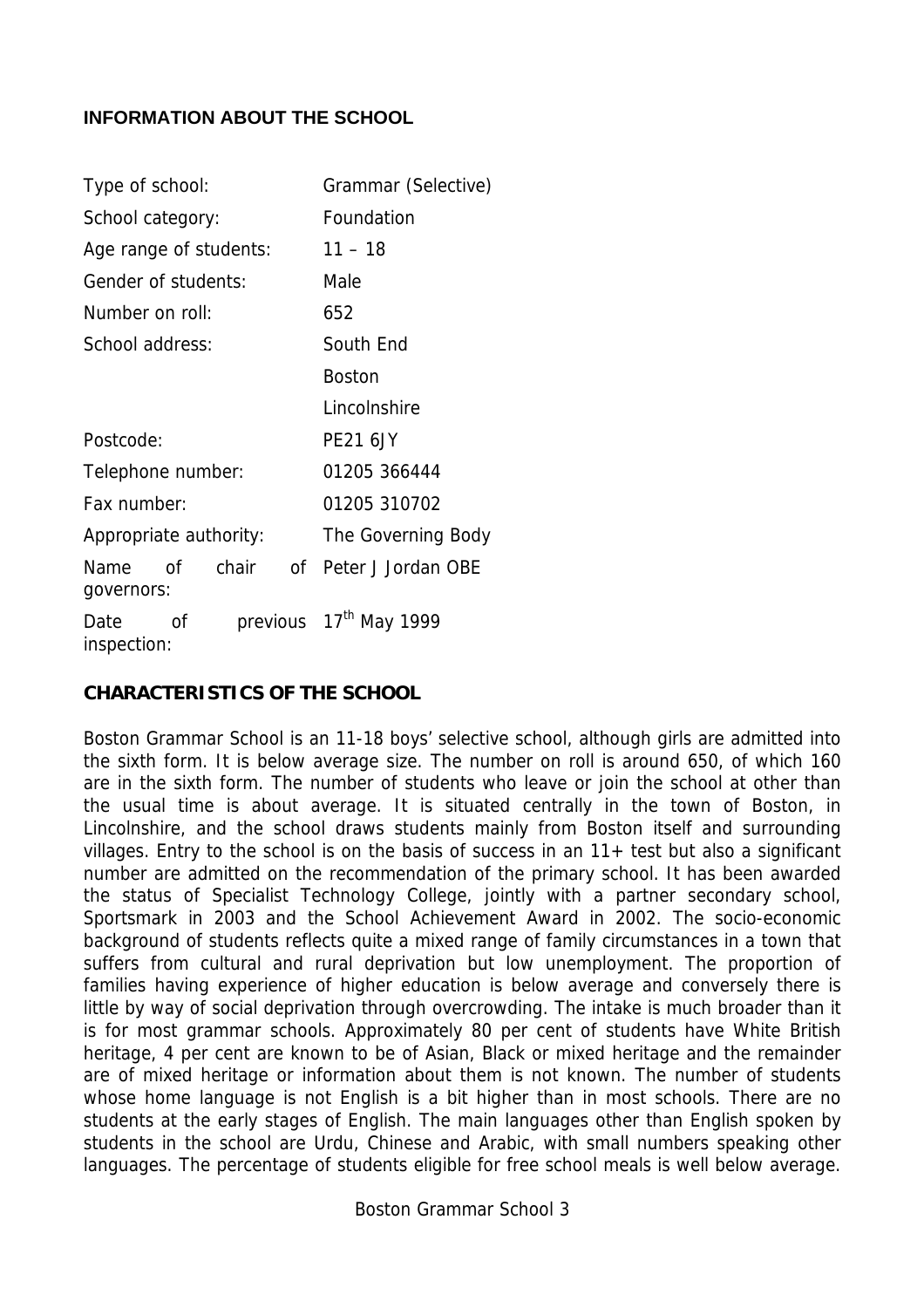The percentages of students identified as having special educational needs and of those with statements of special educational need are well below the national averages. Standards on entry to the school are well above average in English, mathematics and science and above average overall, reflecting a wider spread of ability than found in most grammar schools. Attainment on entry to the sixth form is broadly average. The school offers a traditional curriculum and a good range of academic A-level courses in the sixth form.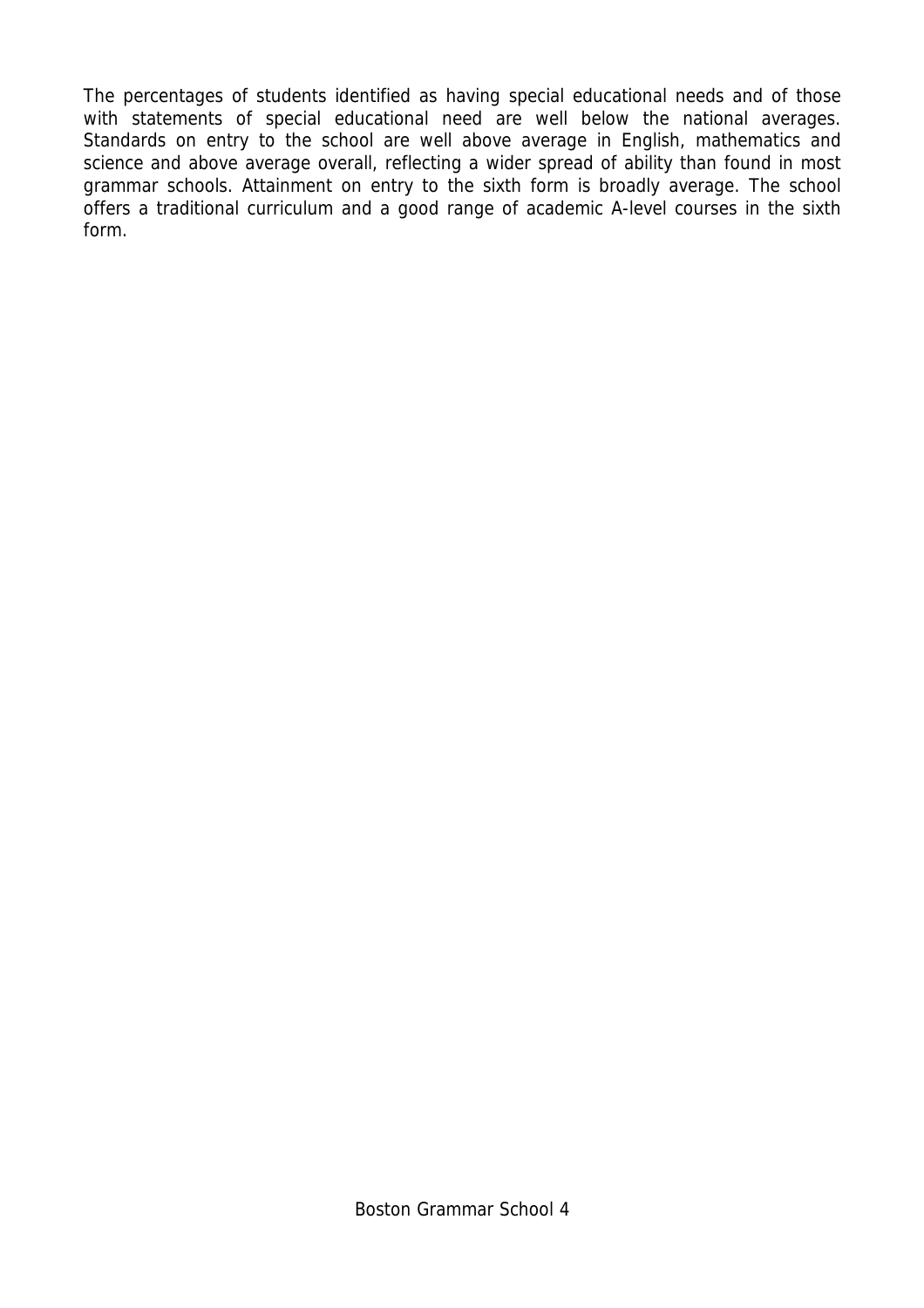#### **INFORMATION ABOUT THE INSPECTION TEAM**

| Members of the inspection team |                       |                | <b>Subject responsibilities</b>                         |  |
|--------------------------------|-----------------------|----------------|---------------------------------------------------------|--|
| 20243                          | David Benstock        | Lead inspector |                                                         |  |
| 9189                           | John Horwood          | Lay inspector  |                                                         |  |
| 17923                          | <b>Michael Shaw</b>   | Team inspector | <b>Mathematics</b>                                      |  |
| 3958                           | Maureen Cawdron       | Team inspector | English                                                 |  |
| 23188                          | Jenny Maunder         | Team inspector | <b>Science</b>                                          |  |
| 22985                          | Jackie Sparkes        | Team inspector | Biology (sixth form)                                    |  |
|                                |                       |                | Chemistry (sixth form)                                  |  |
| 10941                          | Renee Robinson        | Team inspector | Information<br>and<br>communication<br>technology (ICT) |  |
|                                |                       |                | Business studies (sixth form)                           |  |
| 31779                          | <b>Viv Harrison</b>   | Team inspector | Design and technology                                   |  |
|                                |                       |                | Product design (sixth form)                             |  |
| 15051                          | Lynne Kauffman        | Team inspector | Art and design                                          |  |
|                                |                       |                | Special educational needs                               |  |
| 23308                          | <b>John Morrell</b>   | Team inspector | <b>Music</b>                                            |  |
| 27226                          | <b>Richard Cribb</b>  | Team inspector | Physical education                                      |  |
|                                |                       |                | Religious education                                     |  |
| 14573                          | <b>Hugh Wareing</b>   | Team inspector | Geography                                               |  |
|                                |                       |                | Citizenship                                             |  |
| 19152                          | Richard Merryfield    | Team inspector | History                                                 |  |
| 24887                          | <b>Yvonne Salmons</b> | Team inspector | Modern foreign languages                                |  |
|                                |                       |                | German (sixth form)                                     |  |
|                                |                       |                | English as an additional language                       |  |

The inspection contractor was:

 ISIS 3 Harrowby Road West Park Leeds LS16 5HN

Any concerns or complaints about the inspection or the report should be made initially to the inspection contractor. The procedures are set out in the leaflet 'Complaining about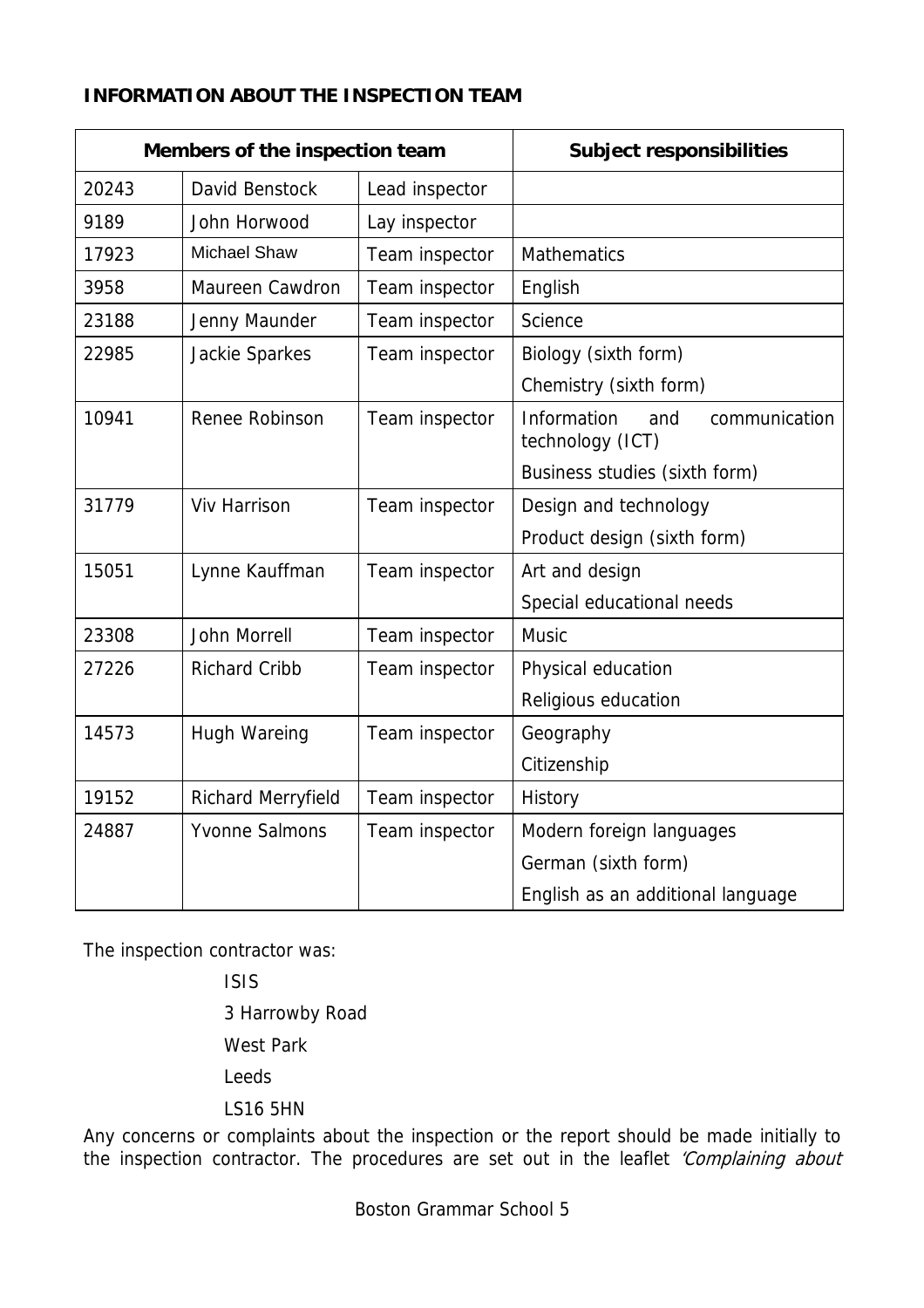Ofsted Inspections', which is available from Ofsted Publications Centre (telephone 07002 637 833) or Ofsted's website (www.ofsted.gov.uk).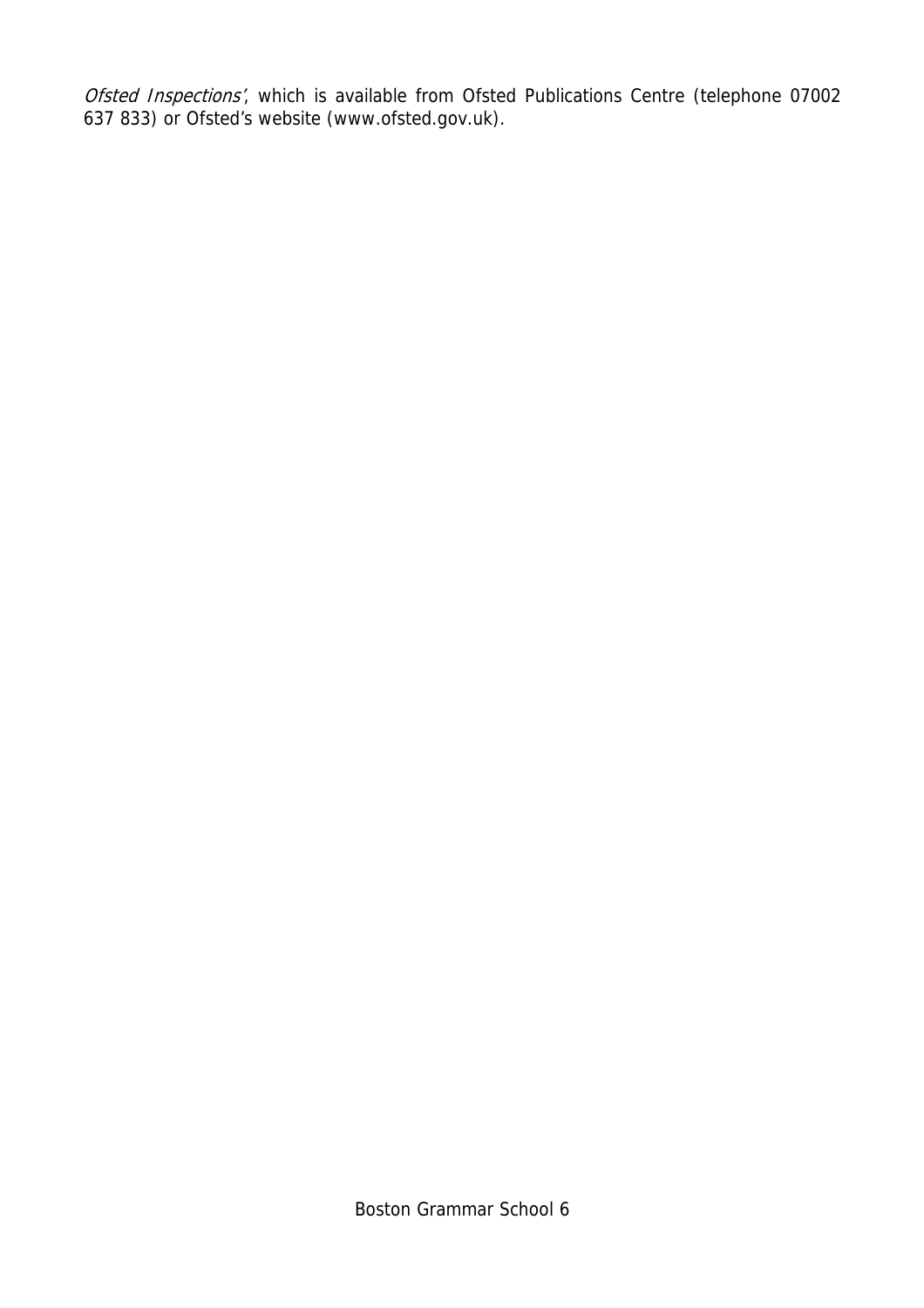## **REPORT CONTENTS**

|                                                                 | Page |    |
|-----------------------------------------------------------------|------|----|
| <b>PART A: SUMMARY OF THE REPORT</b>                            | 6    |    |
| <b>PART B: COMMENTARY ON THE INSPECTION FINDINGS</b>            |      |    |
| <b>STANDARDS ACHIEVED BY STUDENTS</b>                           | 11   |    |
| Standards achieved in subjects and courses                      |      |    |
| Students' attitudes, values and other personal qualities        |      |    |
| <b>QUALITY OF EDUCATION PROVIDED BY THE SCHOOL</b>              | 17   |    |
| Teaching and learning                                           |      |    |
| The curriculum                                                  |      |    |
| Care, guidance and support                                      |      |    |
| Partnership with parents, other schools and the community       |      |    |
| <b>LEADERSHIP AND MANAGEMENT</b>                                | 25   |    |
| <b>OTHER SPECIFIED FEATURES</b>                                 | 28   |    |
| <b>PART C: THE QUALITY OF EDUCATION IN SUBJECTS AND COURSES</b> |      | 30 |
| <b>SUBJECTS AND COURSES IN KEY STAGES 3 AND 4</b>               |      |    |
| SUBJECTS AND COURSES IN THE SIXTH FORM                          |      |    |
| PART D: SUMMARY OF THE MAIN INSPECTION JUDGEMENTS               |      | 59 |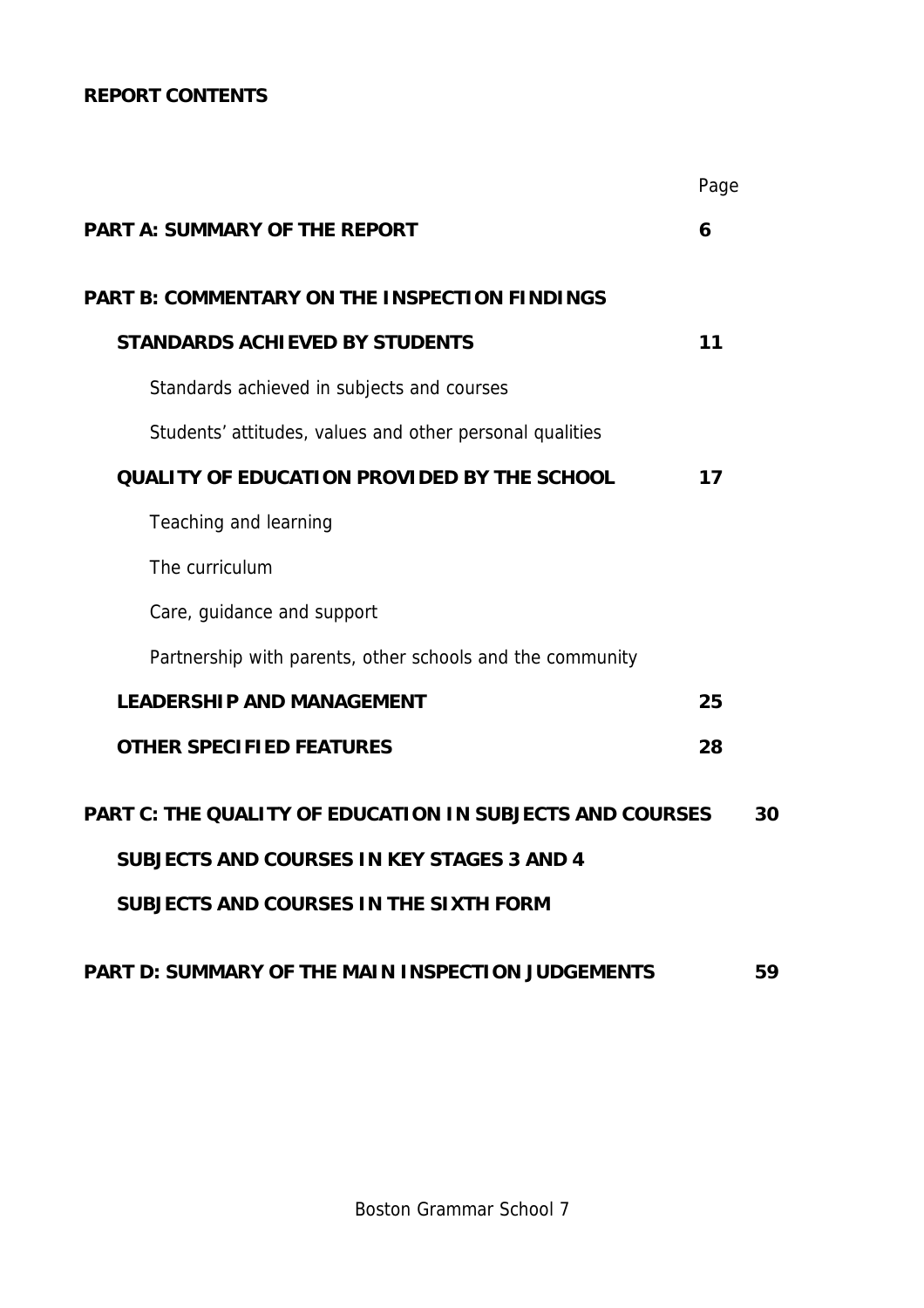# **PART A: SUMMARY OF THE REPORT**

## **OVERALL EVALUATION**

**This is a good school with a good sixth form**. **It gives very good value for money.** Students achieve well. The school provides a good quality of education. Teaching and learning are good in the main school and sixth form. The school offers a broad academic curriculum that meets the needs of most students. The provision for care and welfare of students is very good; support and guidance are satisfactory. Links with parents, the community and other schools are very good. Governance is very good and the school is very well led and well managed.

#### **The school's main strengths and weaknesses are:**

- Achievement of students is good across most subjects due to good teaching; it is very good in art and design and physical education. It is also very good in history, geography and modern languages in Years 10 and 11.
- Achievement in science in Years 10 and 11 is not as high as it could be for higher attaining students because work is not always sufficiently challenging.
- Overall leadership of the school by the headteacher is very good, is decisive and reflects high aspirations for future development.
- The governing body shows exceptional commitment to the support of the school and strategic planning for the future.
- Students' attitudes to learning are very good as a result of good humoured and friendly relationships with teachers and high expectations of exemplary behaviour that are developed throughout the school.
- Provision for gifted and talented students is not fully exploited in all departments.
- Information and communication technology (ICT) is not used well enough across all subjects of the curriculum to enhance the learning.
- Opportunities for participation in extra-curricular sporting activities are excellent.

Since the last inspection the school has improved well. The school has gained Specialist Technology College status. Accommodation has been greatly improved. Results in GCSE examinations are rising at a rate in line with the national trends although the overall trend in the average point score in Year 9 National Curriculum tests since last inspection has been below the national trend. Standards in the sixth form have risen steadily despite yearto-year variations. The quality of teaching has improved well. Heads of department are more active in leadership than previously. Partnerships with parents and the community have been greatly extended. Most issues from the last inspection have been addressed. The quality of work in art and design and in music has greatly improved. Marking of students' work gives more feedback to students. School development planning is now linked to the very good departmental reviews. ICT in learning has improved but it is not used as much as it might be in some departments. Satisfactory improvement has been made in the monitoring of teaching and use of performance data in departments. The school still does not fulfil the statutory requirement of a daily act of collective worship.

#### **STANDARDS ACHIEVED**

**The achievement of students overall from entry into the school is good.** It is good in most subjects throughout the school including the sixth form; it is very good in art and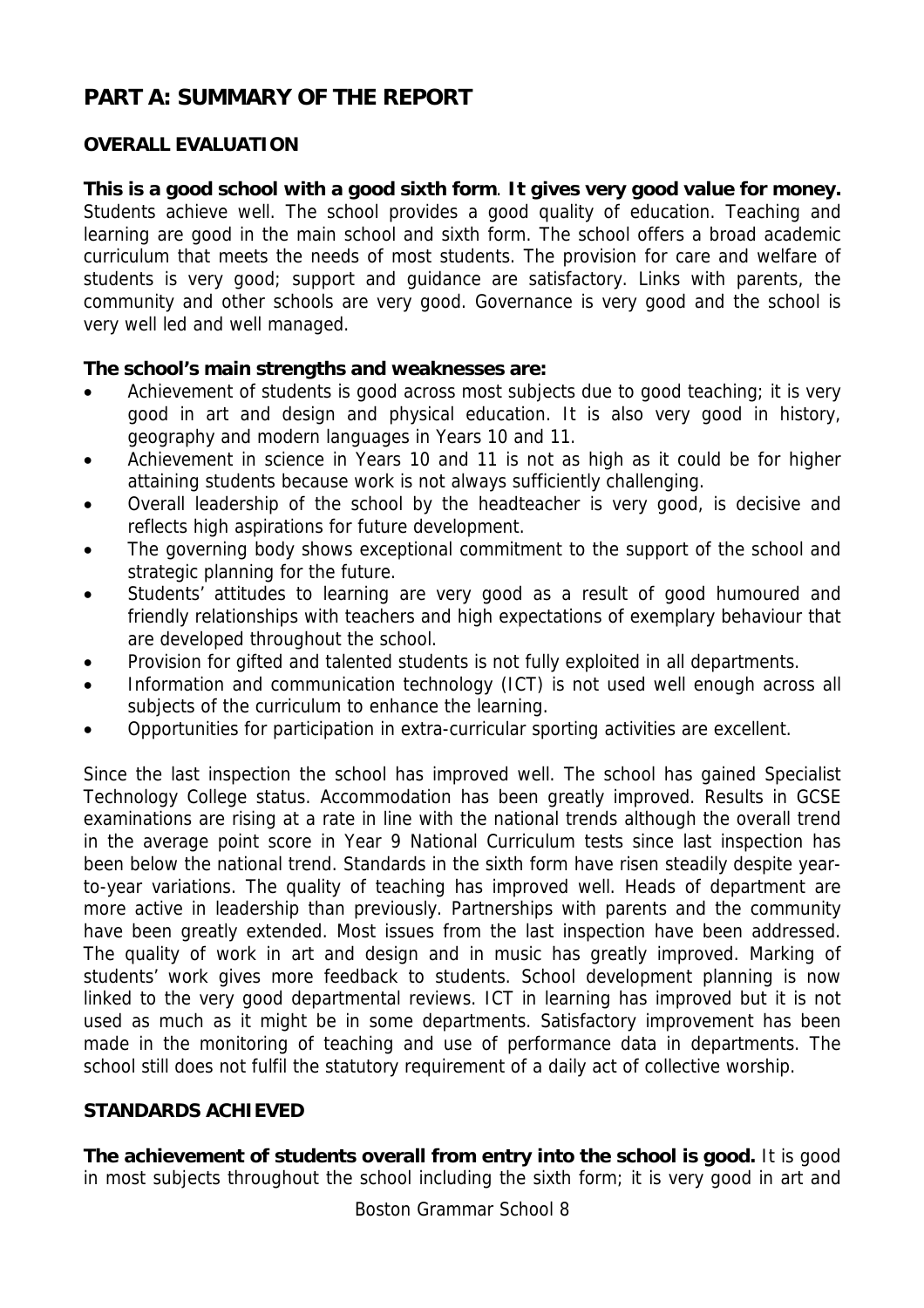design, physical education and history and geography in Years 10 and 11. Achievement in science is satisfactory. In 2003, results in the GCSE examinations were well above the national average but well below the average compared with schools, including most grammar schools, where the attainment at the end of Year 9 is similarly very high. However, in this school there is a far broader range of attainment than is found in most schools in this highest band of prior attainment. Standards observed in lessons and students' written work are well above average in Years 9 and 11, and above average in the sixth form. Little variation is currently noted in the achievement in different year groups, although tests and examinations in 2003 indicated progress was better in Years 7 to 9 than in Years 10 and 11. The achievement of students with special educational needs and those whose home language is not English is the same as other students. Students who are gifted and talented overall achieve satisfactorily, but in some subjects their progress is limited by the lack of opportunities.

| Performance compared with:                 |                        |      | all schools |      | similar schools |
|--------------------------------------------|------------------------|------|-------------|------|-----------------|
|                                            |                        | 2001 | 2002        | 2003 | 2003            |
| Year 11                                    | GCSE/GNVO examinations |      |             |      | #E              |
| A/AS level and VCE examinations<br>Year 13 |                        |      |             | A*   |                 |

Key: A – well above average; B – above average; C – average; D – below average; E – well below average. For Year 11, similar schools are those whose students attained similarly at the end of Year 9. #Caution: This school has a broader range of attainment, including an absence of the very highly attaining students, than most schools in this the highest band of similar prior attainment, making the similar schools grade comparison of limited relevance.

**The ethos for learning in the school is very good. Overall, spiritual, moral, social and cultural development is good** and it contributes significantly to the quality of personal development. Attitudes and behaviour are very good. Attendance is very good and students are punctual in arriving at school. Students' involvement in school life and willingness to take responsibility are very good.

## **QUALITY OF EDUCATION**

**The quality of education provided by the school is good.** Teaching and learning are good overall in both the main school and the sixth form. They are very good in art and design and physical education, and in business studies in the sixth form. They are also very good in history, geography and modern languages in Years 10 and 11. Teaching in science in Years 10 and 11 is satisfactory overall but it does not always ensure work is matched to the needs of more able students. Assessment is good overall. The curriculum is broad and balanced academically although vocational options are not yet offered. Provision for extracurricular activities is good overall and excellent for sport. Arrangements for the care of students are very good. Links with parents, the community and other schools are very good.

## **LEADERSHIP AND MANAGEMENT**

**Leadership and management are good.** Leadership of the school overall is very good and that by other key staff is good. The leadership team has a clear vision and high aspirations. Overall management is good. Performance data is carefully analysed and very good procedures for departmental review are in place. Monitoring of teaching by heads of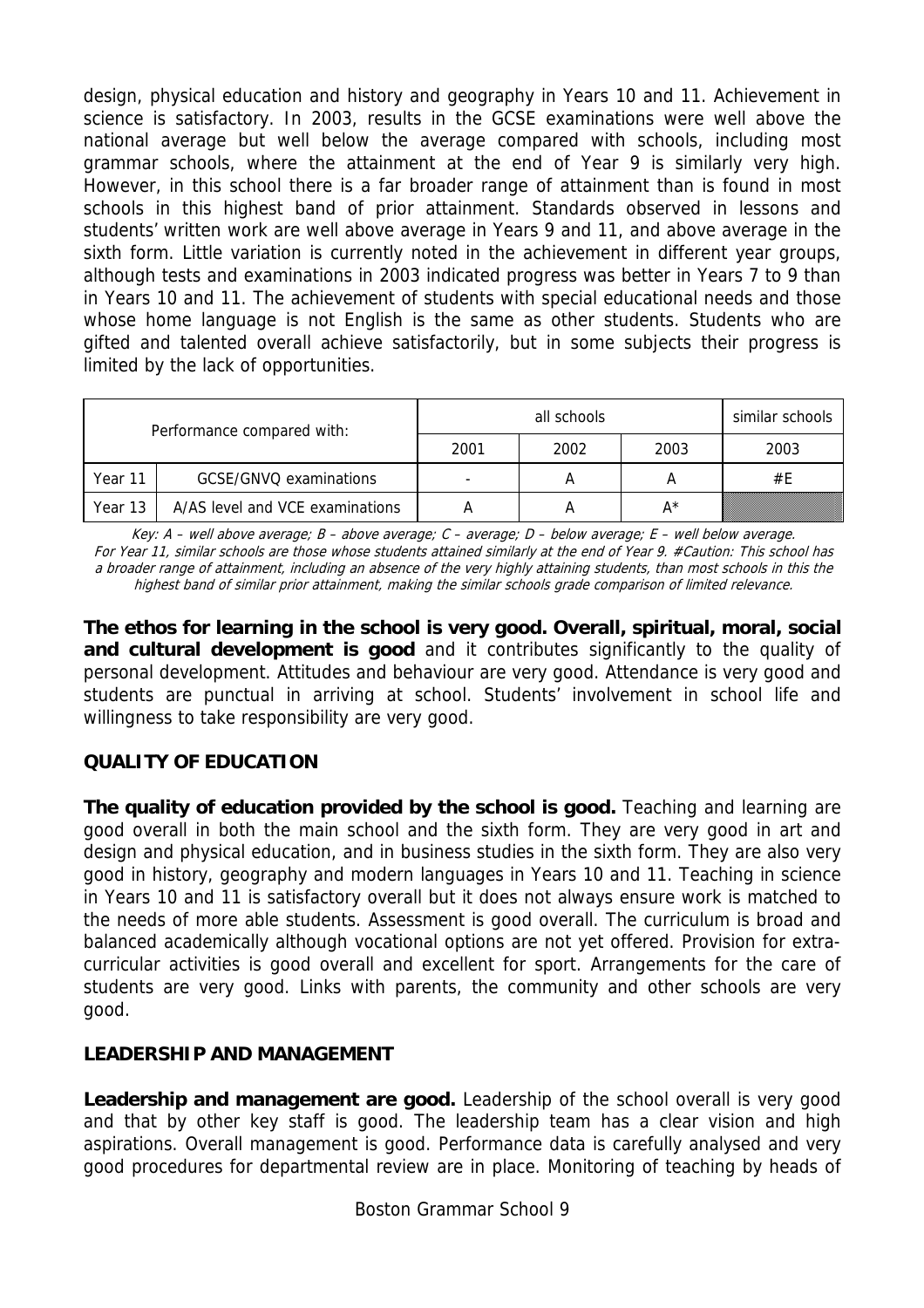department is satisfactory overall but there are inconsistencies in the rigour of practice. The governing body provides very good support and shows great commitment to the school. Support for newly qualified teachers is satisfactory but that for other new teachers is not well enough co-ordinated.

## **PARENTS' AND STUDENTS' VIEWS OF THE SCHOOL**

Parents are very supportive of the school. They feel that teaching is good, that their children have to work hard and are encouraged to become mature, and that the induction process is good. Whilst the majority are very comfortable to approach the school with any concerns a very small minority are not satisfied with the school's response. There are some concerns about reports and the amount of consultation on the changes to the school day. Information provided for parents on their child's progress is good overall and the school has followed the required procedures on changes to the day. Students enjoy being at the school and say they are well taught.

#### **IMPROVEMENTS NEEDED**

#### **The most important things the school should do to improve are:**

- Increase the use of ICT to enhance learning consistently across all subjects.
- Improve the achievement of higher attaining students in science by ensuring the tasks provide sufficient challenge.
- Ensure that more effective provision is made for gifted and talented students.

#### **and, to meet statutory requirements:**

- Ensure that the school provides a daily act of collective worship.
- Ensure that a full audit of provision of work-related learning (WRL) is carried out.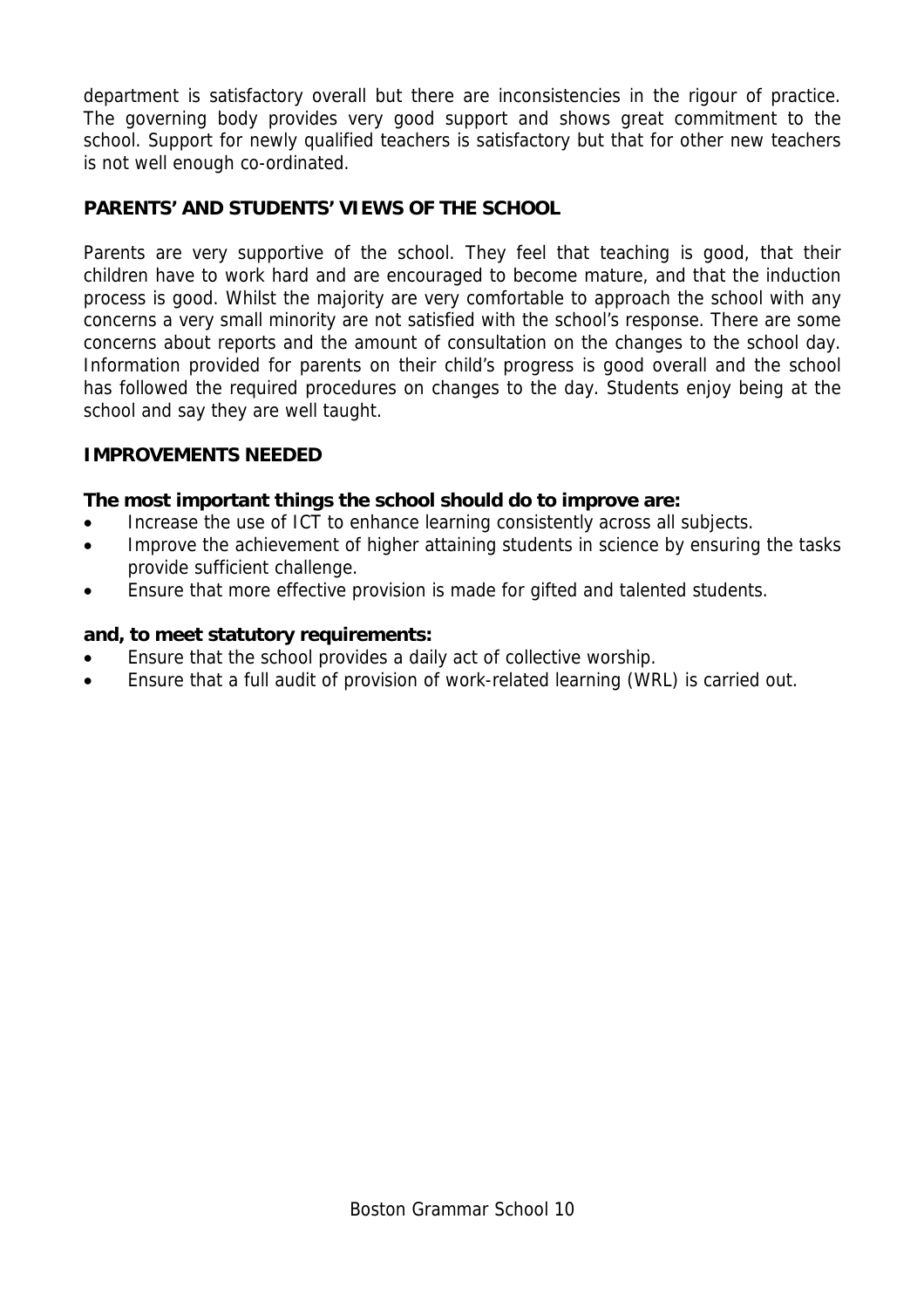#### **THE SIXTH FORM AT BOSTON GRAMMAR SCHOOL**

An established and popular sixth form for boys and girls on the same campus as the 11-16 school. It offers a good range of A-level courses.

#### **OVERALL EVALUATION**

**The sixth form is good and is cost effective.** It is a smaller than an average sixth form although the number of students has been increasing over recent years as the range of courses increases and its reputation spreads. An increasing number of students from other schools, both boys and girls, join the sixth form because of the facilities and course options. Teaching in the sixth form is good. Results over the past few years have shown a gradual increase with the 2003 results being exceptionally high. The value added is slightly higher than the average of other Lincolnshire schools.

#### **The main strengths and weaknesses are:**

- There has been a steady improvement in results and above average added value.
- Excellent behaviour and good attitudes to learning result in a very good learning environment.
- Consistently good teaching leads to good learning.
- The accommodation provides insufficient social areas and rooms for group bases now that the size of the sixth form has increased.
- A very well planned mentoring system has just been introduced although there has been insufficient time for it to become fully developed.
- There are very good links with the community and with other establishments which enhance the opportunities available to students.

#### **QUALITY AND STANDARDS IN SUBJECTS AND COURSES OF THE CURRICULUM**

Judgements about the provision in the subjects and courses inspected in the sixth form are shown below. They are based mainly on the quality of teaching and learning and how well students achieve. Not all subjects in the sixth form were inspected.

| Curriculum area                               | <b>Evaluation</b>                                                                                                                                                                                                                                                                                                                                                                                                                                                                                                                                                   |
|-----------------------------------------------|---------------------------------------------------------------------------------------------------------------------------------------------------------------------------------------------------------------------------------------------------------------------------------------------------------------------------------------------------------------------------------------------------------------------------------------------------------------------------------------------------------------------------------------------------------------------|
| English,<br>languages<br>and<br>communication | Provision in English literature is good. Teaching is good overall.<br>Achievement is satisfactory but is impeded by a lack of students' willingness<br>to participate in discussion. Provision in German is good. Standards are<br>above average in Year 12 and achievement is good. They are below average<br>in Year 13 and achievement is satisfactory. Teaching and learning are good.<br>Students have very good attitudes to learning, but those in Year 13 lack<br>confidence with speaking. French was sampled and achievement found to be<br>satisfactory. |
| <b>Mathematics</b>                            | Provision in <b>mathematics is good</b> . Students achieve well because they are<br>well taught and display very mature attitudes to their work.                                                                                                                                                                                                                                                                                                                                                                                                                    |
| Science                                       | Provision in chemistry is good. Teaching and learning are good and results<br>are improving. Provision in <b>biology is good</b> . Standards are above average<br>and examination results continue to improve.                                                                                                                                                                                                                                                                                                                                                      |
| <b>Humanities</b>                             | Provision in <b>history is very good</b> . Geography was sampled. Results in<br>geography and history in 2003 were well above average. Students achieve<br>very well because of consistently strong teaching.                                                                                                                                                                                                                                                                                                                                                       |

Boston Grammar School 11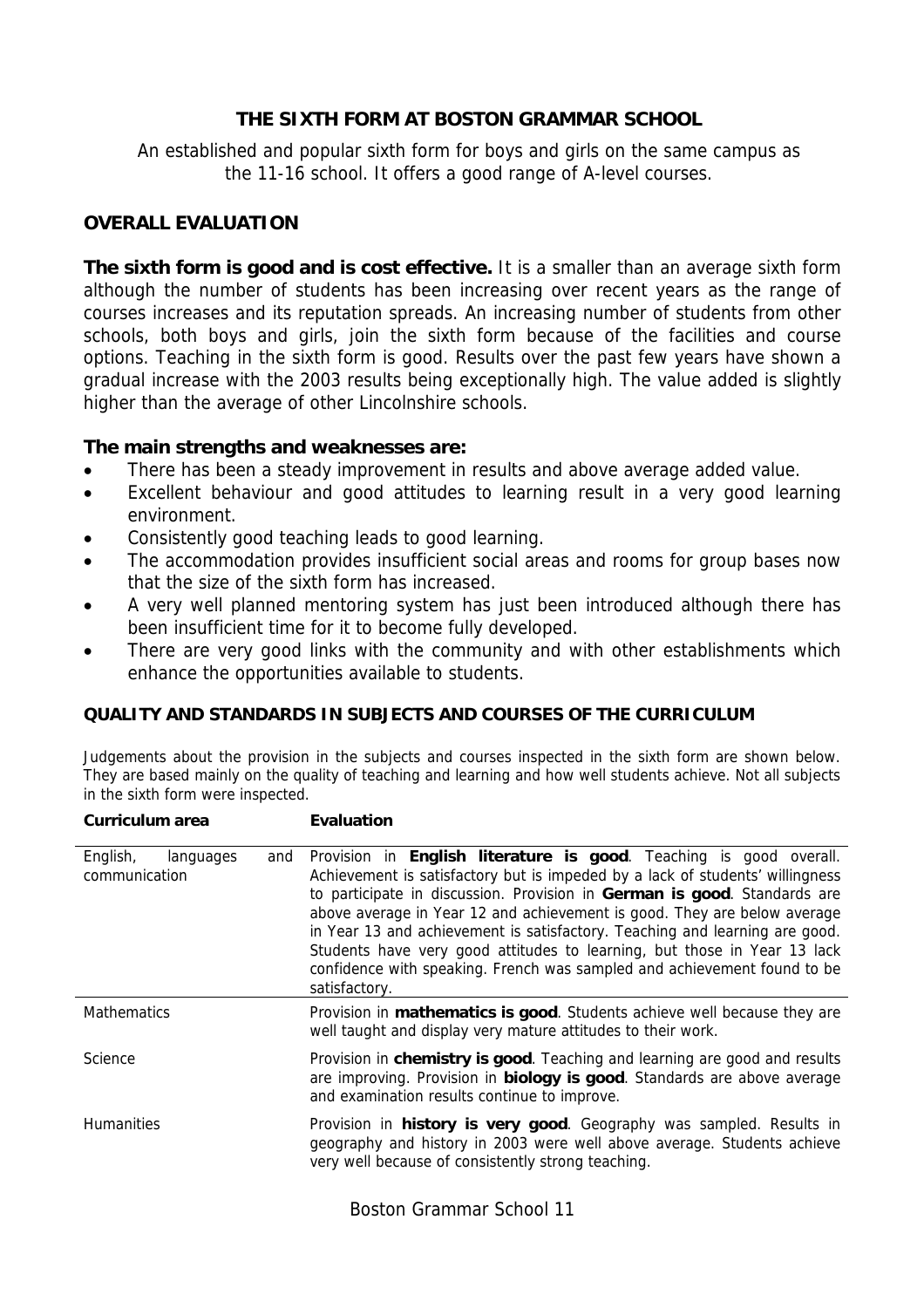| Engineering,<br>design<br>manufacturing          | and | Provision in design and technology (product design) is good. Teaching<br>and learning are good. Students make good progress especially in Year 13<br>as they acquire the skills. Leadership of the subject is good. |
|--------------------------------------------------|-----|---------------------------------------------------------------------------------------------------------------------------------------------------------------------------------------------------------------------|
| Visual and performing arts,<br>and media studies |     | Art and design, drama and music were sampled. Achievement is very good<br>in art as a result of very good teaching, good in drama and satisfactory in<br>music.                                                     |
| <b>Business</b>                                  |     | Provision in business studies is very good. Standards are well above<br>average. Students achieve very well due to consistently very good teaching<br>and assessment.                                               |

The curriculum areas are broadly common across all post-16 education and training. They do not necessarily correspond with subjects and courses taught by the school. Inspectors make judgements in the range: excellent; very good; good; satisfactory; unsatisfactory; poor; very poor.

#### **ADVICE, GUIDANCE AND SUPPORT**

The student care and welfare are very good. Teachers and students have very good relationships in the sixth form. Support, advice and guidance are satisfactory and the role of the mentors is developing.

#### **LEADERSHIP AND MANAGEMENT OF THE SIXTH FORM**

The leadership and management in the sixth form are good. The students' interests are central to the aims of the sixth form, where they are encouraged to work hard. The management team has been expanded to reflect the increasing student numbers and to develop the mentoring process. Attendance monitoring and administrative matters are well handled. The current accommodation is unsatisfactory for the increased numbers, and the lack of adequate social space and dedicated group base rooms is limiting the students' personal development in preparation for university life. Finances are well managed and as a result the sixth form is cost effective.

#### **STUDENTS' VIEWS OF THE SIXTH FORM**

Students are generally very supportive of the sixth form and the opportunities it is able to offer. They enjoy being in the sixth form where teaching is challenging and demanding. They think teachers are experts in their subjects but are also accessible and helpful. The questionnaires indicated that students did not get on well together but this appears not to be within a year group but due to the lack of opportunities for the two year groups to integrate. Students are consulted but many do not think that they are listened to. A number of students thought that the descriptions of courses given to them before entry to the sixth from were insufficient and that they would not have chosen them if they had been better informed.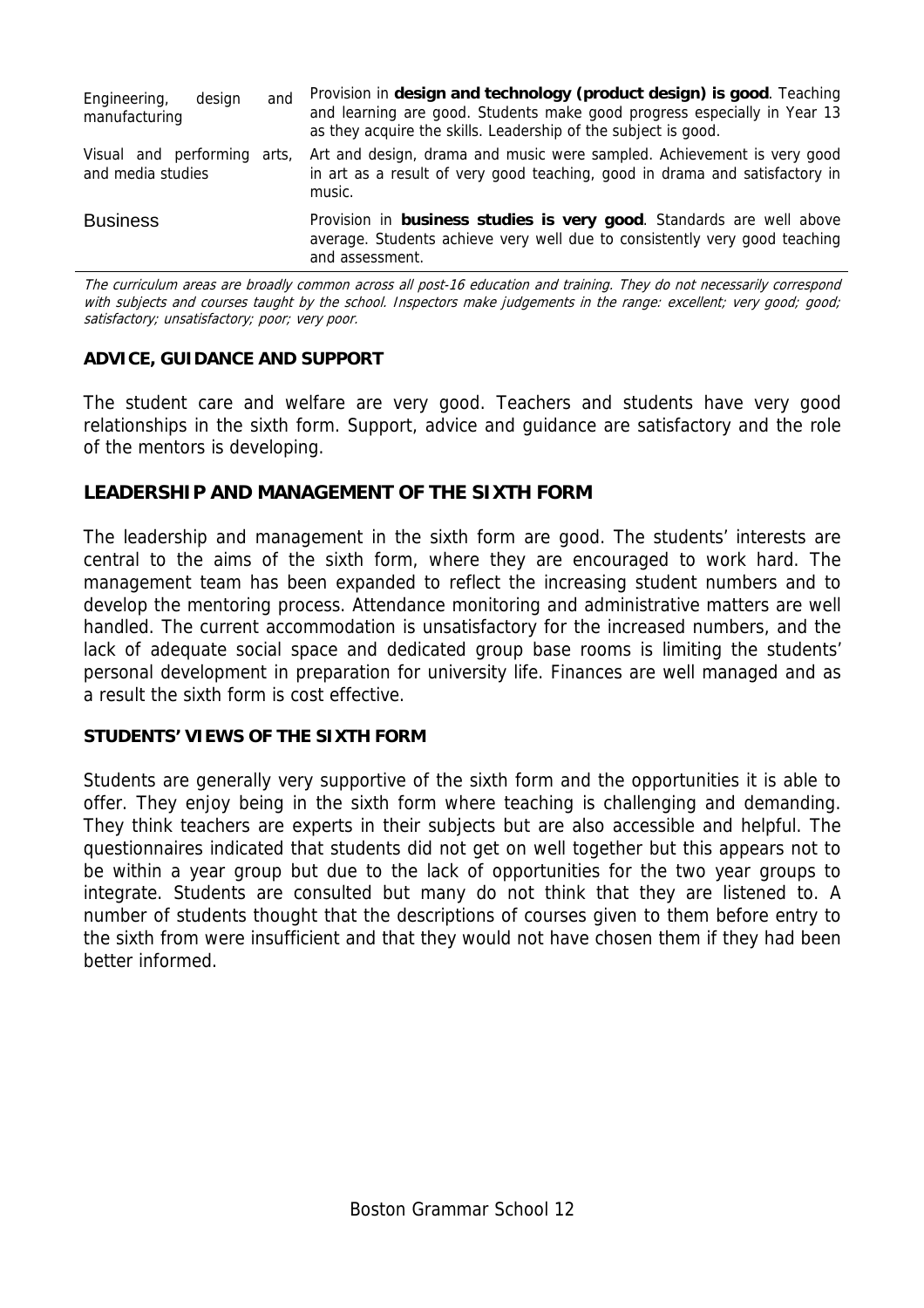# **PART B: COMMENTARY ON THE MAIN INSPECTION FINDINGS**

#### **STANDARDS ACHIEVED BY STUDENTS**

#### **Standards achieved in subjects and courses**

Overall, standards are well above average in Year 9 and in Year 11. They are above average in the sixth form. Students achieve well throughout the school.

#### **Main strengths and weaknesses**

- Standards at GCSE are well above average in the majority of subjects. Results improved in 2004.
- The overall performance of students in the 2003 National Curriculum tests was very high.
- Very good achievement, found in art and design, physical education, history and geography results from very good teaching in these subjects.
- The achievement of students is good in the majority of subjects. It is satisfactory overall in science but progress of higher attaining students in Years 10 and 11 is impeded because work is not always matched well enough to their needs.
- Achievement in the sixth form is good overall but in the focus subjects for the inspection there is some variability in how well students do.
- Students with special educational needs achieve well but those who are gifted and talented do not always achieve as well as they might because the school has yet to establish effectively co-ordinated provision.
- The upward trend in A-level results has been significant.

#### **Commentary**

- 1. In the National Curriculum tests for Year 9 in 2003, the overall performance of students, as measured by their average point score, was very high compared with the national average. Results in English, mathematics and science were all very high compared with the national averages in 2003. The percentage of students gaining Level 5 or higher was well above average in English and very high in mathematics and science. Students enter the school with above average standards in most subjects and attainment that is well above average in the core subjects of English, mathematics and science. Progress from Year 7 to 9 has been good.
- 2. The overall performance of Year 9 students in 2003 in English, mathematics and science was average compared with the results in schools where the attainment in national tests taken in Year 6 was within a similar band of prior attainment, and below average compared with other grammar schools. This reflects the broader ability profile of the intake at Boston compared with other schools in this highest prior attainment band and grammar schools generally. In English and science the results of students were average compared with the results in similar schools but in mathematics they were below.

**Standards in national tests at the end of Year 9 – average point scores in 2003** 

Boston Grammar School 13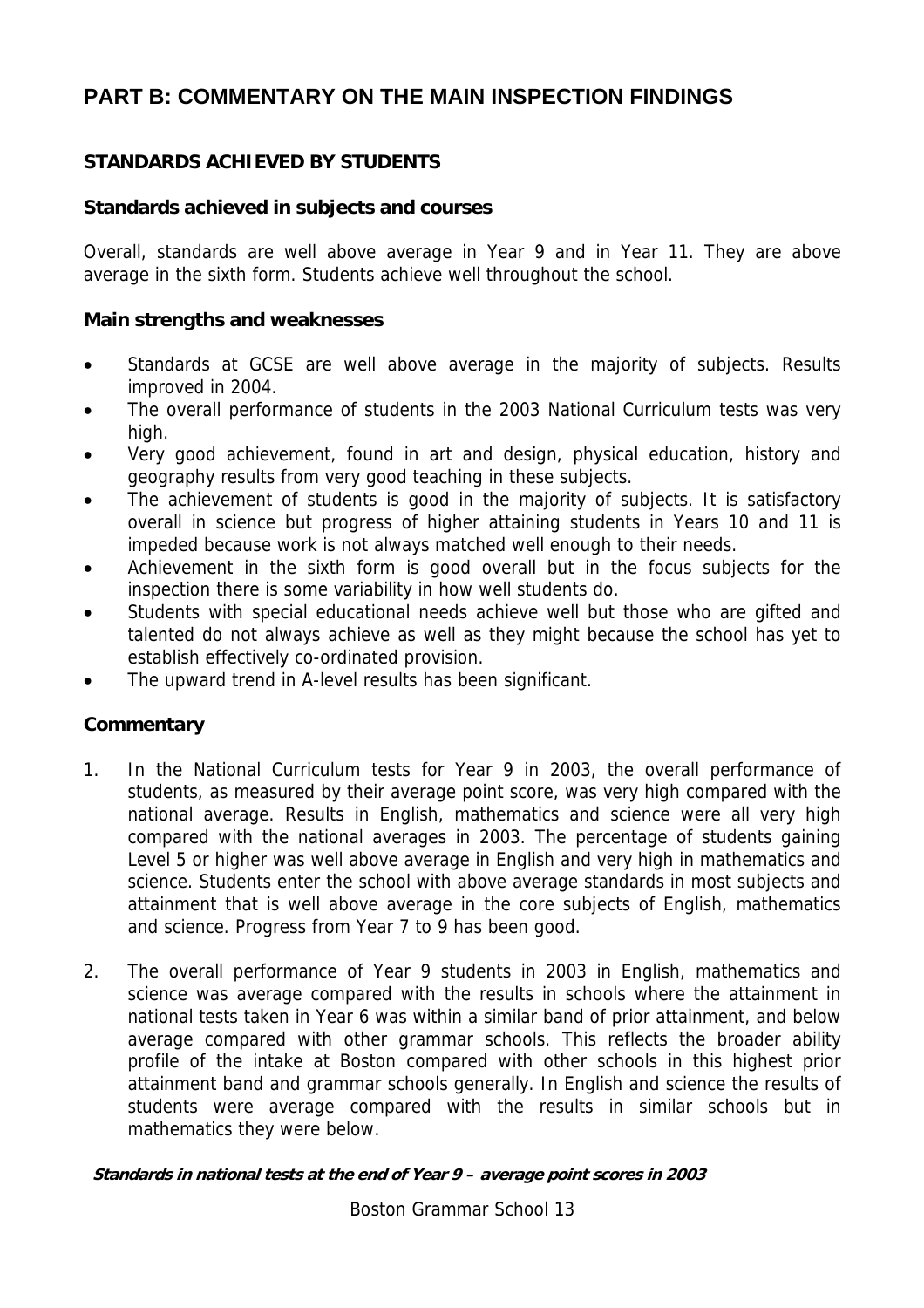| Standards in:      | School results | National results |
|--------------------|----------------|------------------|
| English            | 40.9 (38.0)    | 33.4(33.3)       |
| <b>Mathematics</b> | 45.1 (45.2)    | 35.4(34.7)       |
| Science            | 41.7 (40.9)    | 33.6(33.3)       |

There were 112 students in the year group. Figures in brackets are for the previous year.

- 3. In 2004, the overall performance measured by the average point score was a little lower than it was in 2003. English results in 2004 were notably lower than in 2003. The average point scores in both mathematics and science in 2004 are again very high compared with recently published national averages. The overall trend in the national tests for Year 9 average point scores has been below the national trend. However, attainment in mathematics and science has risen at a rate broadly in line with the national figure. In English it had fallen over three years up to 2002, improved in 2003, and fallen again slightly in 2004. The school has requested fresh evaluation of the English results, and national comparisons for English are not yet available at the time of inspection.
- 4. In the GCSE examinations in 2003, the average point score per student (counting the best eight subjects) and the percentage of students gaining five or more A\*-C grades, were well above the national averages but well below average compared with those in schools where the prior attainment at Year 9 is in the highest prior attainment band. In 2003, progress made by students in Years 10 and 11 was not as good as that in Years 7 to 9 but overall progress from Year 7 to Year 11 was good.
- 5. Results in GCSE have risen steadily over recent years and at a rate in line with the national trend. However, there was a significant increase this year in the percentage of students gaining five or more grades A\*-C, from 93 per cent in 2003 to 98 per cent in 2004 after a slight decline over the previous two years. In 2004, the school evaluated the performance of a small minority ethnic group of students to be marginally better than the average in the school.
- 6. In GCSE in 2003, above or well above average attainment was reached in all subjects. Results were particularly strong in mathematics, English, French, geography and history. Performance in science was about average. In 2004 results have shown improvement in the sciences and religious education, but were not quite so good in art and design, English, German and music.

|                                                       | School results | National results |
|-------------------------------------------------------|----------------|------------------|
| Percentage of students gaining 5 or more A*-C grades  | 93 (93)        | 52 (50)          |
| Percentage of students gaining 5 or more A*-G grades  | 100 (94)       | 91 (91)          |
| Percentage of students gaining 1 or more A*-G grades  | 100(97)        | 96 (96)          |
| Average point score per student (best eight subjects) | 47.6 (47.0)    | 34.7 (34.8)      |

**Standards in GCSE/GNVQ examinations at the end of Year 11 in 2003** 

There were 87 students in the year group. The percentages include the equivalent GCSE grades obtained in GNVQ assessments. Figures in brackets are for the previous year.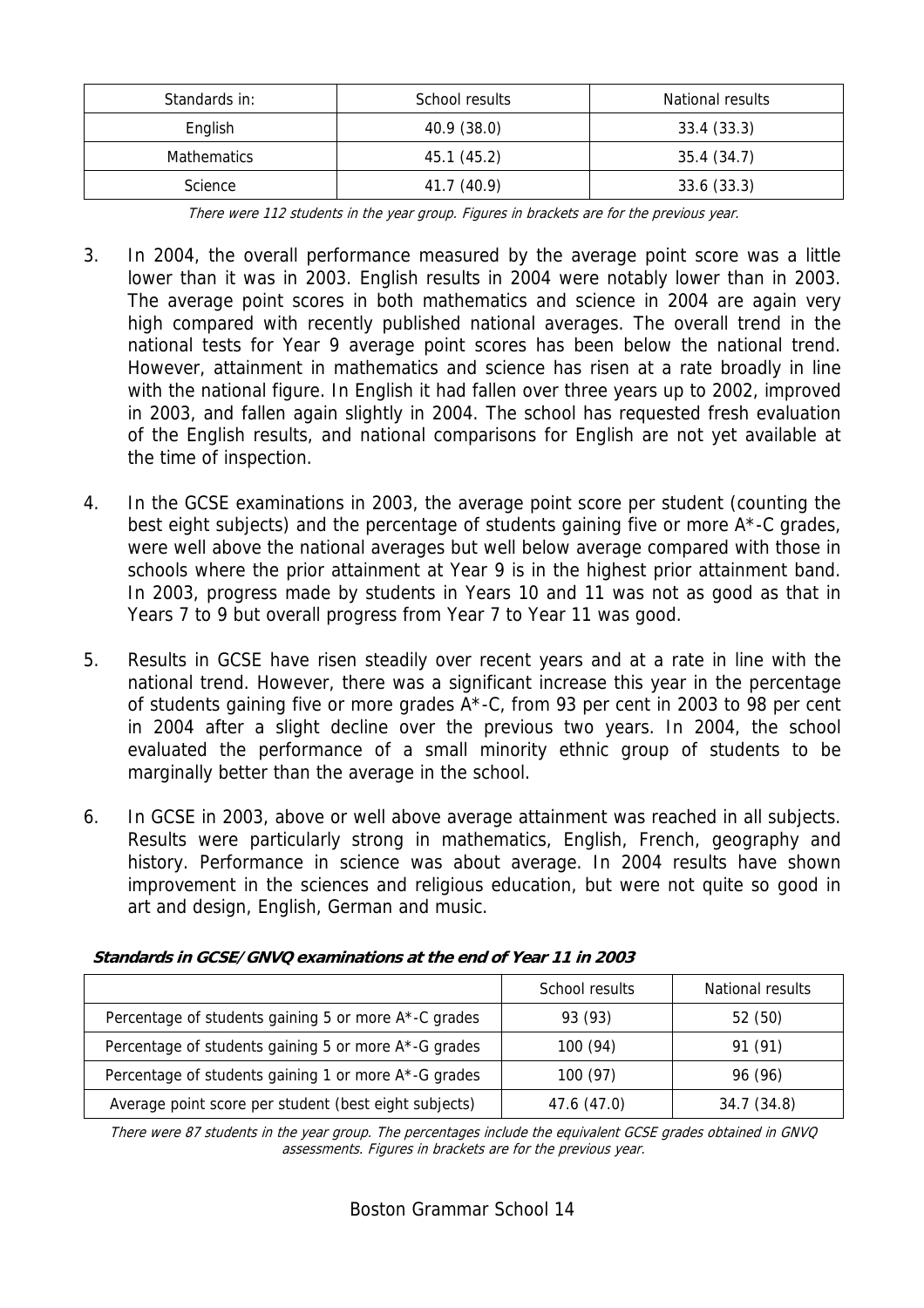- 7. In the work seen in lessons and in the evidence of students' writing, standards overall are well above average in Years 7 to 9 and in Years 10 and 11 reflecting the performance in the most recent validated tests and examinations. Achievement overall from entry in Year 7 is good. It is good in most subjects. Achievement is very good in art and design and physical education, where the teaching is particularly stimulating and leadership is very strong. Achievement is very good also in geography and history in Years 10 and 11. In science achievement is satisfactory but higher attaining students do not achieve as well as they could because they are not always challenged with sufficiently demanding work.
- 8. Overall, students have very good literacy skills and use these to great effect in their extended writing or analysis. They also have very goods levels of numerical skill. Competence in ICT is good, with most students able to use computers to enhance their work or provide information via the Internet.
- 9. Achievement of students formally identified with special educational needs is good because procedures for identifying and supporting students are effective. Links to departments through individual education plans and feedback from teachers ensure good teaching and specialist support and guidance. However, students identified through the whole school 'Help and Monitoring' procedures have less support because of the lack of time for the special educational needs co-ordinator (SENCO) to monitor and the limited number of learning support assistants. Sixth form students are very well supported and examination results verify the impact of that support.
- 10. Achievement of gifted and talented students is satisfactory, but opportunities for enhancement of learning are missed. The school identifies potentially gifted and talented students through data available. Departments add further names to the list where a student demonstrates a particular gift or talent in a specific subject such as art, physical education and music. This identification highlights under-performing students and those with exceptional gifts, but there is no time for the SENCO to introduce action to promote further challenge for these students.
- 11. The achievement of students whose home language is not English is the same as that of other students, as none are at an early stage of language acquisition and therefore language is not a significant barrier to the learning. Those from minority ethnic groups achieve as well as, or sometimes better than, other students.

#### **Sixth form**

- 12. In the GCE advanced level examinations in 2003, the average point score per student was very high compared with all schools. The progress made in the sixth form as indicated by the 'value added' local education authority (LEA) data indicates Boston students in 2003 achieved beyond their expected scores. In 2004 the average point score has fallen somewhat from the exceptional figure in 2003, but is still significantly higher than it was in 2002.
- Boston Grammar School 15 13. Overall attainment in A-level and AS-level has risen steadily year on year since the last inspection. The percentage of students gaining high grades (A/B) has also risen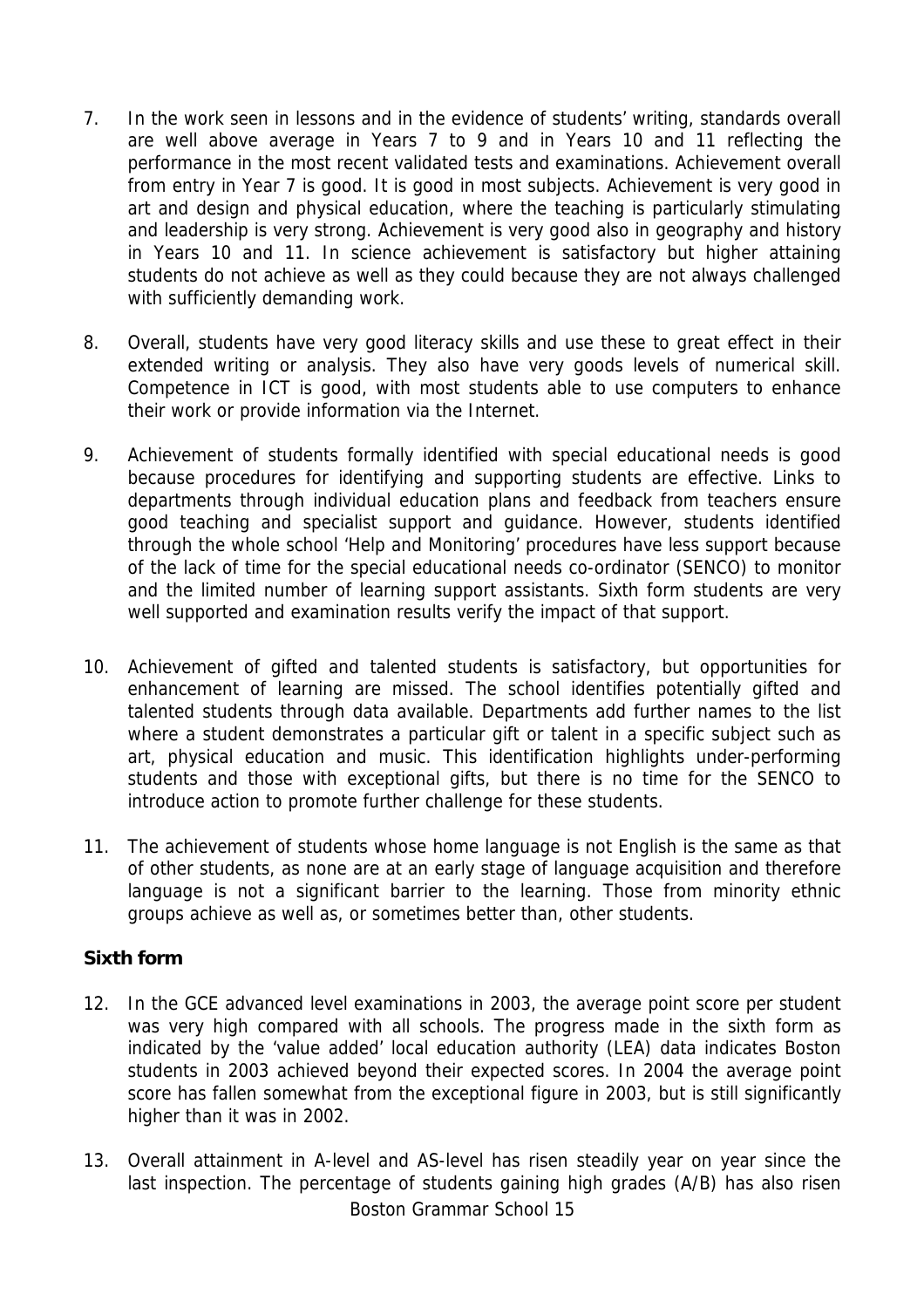over the past six years although year-to-year variations are apparent depending on individual capability. The best performing subjects in 2003 were art and design, English literature, geography, history, social sciences and biology. The lower performing were theatre studies, economics and mathematics. Results were similar in 2004 but some groups are small in size and statistical comparisons are not always meaningful. In 2004, results in business studies were significantly higher than the previous year and success in mathematics and further mathematics was notable with the majority of the groups gaining grade A. Physics also was a strong subject. Many students take advanced level general studies and in both 2003 and 2004 results were very good. There are very few female students in the sixth form and there were no results reported for 2003.

|                                          | School results | National results |
|------------------------------------------|----------------|------------------|
| Percentage of entries gaining A-E grades | 98.5 (99.8)    | 89.4 (92.6)      |
| Percentage of entries gaining A-B grades | 46.6 (31.2)    | 32.6(35.3)       |
| Average point score per student          | 396.1 (326.2)  | 258.2 (263.3)    |

**Standards in GCE A/AS level and VCE examinations at the end of Year 13 in 2003** 

There were 61 students in the year group. Figures in brackets are for the previous year.

- 14. Standards of work in the sixth form seen during the inspection in the eight focus subjects are above average overall but quite variable depending on the particular subject. They are well above average in mathematics, history and business studies, above average in biology and chemistry and average in English and design and technology (product design). Overall, students in the sixth form achieve well. Achievement is very good in history and business studies. It is good in mathematics, biology and chemistry, design and technology (product design) and satisfactory in English literature. In German, standards are above average in Year 12 and achievement of students, who were broadly average on entry to the course, is good. In Year 13, standards are below average, although since Year 13 students were below average on entry to the course their achievement has been satisfactory. Their lack of confidence with speaking has impeded achievement.
- 15. The very few female students achieve as well as male students. Those students whose home language is not English or are from minority ethnic groups have no difficulty with the language and achieve as well as their peers. Those who are gifted and talented achieve well but opportunities are not readily made available to enhance the learning beyond the extension work or high-level work for higher attaining students, for example in further mathematics. They do not always achieve as much as they might do given the greater opportunity.
- 16. Most students in the sixth form have been in the school from Year 7. A small minority including girls join from other schools. Most students continue with their studies throughout the sixth form and the retention of students on courses is high. Class sizes vary, with several that have just a few students. Most students aspire to go on to higher education and the school responds to this need.

#### **Students' attitudes, values and other personal qualities**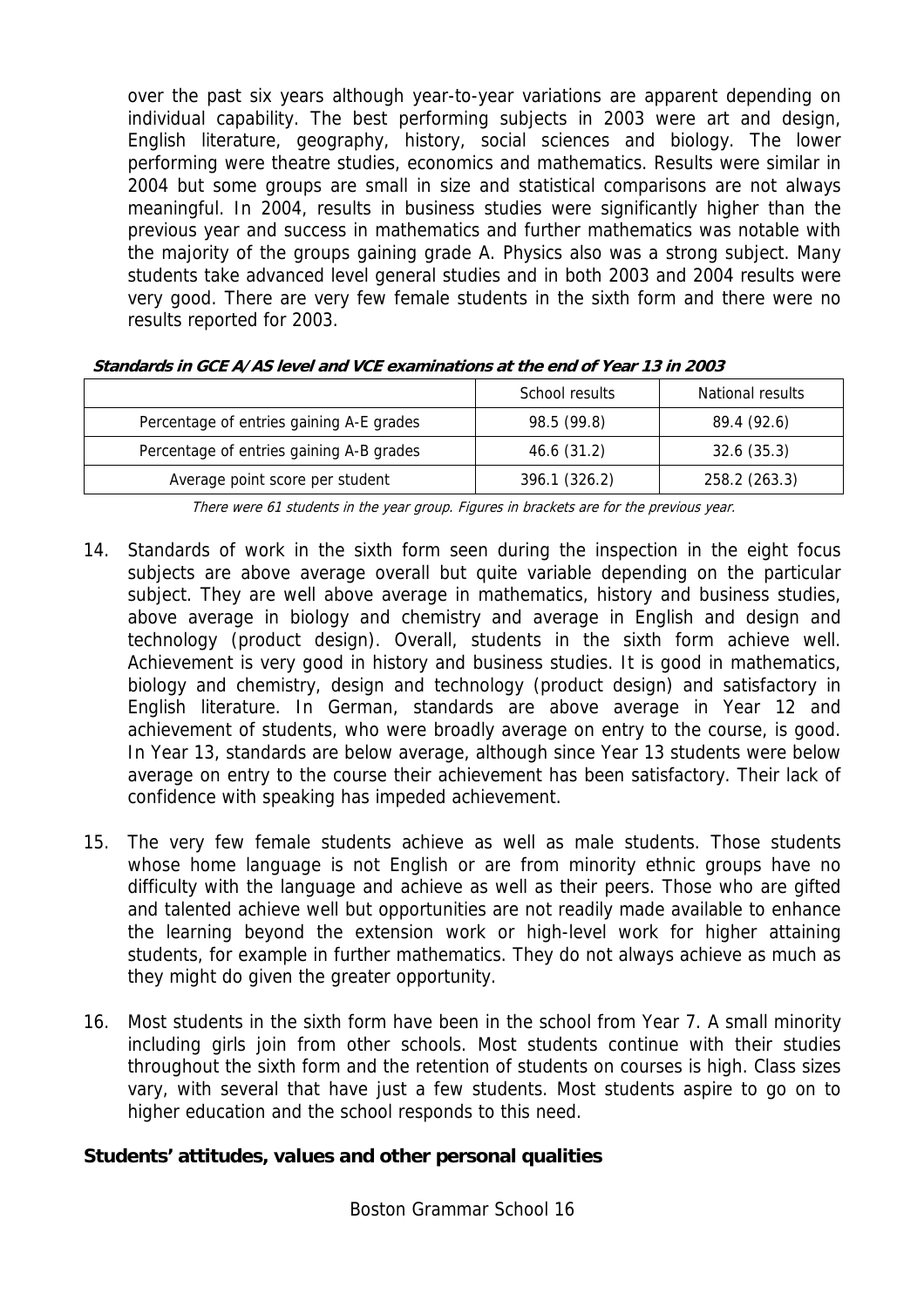Attendance and punctuality are very good. Behaviour is very good throughout the school. Students' attitudes to learning and relationships with each other and with adults are very good. The number of fixed term exclusions is very low. The spiritual, moral, social and cultural development of students is good.

## **Main strengths and weaknesses**

- There are consistently very good attitudes to learning and very good behaviour within the school.
- Students are very willing to join in activities available to them and to take on responsibilities. The school jazz band makes an exceptionally strong contribution to the spiritual experiences of students.
- The school's high expectations of behaviour and relationships results in a harmonious community where bullying, which is well dealt with, is rare. Behaviour in the sixth form is excellent.
- There is a very good learning environment, free from any form of harassment.
- Students have a very strong understanding of right and wrong, but because spiritual development is not co-ordinated opportunities for reflection and other aspects of this area of personal development in lessons are often missed.
- Preparation of students for a multicultural society is inconsistent and limited use is made of the local community to develop an understanding of different cultures.
- A minority of mainly under-performing students lack personal motivation and have insufficient learning support to raise enthusiasm.
- The limited opportunities and practice for sixth form students in Year 12 and Year 13 to mix restrict the opportunity for informal preparation for the next stage of their education.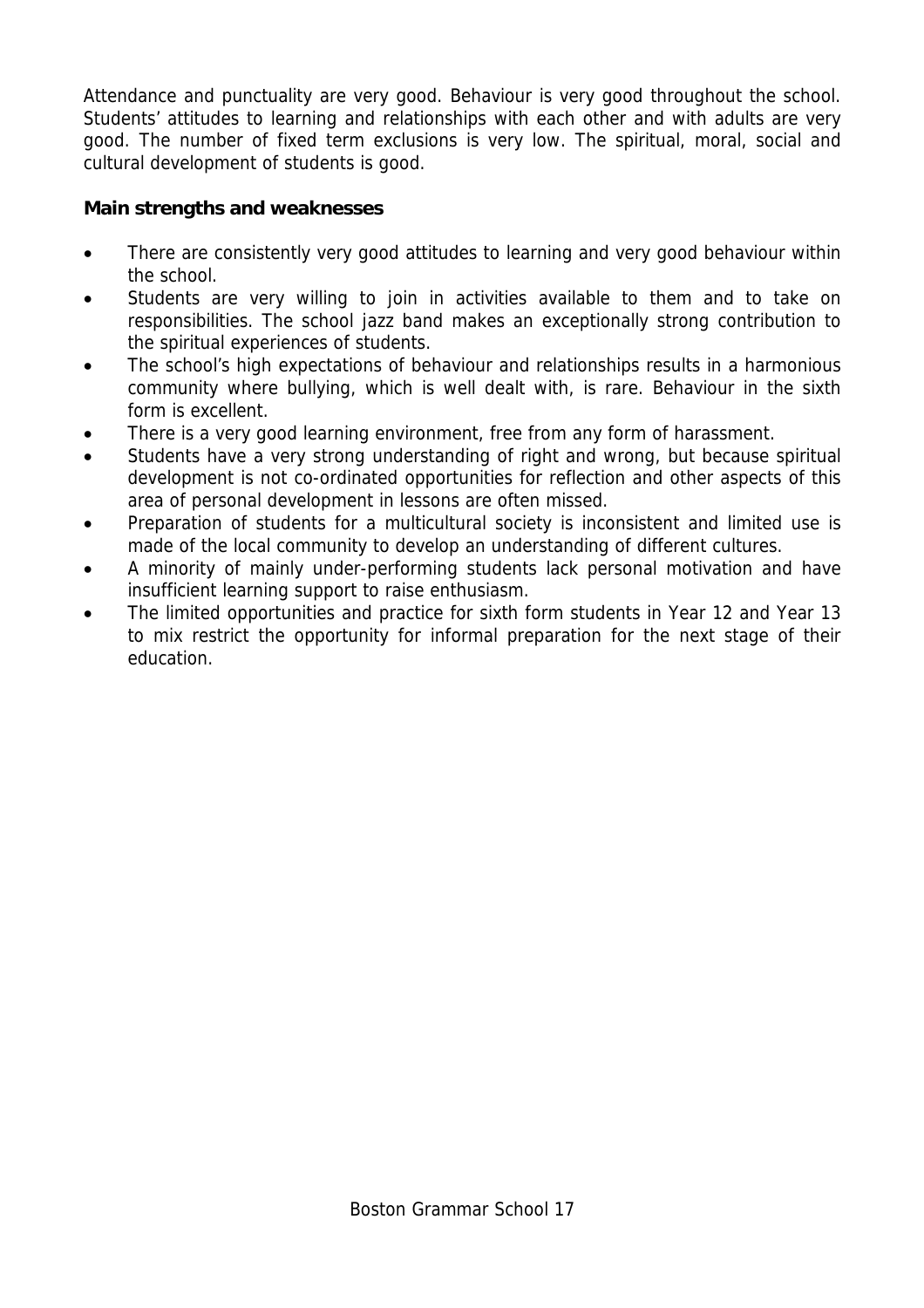- 17. Students are very supportive of the school and are keen to attend. Attendance is well above the national average and the school works hard to maintain this high level. Monitoring of attendance and punctuality is efficiently carried out. Whilst there is significant lateness on some days this is due to the buses being delayed in the traffic and is outside the control of the school and the students. Monitoring and analysis of attendance records are very good and systems are in place for parents of any student who does not arrive at school to be contacted on the first day of absence if a reason is not received.
- 18. Behaviour both in lessons and around the school is very good. Only very occasionally are lessons affected by lower standards of behaviour and this is when the teaching is less demanding or the lesson follows a very 'active' lesson. There are very good rewards and sanctions in place to help improve behaviour still further. Exclusions are well below the national average and are only used when it is clearly the appropriate sanction. Most students are not aware of any bullying in the school but those who are say it is not common and is always well dealt with.
- 19. Within lessons students have at least good attitudes to learning which, supported by the very good relationships, result in a good learning environment where they participate fully and achieve well. Students enjoy being at the school and take an active part in the opportunities available to them. As well as helping within the classroom there are whole-school responsibilities such as being a member of the upper or lower school forum.
- 20. Students formally identified with special educational needs generally demonstrate a positive attitude to school. They work together with their peers without problems. Where group work is used in class they are well integrated, but in English and mathematics where group and paired work is limited they have more problems fitting in to the class. Motivation is reduced and very occasionally some disruption occurs in classes where the work presents too much challenge for a few students and the absence of assistants means teachers have no help in giving the support needed. Gifted and talented students are offered extension work, which adds to the motivation in most subjects, but opportunities are not extensively provided across the school to inspire learning of these students or heighten their enthusiasm.
- 21. Overall, the school provides a good number of personal development opportunities for students. The school ensures that the provision for spiritual development through its assembly programme is good. Whilst the overall provision for spiritual development is good, provision in English, history, geography and religious education is very good. Students are very willing to take on and share responsibilities and in this respect the school jazz band makes a strong contribution to spiritual as well as social experience. It is relatively weak in mathematics and science. Because provision is not coordinated, opportunities for reflection and exploration of the spiritual dimensions of life are often missed in lessons.
- 22. The school provides a very good moral framework, placing a strong emphasis on community. Students respond well, developing a very mature and thoughtful approach to their responsibility of treating all members of the school community with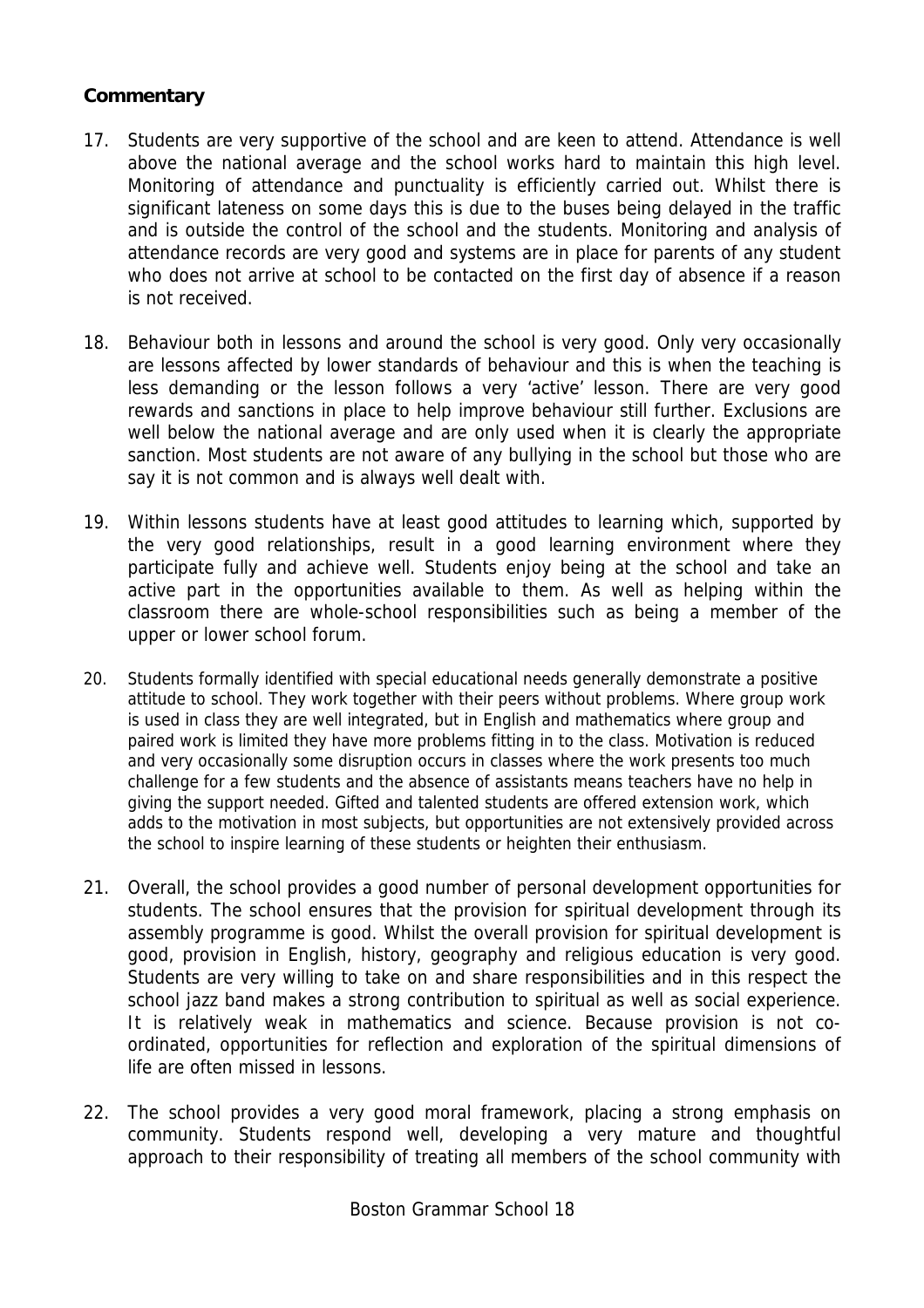respect. Students' relationships reflect this in class and around the school. There is a growing maturity and sensitivity as they progress through the school.

- 23. Planning and provision for social development are very good. Students work harmoniously in class where group work and peer support are used in lesson planning. Social interaction at break and lunch time is harmonious, especially where clubs meet giving different age groups opportunities to form friendships.
- 24. Provision for cultural development is satisfactory. Knowledge and understanding of different cultures are starting to be developed within citizenship but the whole-school approach to preparing students for a multicultural society is inconsistent. Limited use is made of the local community to develop an understanding of local cultures. Students whose home language is not English have very good attitudes to learning and are well integrated into the school community.
- 25. The extra-curricular provision contributes well to students' personal development. The co-ordinator organises sporting events, which enable students to join teams that participate in national events with considerable success. He also motivates the students to arrange charity events, which raise nearly £3000 per year, the proceeds from the last academic year going to leukaemia.

#### **Sixth form**

26. Students in the sixth form have to register twice daily. Both attendance and punctuality are very good. Student attitudes to learning are good. Behaviour in the sixth form is excellent. Students have responsibilities as head of school, deputy heads of school and prefects. They also take seriously responsibilities such as supporting the tutors in tutor period for the younger boys. The limited social facilities and the similarity of many procedures to those of the main school, whilst supporting academic progress well, do restrict the preparation of students for the next stage of their education. The programme of study undertaken by all students in the GCE general studies course provides very well for their spiritual and moral development.

#### **Attendance in the latest complete reporting year (%)**

| Authorised absence |     |  | Unauthorised absence |  |
|--------------------|-----|--|----------------------|--|
| School data        | 5.5 |  | School data          |  |
| National data      |     |  | National data        |  |

The table gives the percentage of half days (sessions) missed through absence for the latest complete reporting year.

| Categories used in the Annual School<br>Census | No of<br>students on<br>roll | <b>Numbe</b><br>fixe<br>perio<br>exclusi |
|------------------------------------------------|------------------------------|------------------------------------------|
| White - British                                | 497                          | 9                                        |
| White - Irish                                  |                              |                                          |
| White – any other White background             | 8                            |                                          |

#### **Ethnic background of students Exclusions in the last school year**

| No of<br>students on<br>roll |  | Number of<br>fixed<br>period<br>exclusions | Number of<br>permanent<br>exclusions |
|------------------------------|--|--------------------------------------------|--------------------------------------|
| 497                          |  |                                            |                                      |
|                              |  |                                            |                                      |
|                              |  |                                            |                                      |

Boston Grammar School 19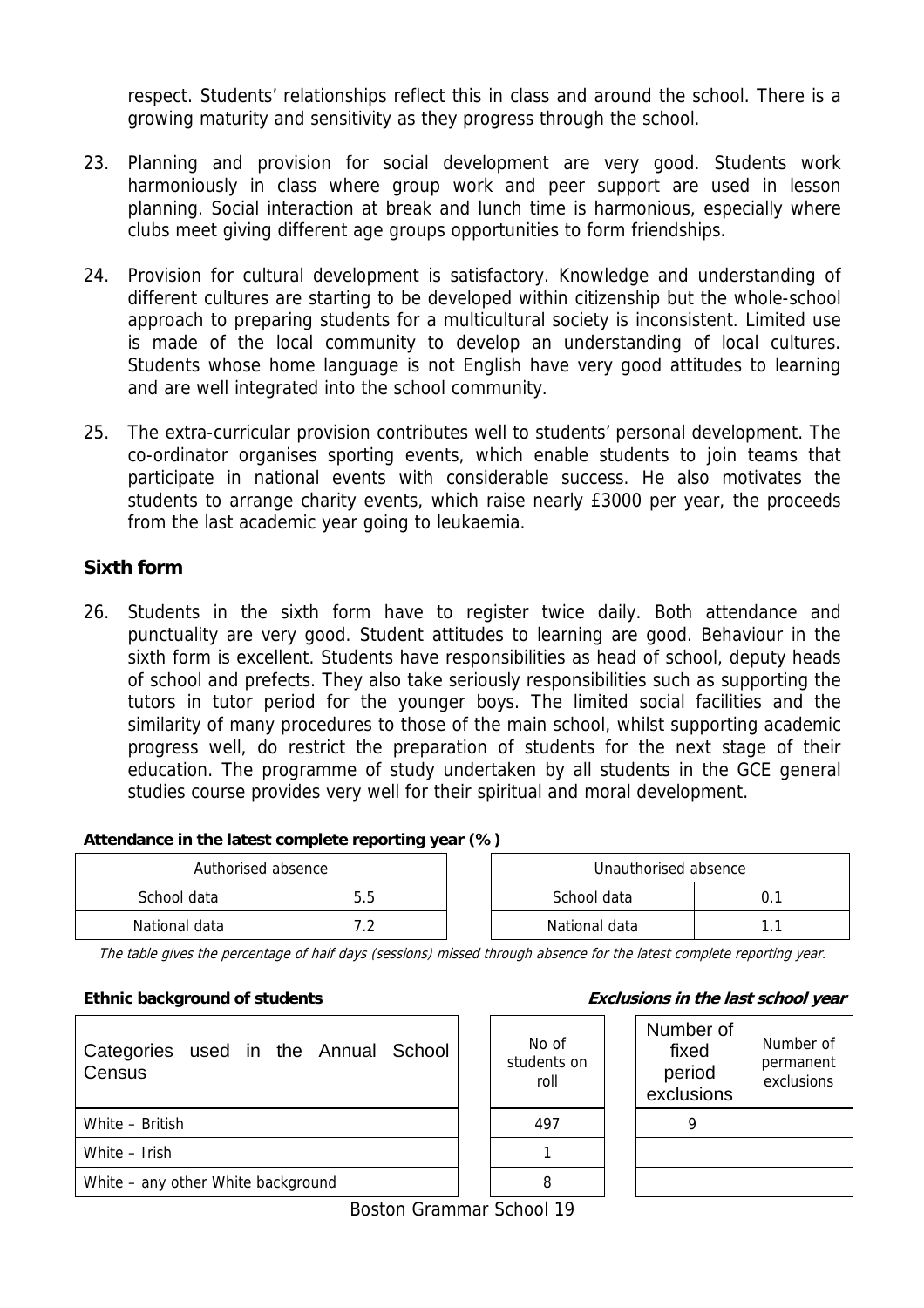| Mixed - White and Black Caribbean                   |     |   |  |
|-----------------------------------------------------|-----|---|--|
| Mixed - Any other mixed background                  |     |   |  |
| Asian or Asian British - Indian                     | 5   |   |  |
| Asian or Asian British - Pakistani                  | 8   |   |  |
| Black or Black British - African                    |     |   |  |
| Black or Black British - any other Black background |     |   |  |
| Chinese                                             |     |   |  |
| Information not obtained                            | 121 | 5 |  |

The table gives the number of exclusions, which may be different from the number of students excluded.

#### **QUALITY OF EDUCATION PROVIDED BY THE SCHOOL**

The overall quality of education at Boston Grammar School is good. Good teaching is leading to good learning. The quality and range of traditional courses in the curriculum are satisfactory but lack choice of vocational options. Extra-curricular activities and opportunities for enrichment are good, and in sport they are excellent. There are very good arrangements for the care and welfare of students. Support and guidance are satisfactory. Links with parents, the community and other schools are very good.

#### **Teaching and learning**

The overall quality of teaching and learning is good. Assessment is good and well established. It is used well to support learning in Years 7 to 11 and in the sixth form.

#### **Main strengths and weaknesses**

- Teaching and learning are good overall in both the main school and the sixth form. They are very good in art and design and physical education and in business studies in the sixth form. They are also very good in history, geography and modern languages in Years 10 and 11.
- Teaching and learning are consistently good in the majority of subjects with the exception of science where some teachers do not provide sufficient challenge to extend the higher attaining students in Years 10 and 11.
- Teachers' good humour and friendly relationships with students encourage good behaviour and learning.
- The pace of learning is brisk with many opportunities taken to explore issues, to discuss and to encourage students.
- ICT is not used well enough across all subjects to enhance learning, partly because some computers are in poor condition.
- Teaching is focused on raising achievement, but the range of learning styles is often limited and leads on occasions to depressed enthusiasm.
- In the marking of students' work, few teachers disclose to them the National Curriculum level at which they are working, nor do they explain sufficiently the requirements to reach the next level.
- Procedures for tracking achievement are good.
- Provision for students who are gifted and talented is not yet embedded in all departments.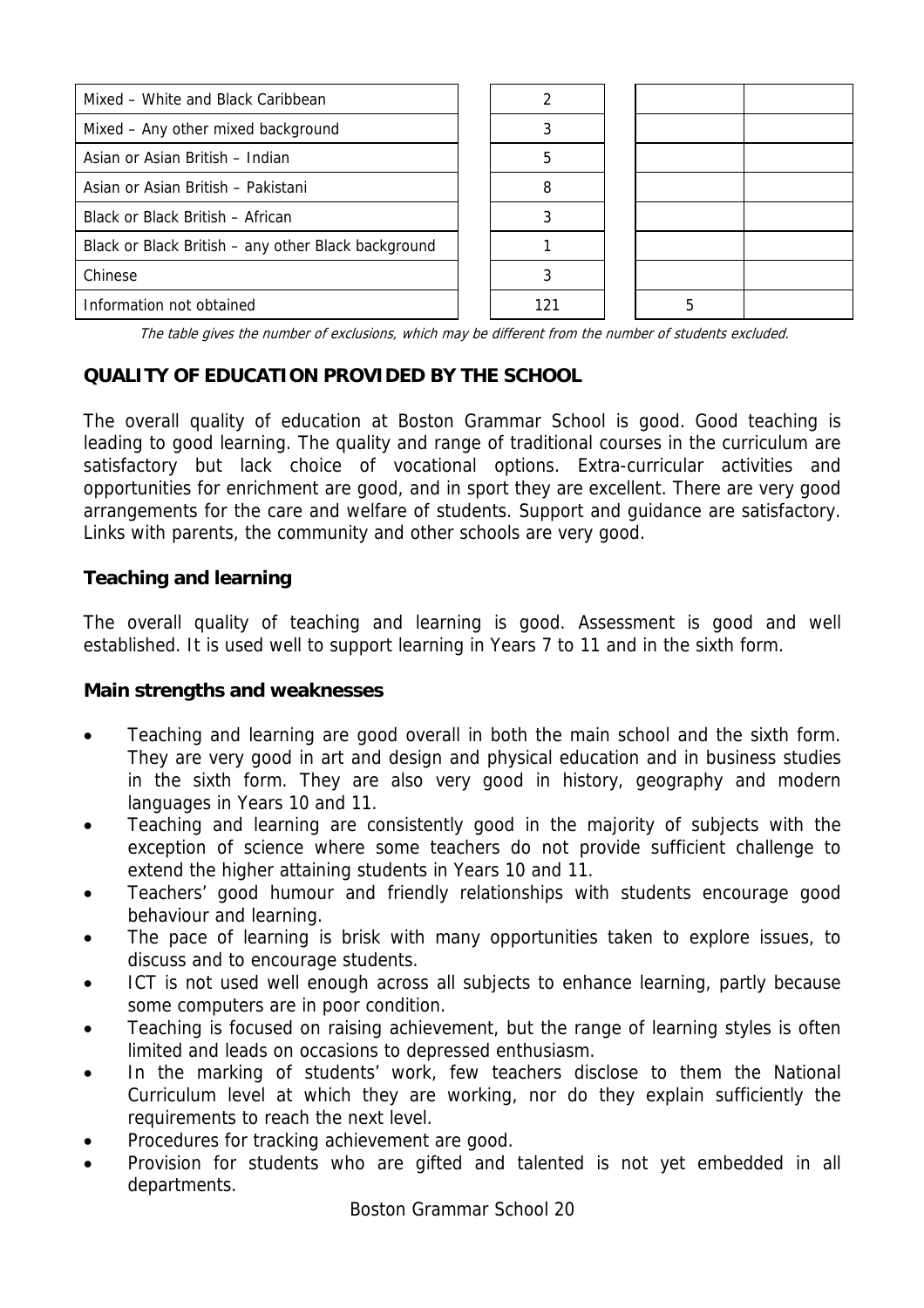• Mentoring has started well in Years10-11 to support students experiencing problems with examination courses and with all students in the sixth form.

- 27. The overall quality of teaching and learning is good. Teachers make a positive commitment to inclusion, supporting all students irrespective of their ability or background.
- 28. During the inspection, 129 lessons were observed. Approximately four-fifths were good or better and one third was very good or excellent. Two lessons were excellent and five lessons were unsatisfactory. Excellent lessons provided stimulating and demanding tasks. Weak planning, or lack of challenge for higher attaining students, were the main reasons for the few lessons being unsatisfactory.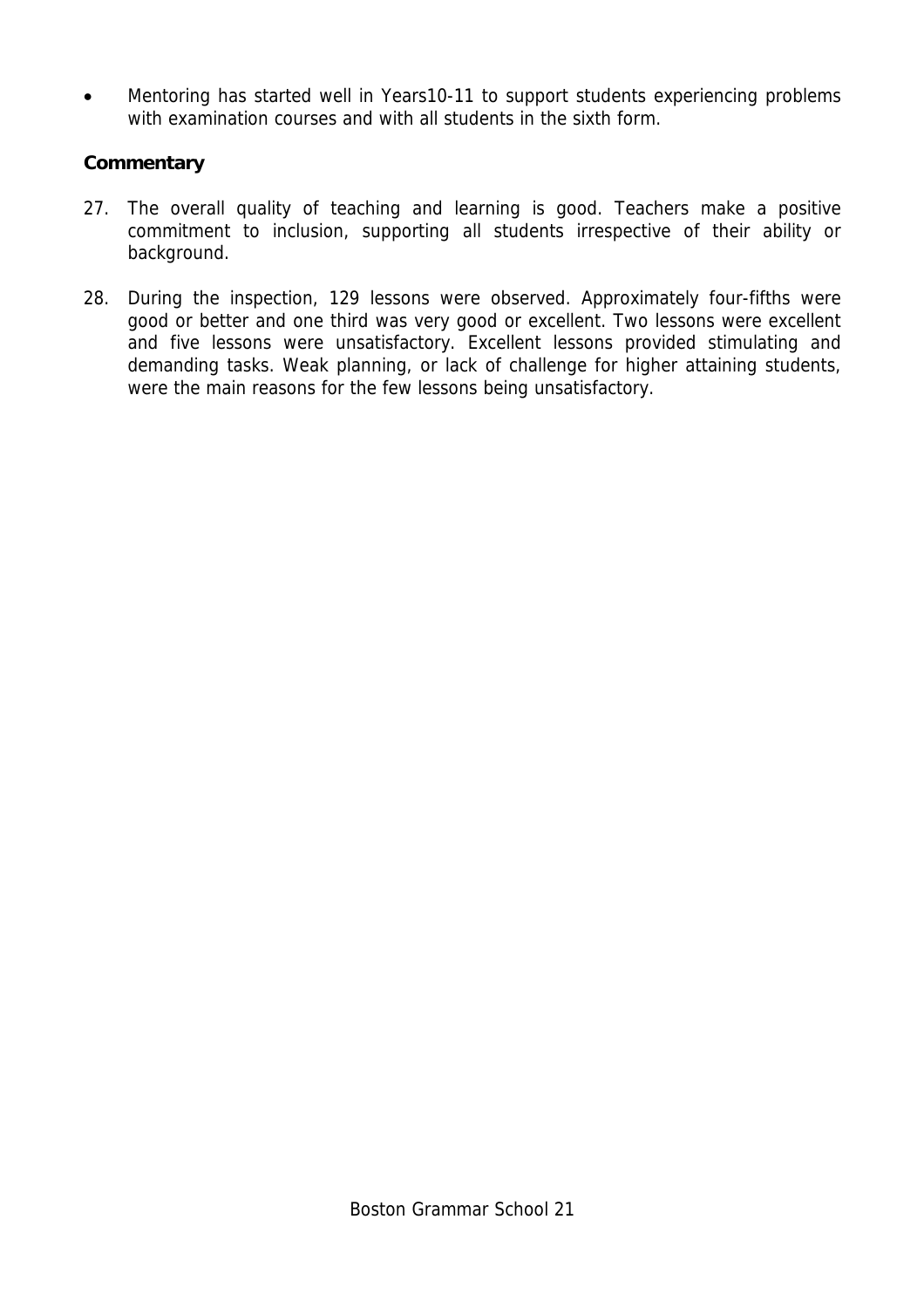| Excellent | Very good | Good     | Satisfactory | Unsatisfactory | Poor | Very poor |
|-----------|-----------|----------|--------------|----------------|------|-----------|
| 2(2%)     | 42 (34%)  | 60 (46%) | 20 (15%)     | 5(4%)          |      |           |

**Summary of teaching observed during the inspection in 129 lessons** 

The table gives the number of lessons observed in each of the seven categories used to make judgements about lessons; figures in brackets show percentages where 30 or more lessons were seen.

- 29. Teaching and learning in English, history and physical education are very good. Teachers in these subjects have a high level of expertise, plan the lessons with great care and engage students in interesting activities so that they thoroughly enjoy the experience. Resources are used extremely well in these subjects. In many lessons, in a range of subjects, the pace of work is quick and thorough so that students maintain their interest, but in some, for example in science and modern languages, the variety of style is limited, with excessive use of worksheets and textbooks, and learning becomes unexciting.
- 30. In the majority of subjects, the teaching method supports the needs of all students well, so that achievement is good overall, irrespective of ability or background. Teaching and learning have been less successful in science, mainly in Years 10 and 11, when, too often, tasks for the class are aimed at middle attaining students and insufficient challenge is presented to the more able. The use of homework is good in most subjects and promotes independence in learning and extended tasks.
- 31. Relationships with students are good and contribute to the good achievement and progress made. Good humour is used well to establish a supportive and encouraging environment. In most subjects, the management of students' behaviour in lessons is at least good and often very good.
- 32. ICT is used well in some subjects such as art and design, and design and technology to enhance the learning, but in others such as music and science opportunities are missed. There is considerable inconsistency in the extent to which ICT is used and the school recognises the need to address this weakness. Many of the computers in departments are in need of repair or there is a shortage of peripherals. In the subject of ICT itself, however, the learning is effective and skills gained are utilised well in many other subjects.
- 33. Both literacy and numeracy are practised very well in subjects, supporting the work done in the English and mathematics departments. Good opportunities are also provided to ensure active participation by students in discussion or to demand greater independence in learning. Use has been made of recommendations in the national strategies for learning in Years 7 to 9, although the extent of implementation is variable between departments.
- 34. Teaching for students formally identified with special educational needs is good because they have good individual education plans and in certain cases are supported by liaison with external agencies. Subject links with the SENCO are strong. However, the 64 students presently identified as being of some concern, and who are on the 'Help and Monitoring programme', do not have a detailed individual education plan or any specific learning support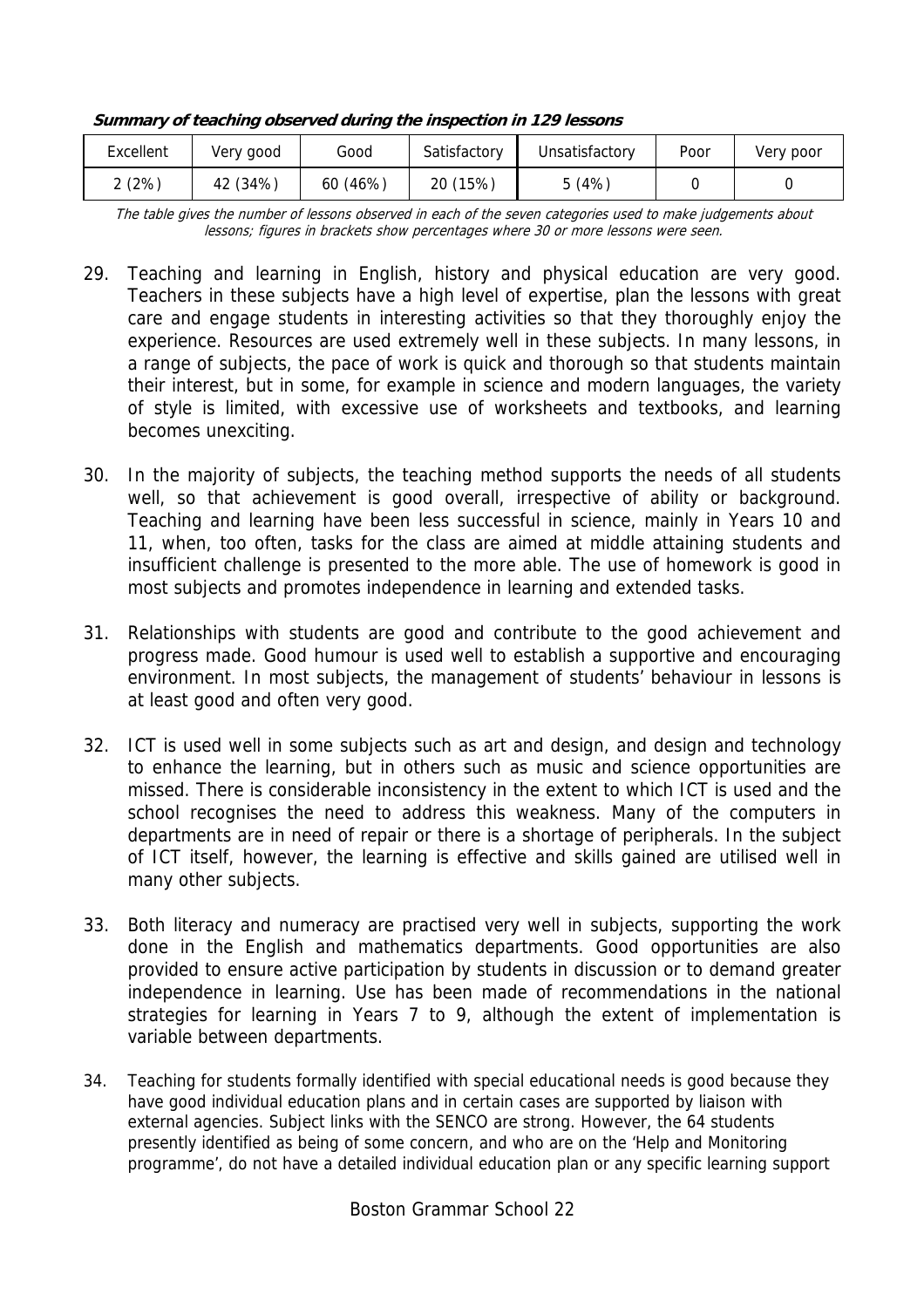assistant to guide and monitor their progress. Mentoring has started in the upper school to support students experiencing problems with examination courses.

- 35. The school has established satisfactory procedures for identifying students who are gifted and talented. Some subjects ensure that teaching methods and tasks are appropriate for these students and provision is good, for example in English and physical education. The provision is not consistent and opportunities are lost in other areas, such as modern languages or in the school as a whole in terms of visits or special activities.
- 36. Overall, the assessment of students' work and progress is good. Information about assessment is held centrally on a computerised system. Heads of year and other staff can check progress quickly, evaluate individual performances and identify underachieving students. Some subjects are making increasingly effective use of assessment to encourage students, to indicate to them how well they are doing, and to set suitable targets for improvement. However, it is not always used to the same good effect within and across subjects. For example, it is insufficiently thorough in mathematics, science and music.
- 37. Teachers mark work regularly. Much of the marking is good and comments, both oral and written, show students how they can improve. Whilst marking has improved since the last inspection, it is still not consistent in some departments. Students know how well they are doing in Years 10 and 11 and in the sixth form, as they are aware of progress towards targeted examination grades. Departments report National Curriculum levels to parents at the end of Year 9, as required. However, in the normal course of marking, few teachers disclose to students the National Curriculum level at which they are working, nor the requirements to reach the next level. Opportunities are missed for students to make good use of the information.

#### **Sixth form**

- 38. The quality of teaching and learning is good overall in the sixth form. In some subjects, such as business studies and history, students are very well motivated and these positive attitudes raise the effectiveness of the teaching. Teachers have a high level of expertise and are able, therefore, to stimulate the learning of higher attaining students.
- 39. Eight subjects were inspected in full as a focus in the sixth form. Teaching and learning in business studies are very good and in the other focus subjects they are good. The level of challenge and involvement of students in business studies is excellent. A common feature is the very good opportunity for discussion and independent learning. As in the main school, relationships are very positive and contribute very well to the learning and achievement of all students. They are treated equally and the inclusion of a small number of female students into the sixth form of an otherwise all-boys school has been successful. Students from minority ethnic groups are integrated completely into the classes. ICT is not used as extensively as it might. Several subjects are taught in small groups, which ensures that questions can be readily answered and support provided to raise the achievement.
- 40. Assessment in the sixth form is good, overall. Very good use is made of performance data to track students' progress and set targets in history and business studies. Of the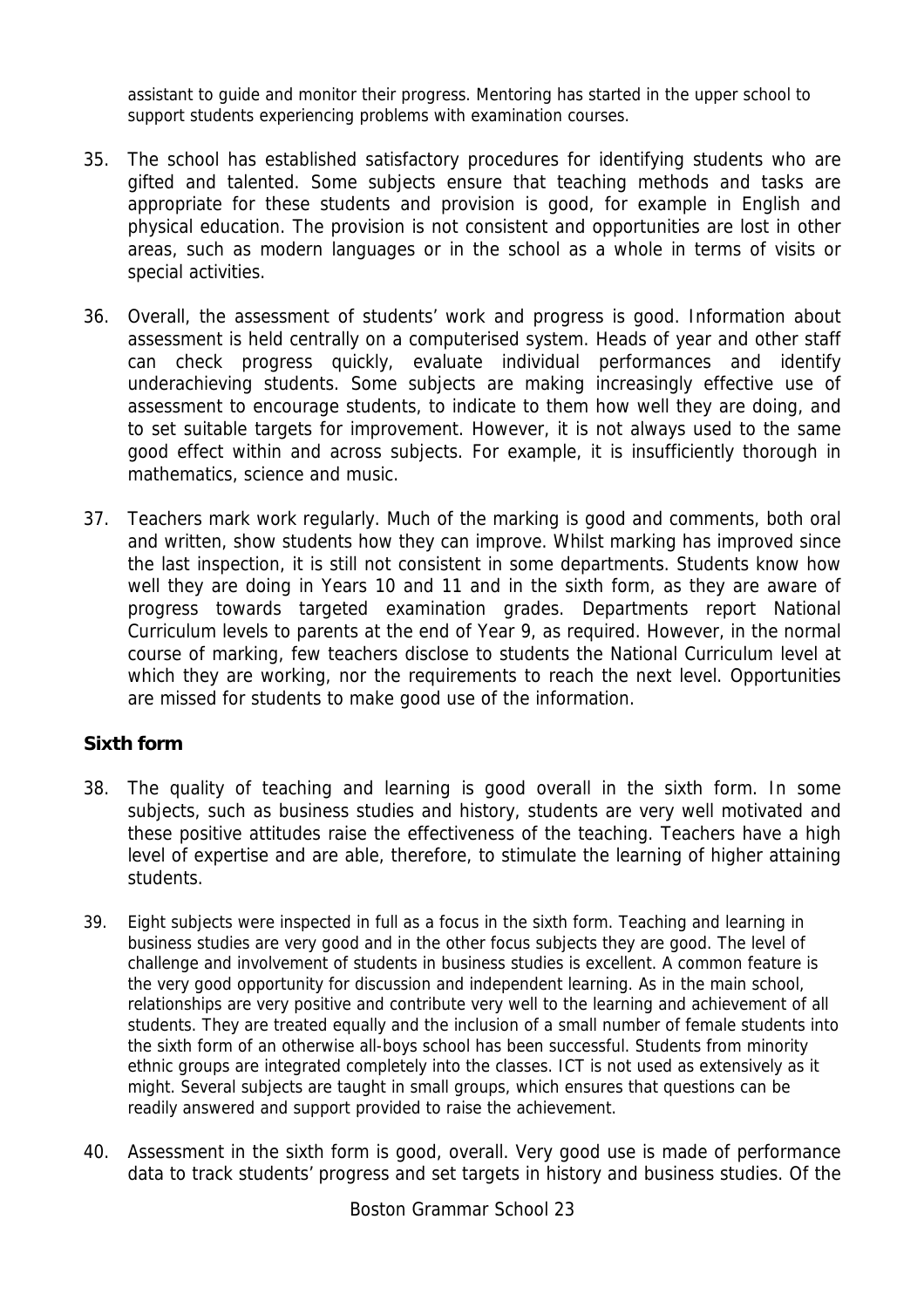eight focus subjects, the quality of assessment is very good in history and business studies, good in English, mathematics, design and technology and German. It is satisfactory in biology and chemistry.

#### **The curriculum**

The curriculum is satisfactory in the main school and in the sixth form. Enrichment through extra-curricular activities is good, with participation in sport an excellent feature. The match of teaching staff to the needs of the curriculum is good, but there are insufficient numbers of technician support staff and a minimal number of learning support assistants for special educational needs. Accommodation and resources are satisfactory overall, but in the sixth form accommodation is unsatisfactory.

#### **Main strengths and weaknesses**

- Progress has been made in widening the curriculum at GCSE level and in the sixth form.
- There is a lack of vocational courses for students in the main school and students in the sixth form who wish to pursue this path.
- Provision for students with special educational needs is good but systems to support and extend students identified as gifted and talented are in need of development.
- A good range of extra-curricular activities enriches the curriculum.
- The size of sixth form groups varies widely, which creates some inequality in provision.
- Accommodation in the sixth form is unsatisfactory.
- The school does not currently comply with the statutory requirement for a daily act of collective worship.

- 41. There have been some improvements in the curriculum since the last inspection although overall it remains satisfactory. The school has been designated as a Specialist Technology College jointly with a neighbouring secondary modern school and in 2002 received a Schools Achievement award. It takes part in the Young Enterprise scheme and in 2003 received a Sportsmark award in recognition of the very good quality of provision in physical education. The specialist status has positively enhanced the ICT resources, continuity in the curriculum through increased links with the primary schools and the curriculum development links with other schools in the town.
- 42. The school describes its curriculum as traditional. In Years 7 to 9, all National Curriculum subjects are taught and all students learn a second foreign language. There is, however, no separate dance or drama, so denying these areas of opportunity to the students who might be interested. In Years 10 and 11, all students take GCSEs in design and technology and information technology (ICT) in addition to the usual core subjects. The curriculum has recently been expanded by GCSE option courses in physical education and business studies, but there are currently no vocational courses available. Students as a result have neither the breadth of experience nor the contribution that these courses can make to a work-related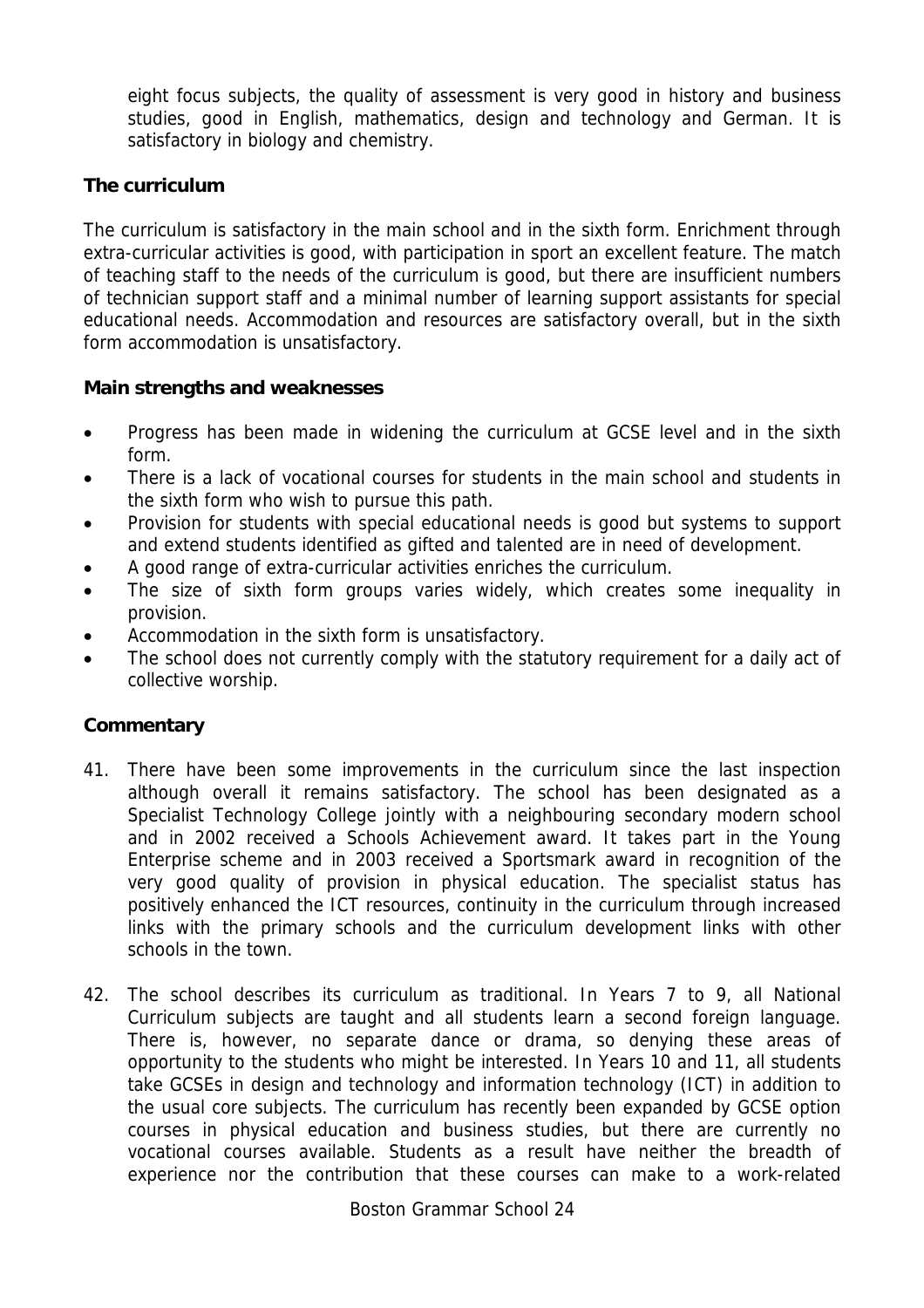curriculum. The school is committed to enhancing its provision in vocational areas of the curriculum. In science there is good provision as students can opt for three separate subjects, or double or single award. In modern languages extensive extracurricular activities and the range of 'home' languages available enhance opportunities very well. As at the time of the last inspection there are still some shortcomings in the extent of opportunities to use computers in some subjects such as science, geography, history and music.

- 43. The recently appointed deputy headteacher with responsibility for the curriculum has carried out a review, including canvassing the views of students in Years 9 and 10. The results from this survey indicated a broad degree of satisfaction with what was on offer, but indicated that approximately 10 per cent of students would welcome some vocational options. Some progress has been made in researching the prospects for curriculum links with other providers but these have yet to bear fruit.
- 44. Provision for work-related learning (WRL) is satisfactory. It is provided through careers and work experience. The contribution by subjects in providing students with background knowledge of work and employment has yet to be audited, although the contribution of some subjects is recognised. Until the audit is completed, the assessment of students' knowledge and understanding is insufficient. Links to the Education Business Partnership and Connexions are utilised well in the delivery of WRL, the organisation of work experience and the advice to students who are planning to move into work on leaving school.
- 45. The preparation of students for later stages of their education is satisfactory. While careers guidance is established in the curriculum from Year 7, there is a lack of significant vocational courses in Years 10 and 11. The school does allow for this with advice about the full range of post-16 establishments available should students wish to follow a vocational route after the age of 16. While the careers advice in the sixth form is good, students are not well prepared for subsequent education establishments or the working environment outside school with the accommodation that does not give adequate social space. Nor are they well prepared when they are expected to sit on the floor during assemblies.
- 46. Many students take advantage of the good range of enrichment activities that the school provides, and achieve high standards. Opportunities for students to experience participation in the arts are good with good contributions through art, music, and drama productions. Art activities include visits to the Tate Modern and Holland, whilst the music department has received acclaim through external concerts, some given by the jazz band, which has been in existence for several years. Sporting activities are a very strong feature of the extra-curricular programme with more than half of the school being involved. Some of these activities are designed to extend the gifted and talented students and include involvement with Boston United and Boston Town football clubs. The extra-curricular co-ordinator organises further sporting events, which enable students to participate in national events with considerable success. Very good opportunities are also organised by the English, modern languages, geography and science departments. However, a restricted number of contributions were noted from mathematics, design and technology, ICT, history and religious education. Achievement assemblies take place each term in which commendations for students' excellence are celebrated and encouragement is given to others to follow suit. A significant number of staff are prepared to give up time after school, at

Boston Grammar School 25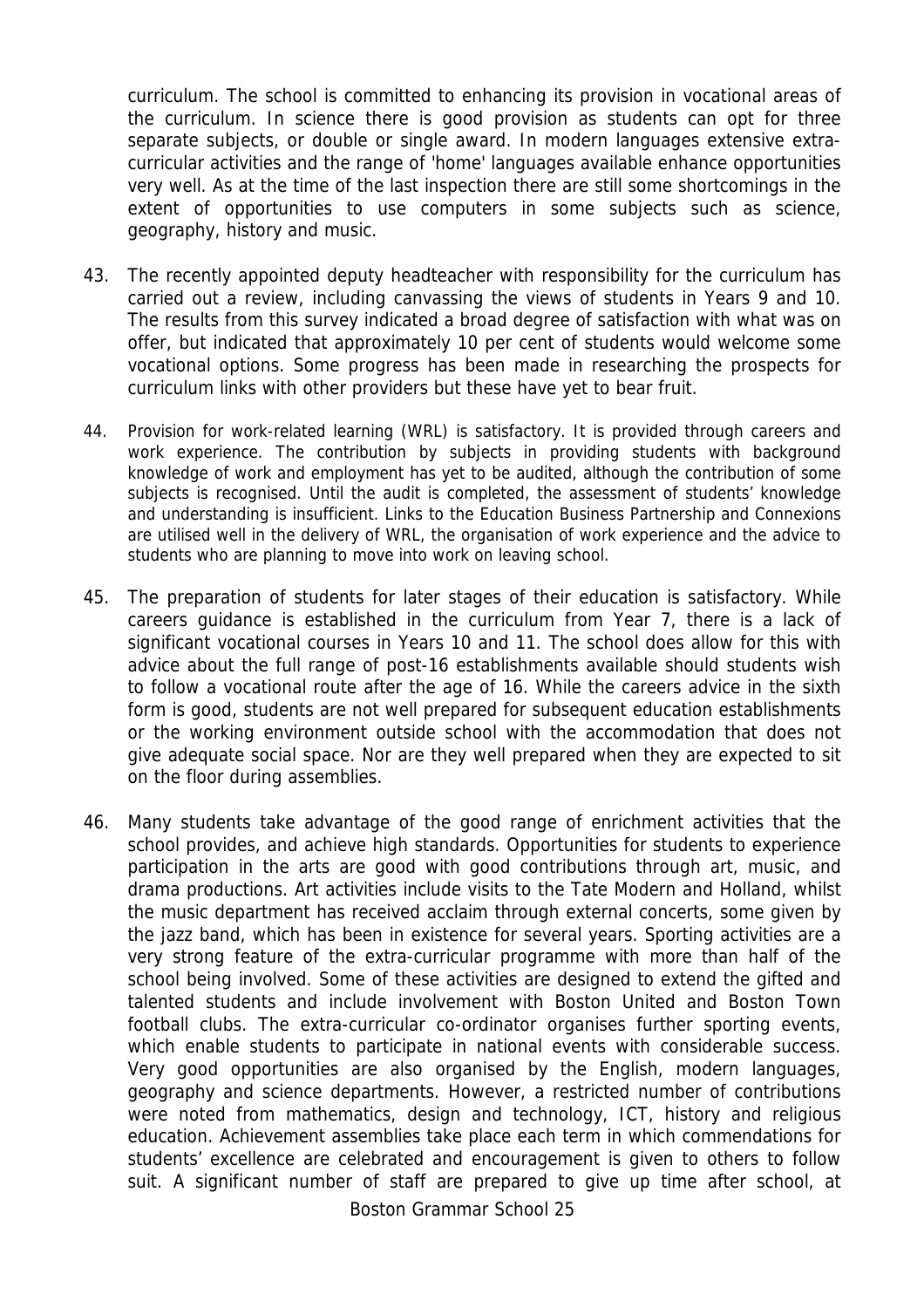weekends, and during the holidays, to enable students to benefit from the various activities available.

- 47. Students with special educational needs have good access to the whole curriculum because all teachers have students' individual education plans and written strategies for assisting this limited number of students. These students are well provided for and the school complies with the Code of Practice while supplementing it with its own additional 'Help and Monitoring' (H&M) procedures. The effective H&M gives all teachers the opportunity to raise concerns about students who have not been identified as needing special help, but are struggling in their subject. There is only one teaching assistant who supports a student with a statement of need. This shortfall of support staff impedes students' achievement. Systems to support and extend students identified as gifted and talented are at a fledgling stage of development.
- 48. Accommodation is mainly satisfactory with some improvements made since the last inspection. A new science block has been built; interactive whiteboards are installed in many subject areas as a result of the award of specialist status. A medical room has been provided. There are cramped conditions in some areas such as English, mathematics and history, which limit group work and restrict teaching styles. The school hall used for some physical education lessons does limit the activities which can be undertaken to some extent, but not significantly. The mix of traditional and new buildings is well maintained and decorated. The sixteenth-century library is a listed building and provides a good learning support, which is used regularly by students.
- 49. Resources in the school are satisfactory. With Specialist Technology College status there has been a significant improvement in ICT resources such as computers. However, a number of departments, for example history, music and science, have insufficient equipment that is in a satisfactory condition and this means that the ICT requirements for those subjects are not fully met. There are no multi-ethnic instruments for use in music. The library is welcoming and interesting, but as at the last inspection, contains many older books that are little used. The teaching staff are well qualified and matched well to the curriculum. Support staff are very effectively deployed in some areas, such as science, but there are inadequacies in ICT, modern languages and art. The number of support assistants for students with special educational needs or English as an additional language is meagre.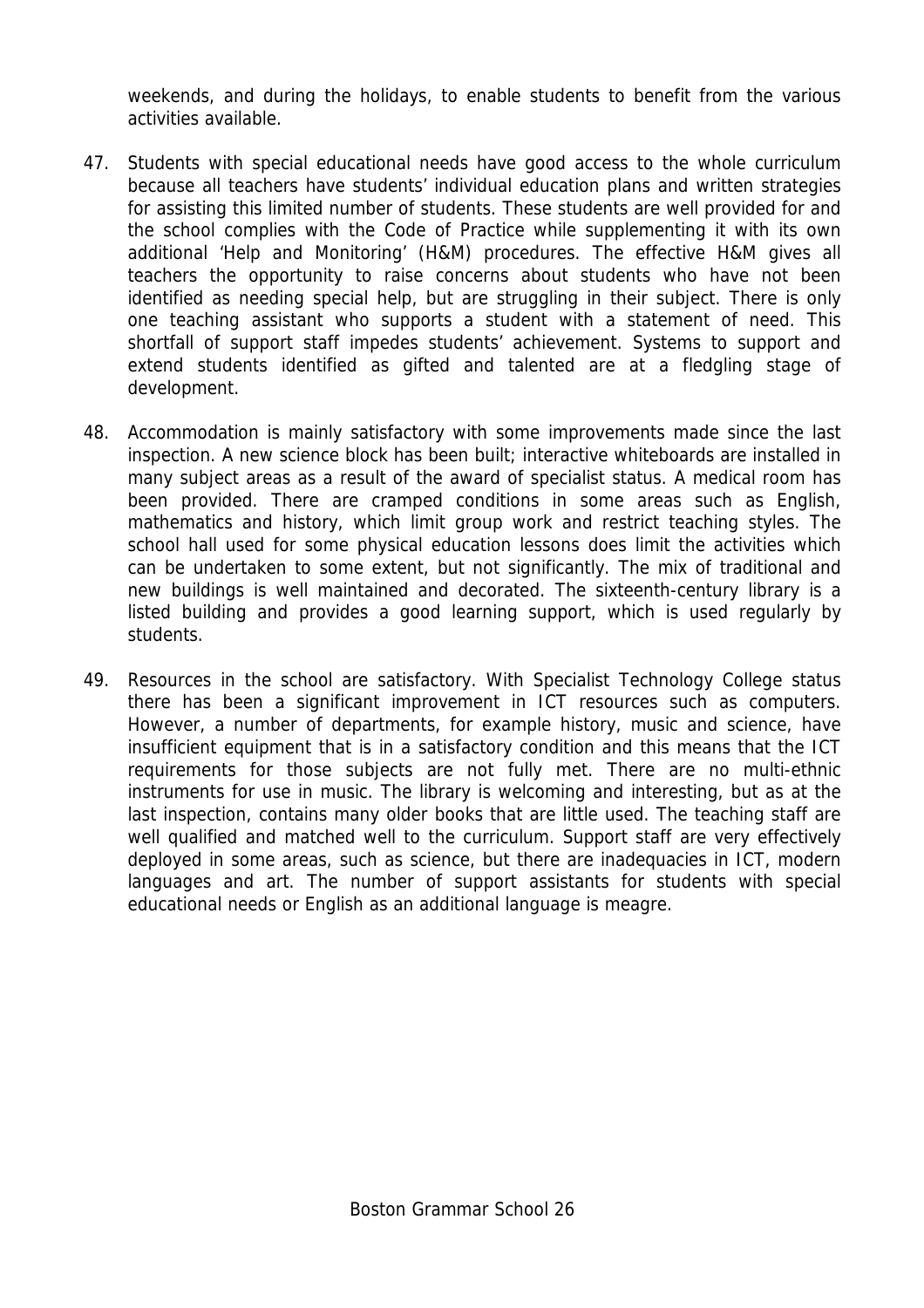#### **Sixth form**

- 50. The curriculum in the sixth form is satisfactory. It provides well for students wishing to take a range of AS and A-level subjects, which has been expanded in recent years to include business studies, theatre studies and physical education. Small but increasing numbers of girls are joining the sixth form. There is, however, currently no provision for students who wish to pursue a vocational path. There is considerable disparity in the size of teaching groups between subjects, particularly in Year 13, which results in some inequalities in provision for both teachers and students. For example, there are small groups in music, French, religious education and geography, but particularly significantly, bearing in mind the school's Specialist Technology status, in design and technology and information technology. Sixth form students, including those with special educational needs, have full access to a programme of external examinations.
- 51. Sixth form students' academic programme is supplemented by a good range of enrichment opportunities to which all students have open access. Many students participate in the extra-curricular music, drama and sporting activities on offer and readily join in the various trips organised by the different departments. However, provision for gifted and talented students is not as well established as it could be. There is insufficient enrichment, for example to enhance work in modern languages or design and technology. There are few visits organised by the history or biology departments. Students are encouraged to be involved in the management of the school through participating in the school council, acting as prefects or as officers for junior clubs and showing visitors and new parents around the school. The general studies programme further enhances enrichment activities. Organised by the recently appointed head of department, there is a series of taught modules on a wide range of issues supplemented by a programme of talks from guest speakers. In addition, Millennium Volunteering has been introduced to the sixth form and students continue to participate in the Young Enterprise programme. Weekly sixth form assemblies cover a range of issues.
- 52. Accommodation for the sixth form is unsatisfactory. It is inadequate for the increased numbers of students. The lack of a common room for Year 12 students, together with restricted opportunities for interaction between students in Years 12 and 13, results in unsatisfactory social development for future stages of education. This is further compounded by the lack of suitable base rooms for all post-16 students. Some music lessons need to be taught in non-specialist rooms, which impacts adversely on standards. Resources are satisfactory and especially those in ICT have been increased with the award of specialist status. Staff are very well qualified and match the needs of the sixth form students very well.

#### **Care, guidance and support**

The school takes very good care of its students throughout the school. The provision of support, advice and guidance based on monitoring is satisfactory. Systems to involve students through seeking, valuing and acting on their views are satisfactory.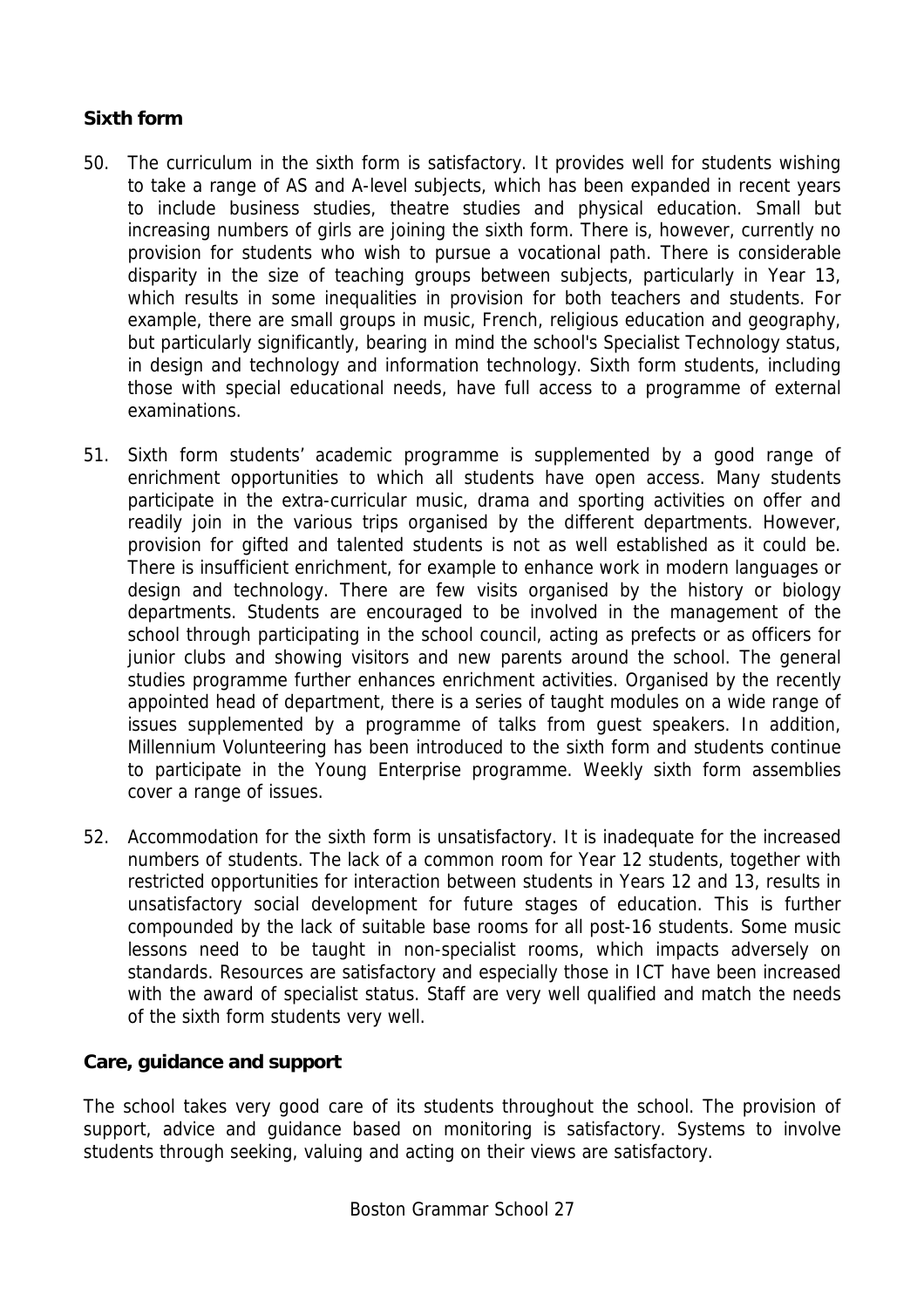#### **Main strengths and weaknesses**

- A high priority is given to health and safety to ensure the well-being of students.
- The caring pastoral staff provide very good care and welfare of the students.
- Students settle quickly into school as a result of good induction processes.
- The very well planned introduction of a mentoring system into the school is not sufficiently established to see the full benefits.
- Although reports for students in Years 10 and 11 include clear targets linked to GCSE grades, the clarity of targets for students in Years 7 to 9 are inconsistent between departments.
- Care and personal development of students with special educational needs are good.

- 53. The school has very good procedures for child protection in place and ensures that all staff are aware of requirements. The child protection officer is experienced and named in procedures. The school works well with external agencies. The school has systems in place to support such children. The care for students is demonstrated by the school's policy of contacting parents when a student does not arrive at school, without notification, to confirm the student's safety. The health and safety policy is comprehensive and gives very good attention to risk assessments.
- 54. Welfare provision in the school is very good and there is adequate supervision at all times. There is now a well-equipped medical room and three fully trained first aid staff as well as all staff being trained in 'emergency aid'. The school has reacted well to the additional needs for medical care with girls joining the sixth form. The school has good links with external agencies to support the pastoral staff.
- 55. The academic and personal progress of students is well monitored by the school; as a result of regular meetings with tutors, heads of year identify students who have learning or behavioural difficulties and inform class teachers of their needs. Reports provide clear information on students' contributions to school life and their progress in subjects. However, although reports for students in Years 10 and 11 include clear targets linked to GCSE grades, the targets for students in Years 7 to 9 are often unclear, and inconsistent between departments.
- 56. Students join the school from a very large number of primary schools and because of the selection process there are a significant number from schools outside the Boston area. The large number of feeder schools has prevented significant curriculum links and the introduction of transition projects. Information available to parents and prospective students is, however, very good. Students who secure a place at the school have very good opportunities to visit the school and sample grammar school life. Overall the induction processes are good and students in Year 7, interviewed during the inspection, which took place during their first term, were very happy with the welcome and the help they had received.
- 57. Careers education now forms part of the citizenship programme from Year 7, but is limited in scope in the early years. Students receive good careers advice and guidance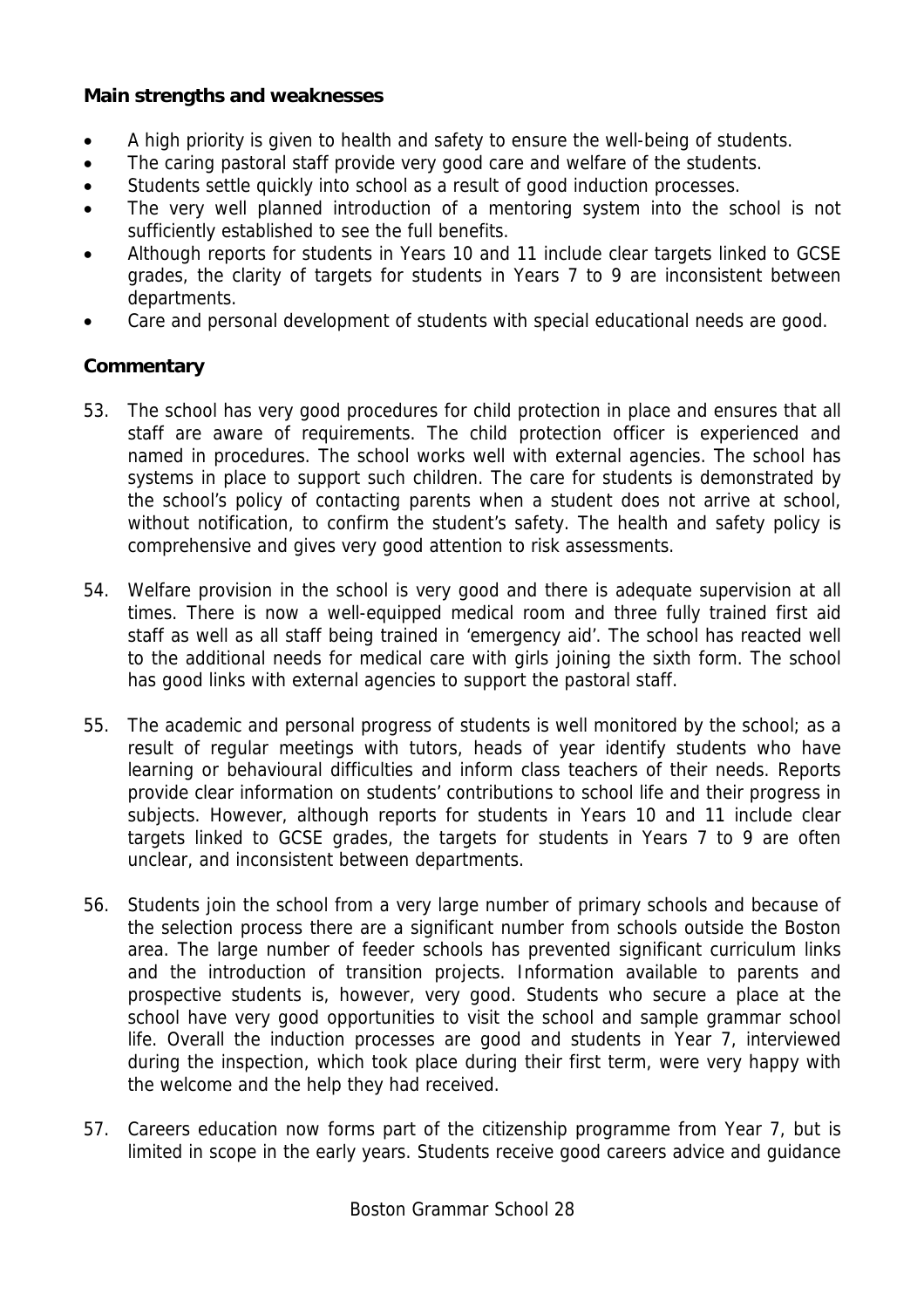in Years 10 and 11 from careers education lessons, work experience, and effective support from the Connexions advisory service.

- 58. As well as informal feedback to the staff the students can express their views about school issues through the upper and lower school forums. Whilst this is a good facility and encourages students to discuss matters of interest, they do not all consider that it is very effective in bringing about changes.
- 59. Care and personal development of students with special educational needs is good. Their individual education plans contain suitable academic and personal targets to help them progress in their learning. These plans are regularly reviewed to ensure targets reflect progress and introduce new challenges. There are good systems for communicating with the SENCO but limited time for the SENCO to give individual support to teachers on areas such as modifying work to meet need. The SENCO, however, strives to ensure students with learning difficulties have good self-esteem and are confident in their studies. The limited number of learning support assistants constrains the possible support for students identified by the school's H&M procedures. Mentoring for senior students has been recently established and is giving good support to students on examination techniques.

#### **Sixth form**

- 60. The welfare systems available to the sixth form are common to the main school. Year 13 students have satisfactory access to support and guidance from tutors and teachers. Students in Year 12 and 13 are very well supported by the new mentoring system in which their academic and personal progress is systematically monitored and recorded by a personal mentor, and appropriate guidance given as necessary. There has been insufficient time for the system to become fully effective. By contrast, reports do not consistently provide precise information to students, and targets for improvement are not directly linked to AS and A-level examinations.
- 61. Students receive good careers advice in general studies lessons throughout Years 12 and 13, through the Connexions advisory service and as part of the new mentoring system in Year 12 and 13.
- 62. Students are consulted but many do not think that they are listened to. A number of students think that the descriptions of courses given to them before entry to the sixth form were insufficient and that they would not have made the same choice if they had been better informed.

#### **Partnership with parents, other schools and the community**

The school has very good links with parents, the community and other educational establishments.

#### **Main strengths and weaknesses**

• Partnerships with other schools have been developed to benefit both students at the grammar school and others in Boston at primary and secondary levels.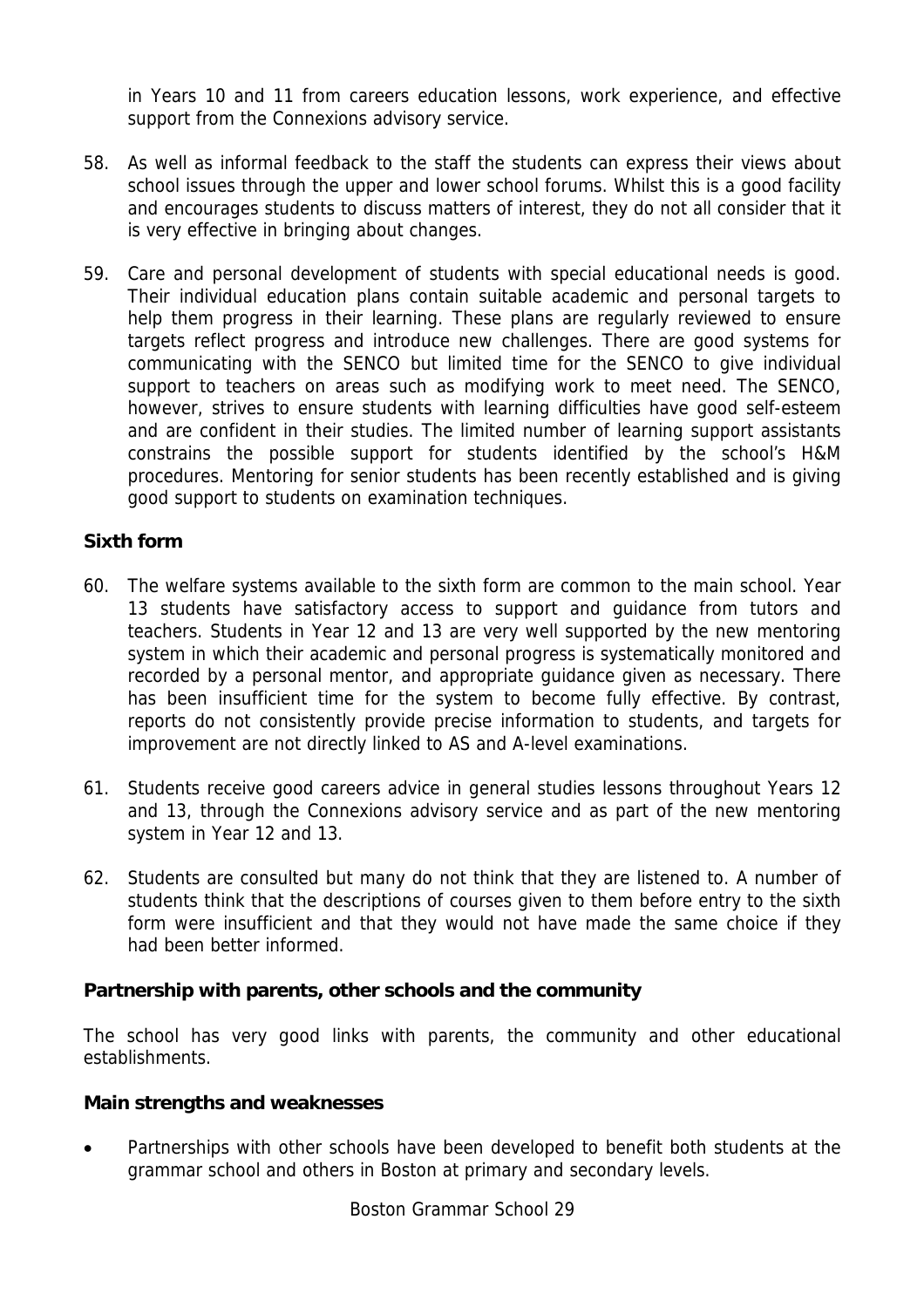- The Specialist Technology College status, held jointly with another local school, provides numerous opportunities for the community to benefit from the provision of educational and social facilities.
- The joint Specialist Technology College status arrangements have resulted in an excellent partnership between the two schools.
- Parents receive very good information about the school in general but the annual reports, whilst very good in format, lack sufficient detail about students' achievement and targets in some subjects.

- 63. Responses to the parents' questionnaires and from the parents' meeting indicate that parents are pleased with the good teaching at the school and the achievement of students. They are also pleased with the ease with which students settle into school. A minority of parents are concerned about the quality of reports, the range of extracurricular activities, the behaviour of some boys, the advice and guidance they are given and the sixth form accommodation.
- 64. The information provided for parents about progress is good, as it comprises of three interim reports and an end of year report supported by at least one parents' evening. The information is well presented and addresses both academic and personal development issues. The reports enable both parents and tutors to track progress and to quickly identify any areas of concern for discussion at the meetings. Whilst the format is very good the clarity of information about what has been studied, the achievement and the helpfulness of targets is inconsistent between subjects.
- 65. The information received by parents about the school is very good. The prospectus and the governors' annual report are well presented and comprehensive, both fully meeting requirements. Newsletters to the community and to parents are of very high quality, being well presented and informative. The school has a very good website, which is both informative and easy to use. The school uses student planners to allow parents to monitor work and to communicate with the school; the tutors check these regularly and consistently. There is a parents' association, which although having limited support, helps the school well through fund raising and supporting events. All parents are invited to support the school financially through a donation scheme. Consultation with parents is in general very good but a significant number of parents are unhappy about the change to the lunch break; the school has, however, followed the required procedures.
- 66. Parents of students with special educational needs support the school systems well and generally attend annual reviews and specific meetings, or comment if required. Letters and comments from parents illustrate how pleased they are with the outcomes at examination level from the support given by the school. However, parents have no role in the identification of gifted and talented students within school and as a result parents have minimal involvement in their support.
- Boston Grammar School 30 67. The school has been awarded Specialist Technology College Status jointly with a local secondary modern school and has built up very good partnerships with other schools to their mutual benefit. The joint status has resulted in an excellent partnership between the two schools, which is helping to reduce differences in perception of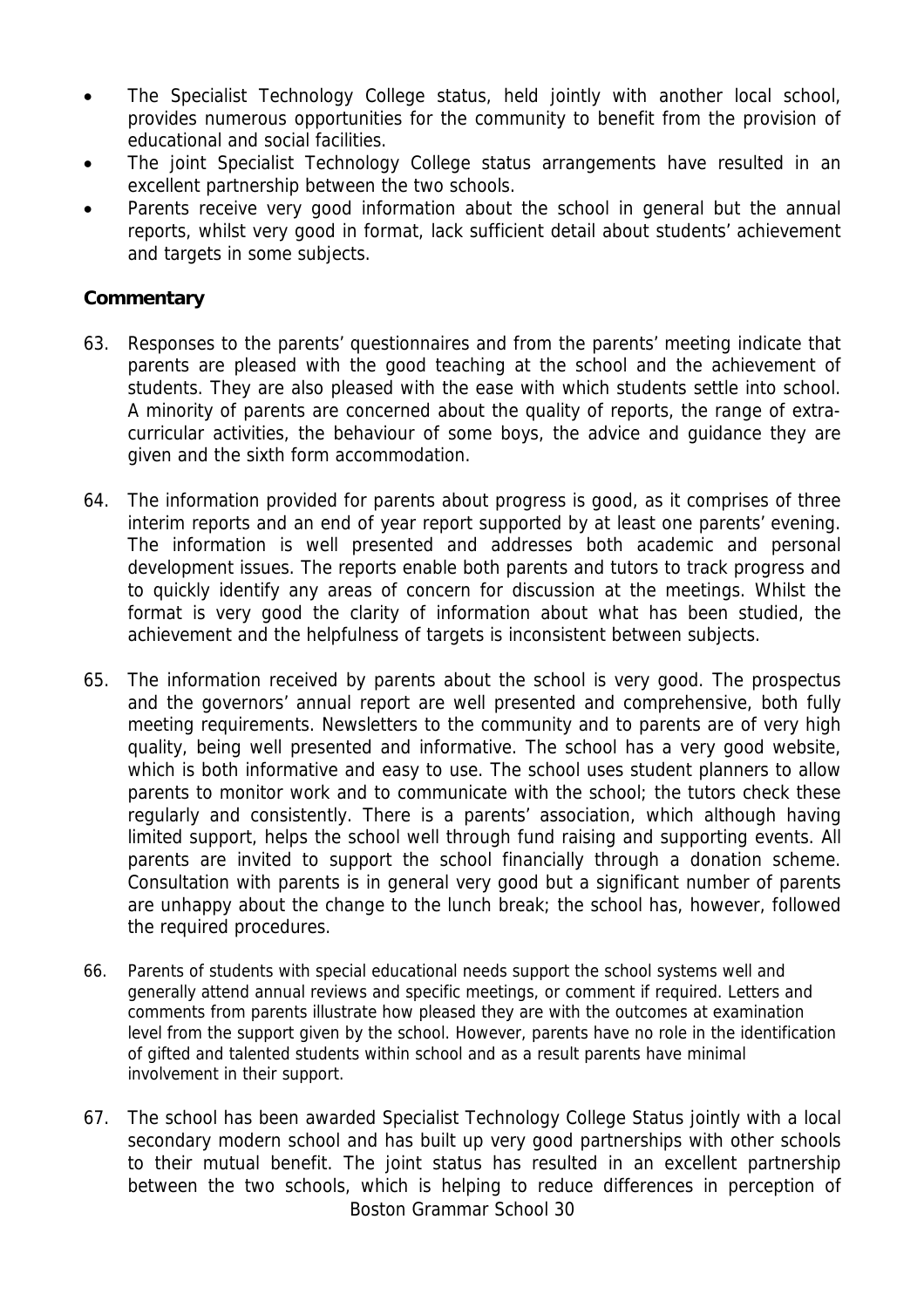grammar and secondary modern education. The schools work closely with the local primary schools to help raise standards as well as to help with a smooth transition. This is achieved through a series of workshops at both schools and the provision of training days for staff and an equipment loan scheme to enable the primary schools to use equipment to which they would not normally have access. ICT support is also provided well through the partnership.

68. The partnership with the community is very good. As well as developing partnership with the four main schools in the area to co-ordinate opportunities for students, the Specialist Technology College Status is developing other community links such as introducing ICT facilities into sheltered housing to facilitate communications. The school has a strong link to the community through its jazz band, which is well known in the area. Students benefit from a range of visiting speakers and there is a strong link to the Borough Council as well as to many of the small businesses in the area. Industrial links are limited as there are no large industrial facilities in the area.

## **Sixth form**

69. Students benefit from very good links with other educational establishments and the community who support curriculum opportunities for them. The partnerships have resulted in a number of students, both male and female, joining the sixth form from other local schools. Opportunities for students include the Young Enterprise scheme available to them within school as well as the opportunity to study more vocational type courses at partner schools.

#### **LEADERSHIP AND MANAGEMENT**

The overall leadership and management of the school are good. The leadership of the headteacher is very good. He has a very clear understanding of the needs of the school. Leadership by all key staff including heads of department is good and is focused on raising students' achievement. Overall management of the school is good. Governors are very committed, have a very good understanding of the strengths and weaknesses of the school and provide a very good level of support.

#### **Main strengths and weaknesses**

- The very good leadership of the headteacher reflects a very clear vision and high aspirations for the future development of the school.
- The excellently-led governing body has been very much involved in the work of the school and shown exceptional commitment to support and strategic planning.
- Leadership group members are high profile and provide very good role models for staff and students.
- Departmental reviews are carried out very effectively although outcomes are not always communicated and shared with staff.
- Leadership and management of departments are good overall but variable in effectiveness, monitoring and use of assessment data.
- Newly qualified teachers are satisfactorily supported, but arrangements for support of other new teachers are inadequate.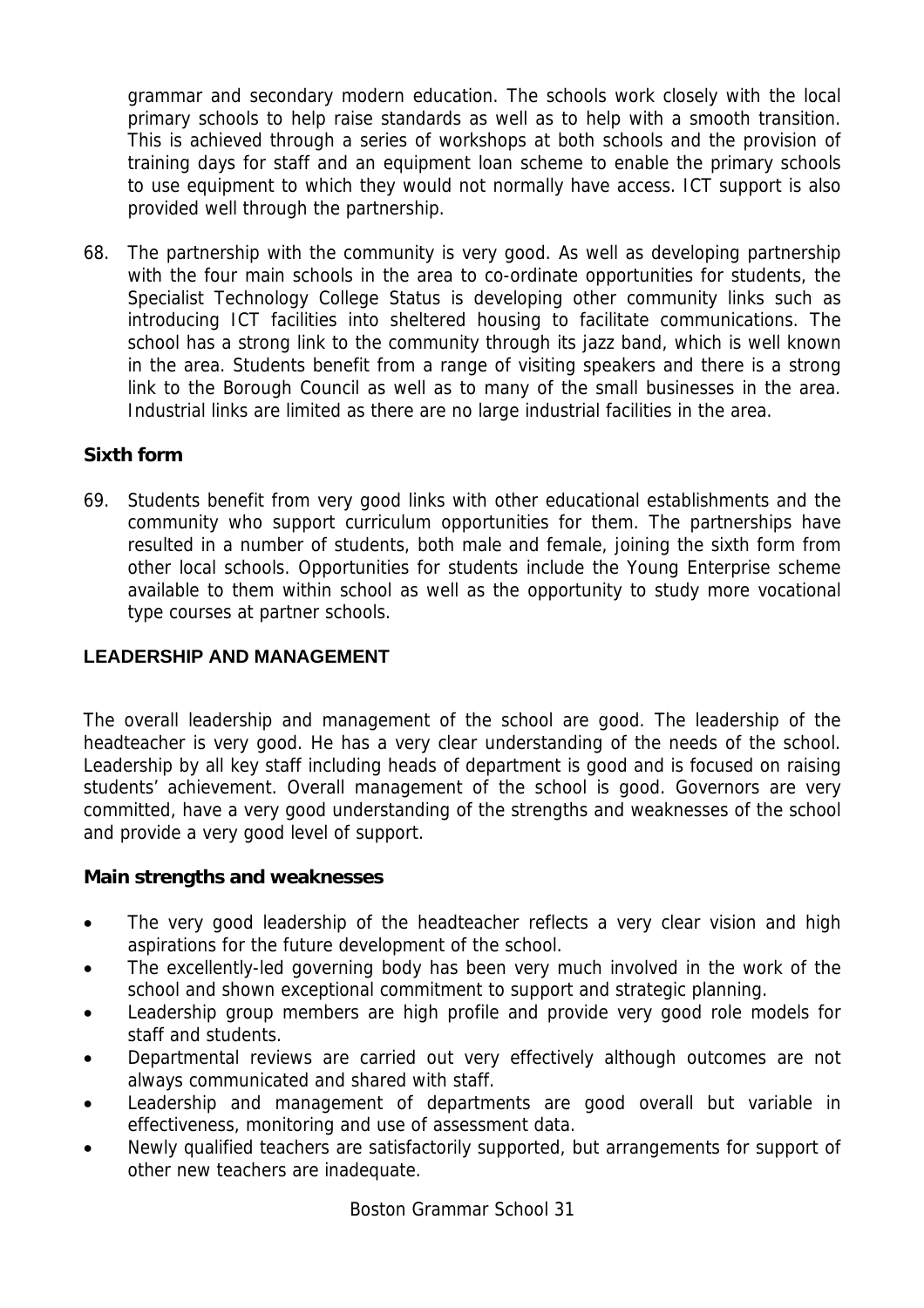• Governors have not ensured that the school provides a daily act of collective worship and are also in breach of their statutory responsibility to ensure that an audit of WRL is carried out.

- 70. The leadership of the headteacher is very good. He has a clear vision and high aspirations for the school. The move towards Specialist Technology College status has been well managed. He has a very clear perspective on the needs and future of the school. The senior staff support the headteacher effectively and their work as a team is acknowledged by other staff. They have clearly delegated responsibilities and discharge these effectively. The leadership of heads of department is good overall but variable in quality. Leadership in art and design is excellent and very good in music, history, physical education and religious education.
- 71. The Specialist Technology College award is held jointly with another school, and has an assistant headteacher appointed to the management teams of both schools and this further cements the relationship and capacity for future development. The joint status contributes greatly to curriculum development, shared resources and links between the two partner schools. It adds to the opportunities to develop further links with primary schools and colleges.
- 72. Governance of the school is very good. Governors are very well organised and highly committed. Governors, as a group, have a very good understanding of the strengths and weaknesses of the school and provide very good support to the senior staff. The premises committee has been very active in establishing improvements in the accommodation. The governing body is well informed about the provision for students with special educational needs by a link governor who visits the school regularly. Some governors visit lessons. Governors bring a good level of expertise that is extremely helpful to the school, and the chair is exemplary in his leadership. However, governors have not ensured that all students undertake a daily act of collective worship and the requirement to audit the provision for WRL is not yet fulfilled.
- 73. Management of the school is good. The school has a very good whole-school and departmental system of review with a strong focus on learning. This is informed by the observation of lessons by senior leaders although the frequency of observation is low. Data analysis is good overall and used to monitor department successes. Monitoring of teaching by heads of department is inconsistent. The extent to which they rigorously monitor the teaching quality and use performance data to track students' achievement varies. The school has introduced a teaching and learning group to increase the sharing of good practice.
- 74. The performance management of teachers is very well established. It is used to identify strengths and weaknesses of individuals' teaching and the impact on learning. Clear targets are agreed with teachers and progress with performance is expected. The review cycle is linked effectively into the school improvement plan.
- 75. Teachers' training needs are identified through performance management and satisfactory procedures are in place to develop staff and allow them to access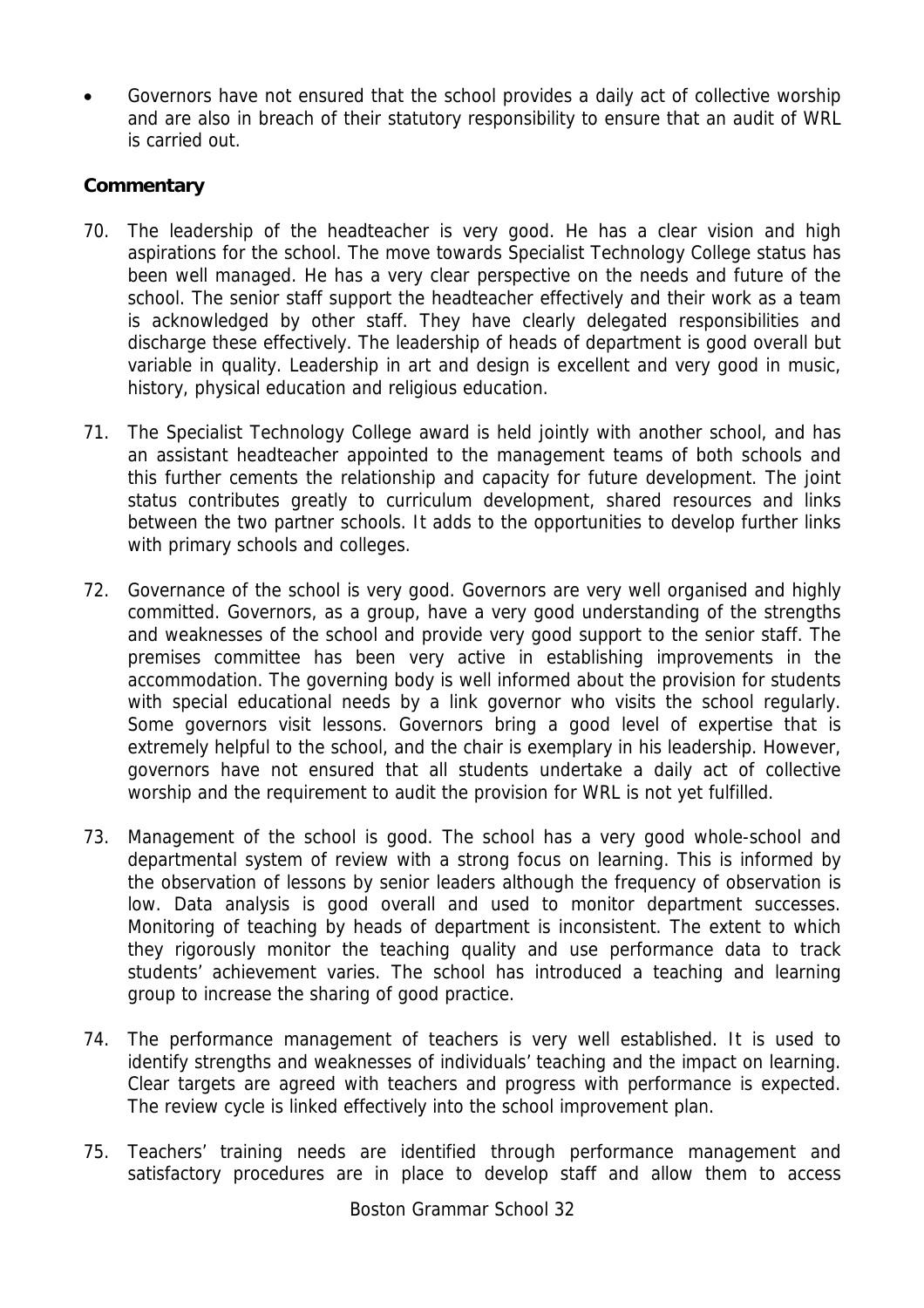courses. Newly qualified teachers are satisfactorily supported with the requisite induction programme and benefit from a good staff handbook. New teachers to the school are given minimal support or induction and there is no established coordination. Induction is left to the heads of department and is variable in quality.

- 76. The school contributes satisfactorily to initial teacher training through its links with higher education. The senior leaders work hard on recruitment and retention of staff and have successfully appointed well-qualified and enthusiastic staff into the school.
- 77. Workforce reform is being implemented. Formal arrangements to distribute the 24 tasks from teachers to support staff have been put in place, but some staff are not sufficiently clear about their roles. Performance management of administration staff is being developed.
- 78. Leadership of special educational needs is good. The SENCO ensures the students with special needs have good support enhanced by written links to subjects across the school. Visionary planning has introduced the H&M procedures to assist the identification of a wider range of students experiencing problems with learning. However, the actions taken to support this initiative are restricted by the limited number of learning support assistants to monitor progress of these students and give support.
- 79. The school's finances are very well linked to planned developments. A highly capable team draws up the budget. Governors who include skilled financial professionals then probe this in detail. Expenditure is closely monitored. The most recent audit proved the school's finances to be properly managed. The school is currently carrying a substantial surplus. However, this has been given external approval as the school is aware of coming demographic changes which will considerably reduce income. Good use is made of comparative data when evaluating the school's patterns of expenditure. Careful research ensures that purchases are made at the most favourable price whilst obtaining the desired quality. The school sought the views of the community served when applying for specialist college status but does not generally consult extensively. It complies well with the principles of 'best value'.
- 80. The school receives less money per student than the national average and so provides very good value for money. The sixth form is cost effective because teaching costs are met entirely out of income in respect of the sixth form.

#### **Financial information**

|                         | Income and expenditure (£) |  | Balances (£)                             |        |  |
|-------------------------|----------------------------|--|------------------------------------------|--------|--|
| Total income            | 2236089                    |  | Balance from previous year               | 73779  |  |
| Total expenditure       | 2114948                    |  | Balance carried forward to the next year | 194920 |  |
| Expenditure per student | 3364                       |  |                                          |        |  |

| Income and expenditure (£) |         | Balances (£)                             |        |  |  |  |
|----------------------------|---------|------------------------------------------|--------|--|--|--|
| Total income               | 2236089 | Balance from previous year               | 73779  |  |  |  |
| tal expenditure            | 2114948 | Balance carried forward to the next year | 194920 |  |  |  |

#### **Financial information for the year April 2003 to March 2004**

# **Sixth form**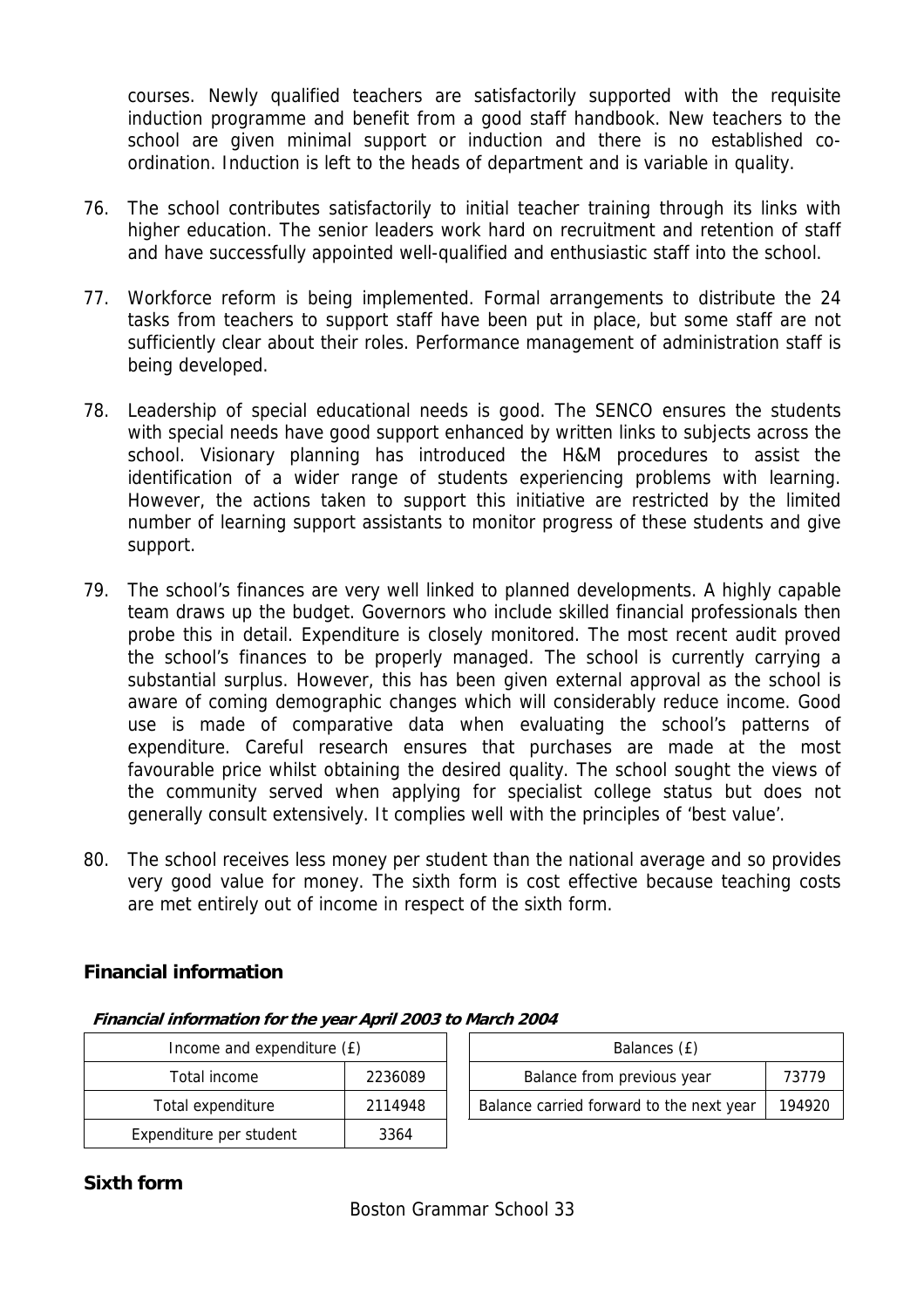- 81. The good leadership and management of the main school extend into the sixth form. Leadership of the sixth form is good. There is a strong commitment from all senior staff to the development and improvement of support and facilities for students. The number in the sixth form is nearly one third of the total on roll and this ensures that the sixth form forms a significant part of the school. Teachers contribute greatly to the overall leadership and most departments place a great emphasis on the work at this end of the school. The same commitment to inclusion in the main school is found in the sixth form and all students are valued.
- 82. Induction into the sixth form is well managed. Good monitoring of the progress of students is carried out and performance is evaluated against the targets based on prior attainment at GCSE. Access to tutor support is very good. The new mentoring system for students has been introduced very recently but already is contributing well towards support for students.
- 83. The head of sixth has recently been given responsibility for whole-school careers and a very good careers programme in the sixth form has been established. This additional responsibility reduces the time available for sixth form monitoring, discussion with students and other work. A new assistant head of sixth has been appointed to share responsibilities. Links with other establishments are increasing.
- 84. The accommodation for the sixth form is such that the social space is very limited for the number of students. However, the leadership team and governors are working to improve the facilities and, for example, have introduced new changing facilities specifically for female students. The school identifies that a barrier to improvement is the turbulence in student numbers and funding year to year. The governors are determining a clear strategic plan to combat these fluctuations. The specialist status has been, and continues to be, a major aid to the school development.

## **OTHER SPECIFIED FEATURES**

#### **WORK-RELATED LEARNING (WRL)**

Provision for WRL is **satisfactory**.

#### **Main strengths and weaknesses**

- All students receive a one-week work experience placement in Year 10 and in Year 12 that provides a good insight into the working environment that is not readily available in the largely academic nature of the school.
- Although aspects of WRL in subjects are often included, the contributions in departments have yet to be audited.
- Good careers guidance is effective in developing understanding of the working environment.
- Opportunities for understanding work-related aspects of the curriculum are reduced by the lack of vocational options.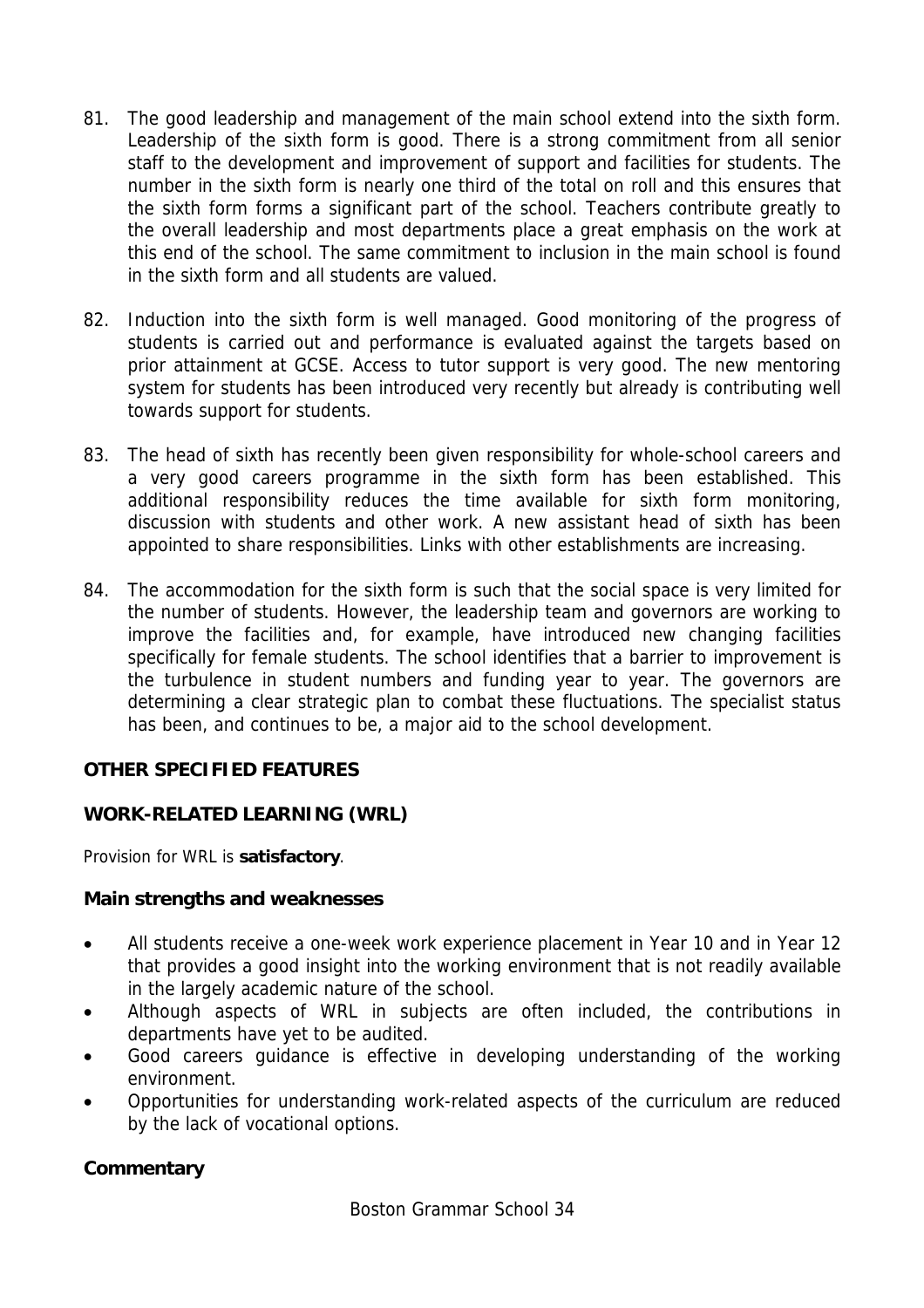- 85. The school has offered a traditional academic curriculum and continues to do so. The intention is to offer more vocational courses. GCSE physical education has been introduced as an option into Year 10 this year to provide a more applied course. All students take part in well-planned work experience during Year 10 and again in Year 12. The preparation for this experience is included with careers education and done well, particularly in these years. Work experience is arranged in conjunction with the local Education Business Partnership, although the quality of the experience has been mixed in effectiveness. Preparation and debriefing are done well within careers and citizenship education courses. A very helpful 'Understanding Industry' two-day course is organised for the sixth form.
- 86. A variety of departments contribute curriculum activities that explore the way that businesses operate. Health and safety in the workplace is explored well in science and in a design and technology visit to a recycling plant. Through geography and personal, social and health education (PSHE), students are able to look at employment and the labour market locally, regionally and at national and global levels. This work in subjects has, however, not been audited and the provision is limited to aspects covered through the PSHE programme when students do not follow subjects that make a contribution in Years 10 and 11.
- 87. Students receive careers education throughout Years 7, 8 and 9 within the citizenship and PSHE carousel. This is extended in Years 10 and 11 in a defined course. This work is supported with commercial packages that develop students' awareness of the working environment and practices. Their understanding of key roles at work and liferelated activities are developed well through role-play and work-related activities.
- 88. Students have good careers guidance, including individual interviews through the Connexions service. Year 11 students were happy with the support they receive. They are well guided about progression to post-16, university and about future careers. The careers section of the school library is supportive and has been recognised by the Connexions service with an excellence certificate.
- 89. The leadership and management of WRL are satisfactory. The leader has been in post for one year and progress has been made in identifying where the school is already making provision through work experience and careers education. The contribution by subjects has yet to be determined through a rigorous audit. Progress on this aspect is slow. The assessment of students' knowledge and understanding has not been fully evaluated.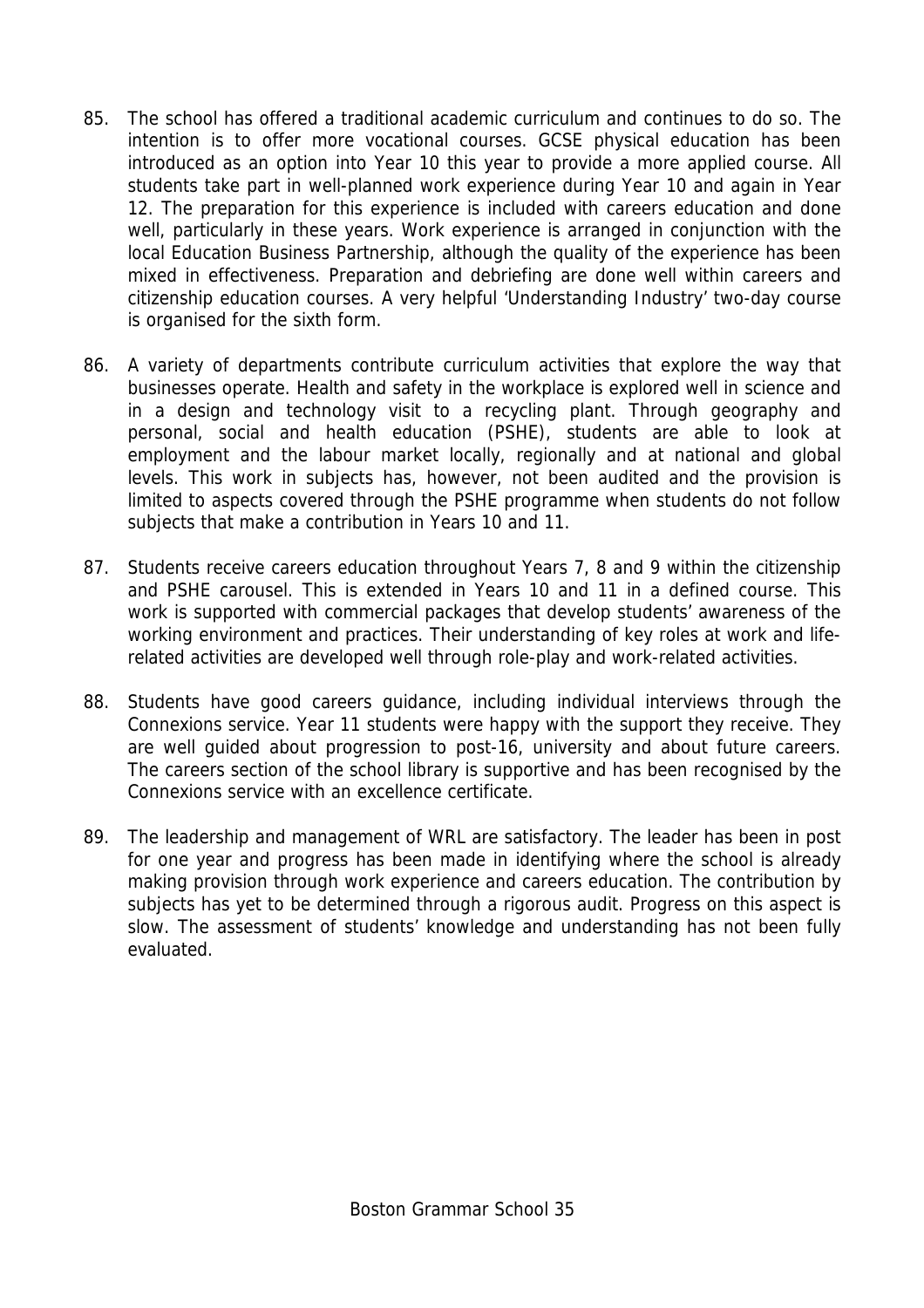# **PART C: THE QUALITY OF EDUCATION IN SUBJECTS AND COURSES**

## **SUBJECTS AND COURSES IN KEY STAGES 3 AND 4**

## **ENGLISH AND MODERN FOREIGN LANGUAGES**

#### **English**

Provision in English is **good**.

#### **Main strengths and weaknesses**

- Standards at the end of Year 9 and at GCSE are well above average.
- High levels of motivation, together with good teaching, enable students to achieve well.
- Monitoring of teaching and learning is not always sufficiently rigorous.
- There is no coherent system for recording and tracking students' progress.

- 90. Results in the 2003 tests at the end of Year 9 were very high in national terms, although average compared with similar schools. They halted a decline from 1999, which was in part a result of staffing difficulties. Results over the last three years have been well above average, though students' performance has not been as good as in mathematics or science. The 2004 results showed a slight decrease. Results in GCSE English have been well above average, although they have fluctuated. Students performed well in English in 2003 in relation to other subjects, but the 2004 results have seen a fall in the proportion achieving the highest grades. Results in GCSE English literature have been well above average, with a peak in 2001. The 2004 results, which showed an atypical and unexpected decline, are under review.
- 91. Current standards in the work seen are well above national expectations, both in Years 7 to 9 and in Years 10 and 11. Students are very articulate and are often willing to talk at length. Reading and writing skills are of a high order, as exemplified by some excellent Year 8 research projects in which students made very competent use of ICT to present their findings, structuring their writing carefully and reviewing and evaluating their research. GCSE students produce mature, sophisticated, wellexpressed essays, showing perceptive literary analysis. Weaker students in Years 7 to 9 occasionally have untidy presentation and make careless errors, while some writing in Years 10 and 11 still lacks refinement of expression.
- 92. Overall achievement from Year 7 to Year 11 is good. Although there are relatively few students with special educational needs, teachers show a sensitive understanding of their needs, and they achieve well. Students with English as an additional language achieve as well as, and sometimes better than, their peers. Gifted and talented students achieve well because teachers' planning now includes more challenging tasks.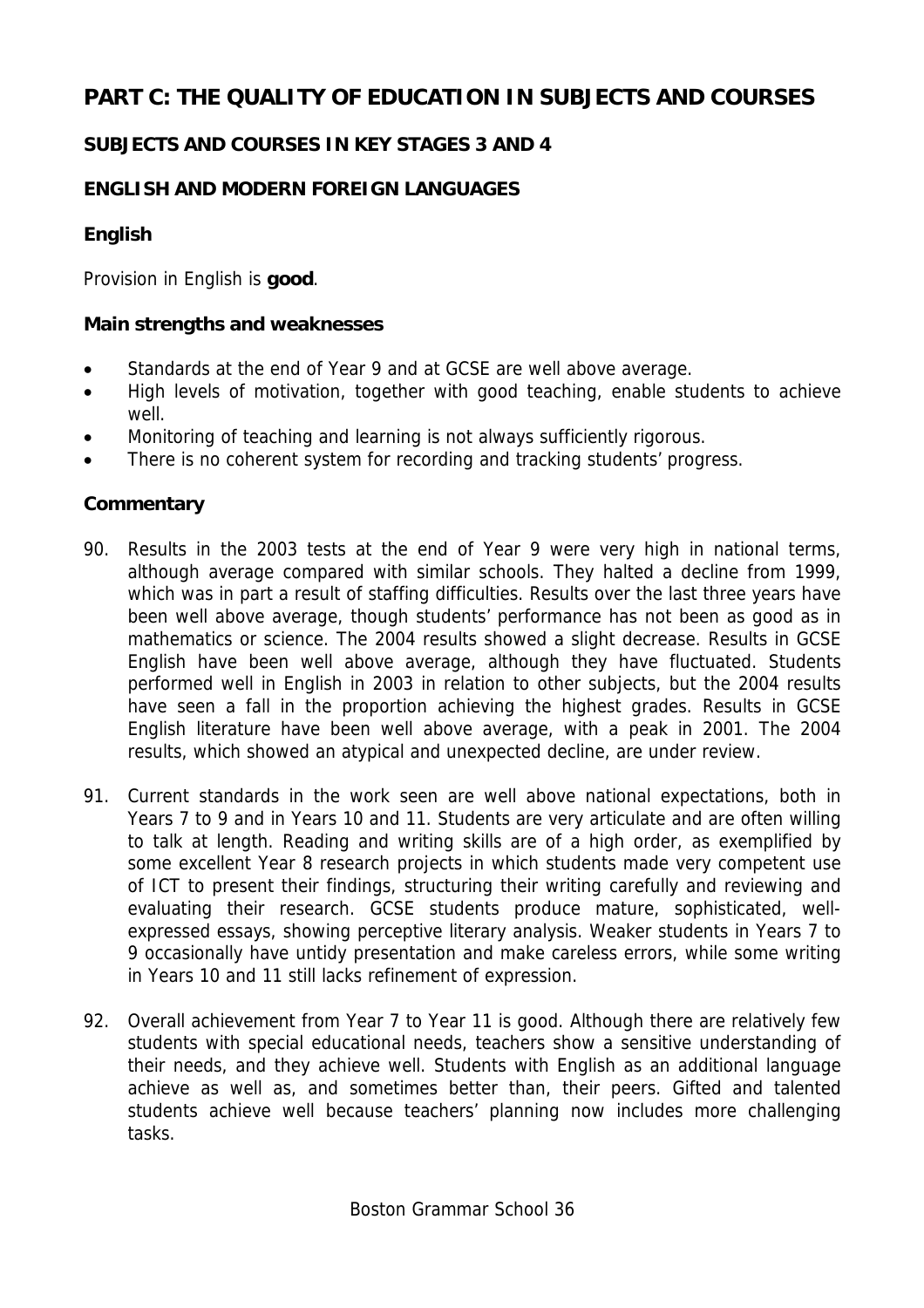- 93. The quality of teaching and learning is good overall. Students achieve well because all teachers have a good command of their subject and expect high standards of work and behaviour. Incisive and challenging questioning ensures that students clarify their ideas and develop their understanding in considerable depth. A majority of lessons are well paced, use humour to appeal to the boys' sense of fun and create very good classroom relations. Students enjoy English and are well motivated. Work is provided to extend the higher attainers and expectations are high but there is insufficient match of tasks to the needs of students of different abilities. Most teachers use assessment well, promoting improvement by ensuring students understand the criteria. Marking is generally thorough, although not all is of the same high quality.
- 94. Leadership is good and management satisfactory. The head of department provides a very good role model, leading by example and enthusiasm. There is an open ethos, and a capacity for honest review and evaluation. Development planning is good, with appropriate priorities identified. Monitoring of teaching and standards is satisfactory but is not sufficiently rigorous to ensure consistency across the department. Teachers' records are well maintained on an individual basis, and performance data is used well to help short and long-term planning. However, there is no coherent central system for tracking individual students' progress and so actions taken to support students are not as informed or effective as they might be.
- 95. Improvement since the last inspection has been satisfactory. Successful strategies to meet the needs of high attaining students have been introduced; the Key Stage 3 Strategy has been largely implemented and is linked to very recent improvement in results in Year 9; the proportion of high grades at GCSE has shown some increase, while there have been encouraging developments in the use of ICT.

## **Language and literacy across the curriculum**

96. Standards of literacy are well above national expectations. There are high standards of speaking and listening in all subjects. Very good information retrieval skills are seen in mathematics, ICT, geography, physical education, religious education, art and English. Other higher order reading skills are also well developed. Very good standards of extended writing in different genres are seen in English, history and geography. Most departments, apart from mathematics and science, plan to promote literacy in their schemes of work, and marking is usually rigorous.

## **Modern foreign languages**

Provision in modern foreign languages, French and German, is **good**.

## **Main strengths and weaknesses**

- GCSE results in French and German are well above average.
- Students have very good attitudes to learning languages, and warmly appreciate the German culture.
- The ablest students make less progress than they could in French in Years 7 to 9.
- The department provides a wide range of extra-curricular activities that results in enthusiastic learning of the language.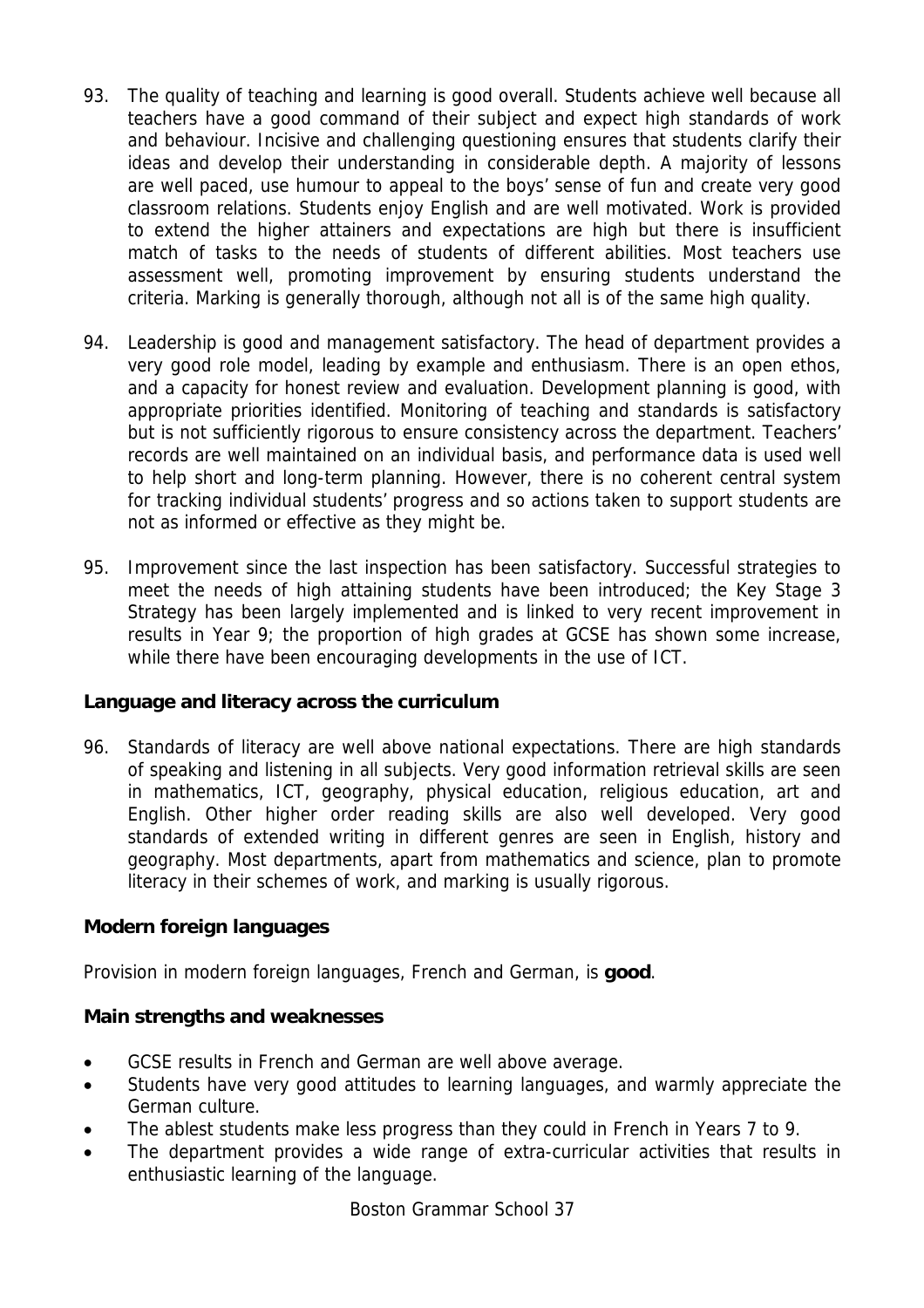- Extended writing is insufficiently developed in Years 7 to 9 and some students lack confidence in speaking French.
- Resources need updating and insufficient use is made of ICT in the teaching and learning method.

- 97. In 2003, GCSE results in modern languages were well above average; although A grades were above average overall, the percentage of A\* grades were below average. When compared to the national average for boys, overall results in French and German were excellent and students performed better in German than in all other subjects.
- 98. All students study French and German in Years 7 to 9. In Year 9, standards are above average and students' achievement is good overall. In the German course, most students achieve very well. In both languages, students make very good progress in reading and listening, and good progress in speaking. Many students have very good German accents; in French, although some students speak confidently, others have very poor accents and speak hesitantly. In writing, students have a good grasp of grammar, but make insufficient progress in expressing themselves at length, for example in descriptions and accounts. The ablest students, including gifted and talented students, make less progress than they might in French because of few opportunities to fully extend and explore language through appropriate homework tasks and independent learning. By Year 11, standards are well above average and achievement is very good overall as students gain knowledge and understanding at a greater pace, particularly in German, and extended writing is developed very well in both languages. Students with special educational needs, those whose home language is not English, and students from minority ethnic groups all achieve well. Students learn languages enthusiastically, as a result of the teachers' enthusiasm in organising a wide range of extra-curricular clubs and events; students especially appreciate the German language and culture. Students' use of ICT in learning is not well developed.
- 99. Teaching and learning are good overall. They are good, overall, in Years 7 to 9 but in Years 10 and 11 they are very good, especially in German. Teachers have very good subject knowledge, several being fluent in one or both languages; their mainly consistent use of the foreign language in lessons develops students' listening skills well. Imaginative teaching methods were sometimes seen; for example, in a Year 11 German lesson, the teacher's excellent use of the interactive whiteboard enthused and inspired students. However, lesson objectives, an issue in the last report, are still not clear enough; consequently students' awareness of their learning is limited. In Years 7 to 9, some teachers' over-use of textbooks tends to limit many students' instinctive and creative use of language. This particularly affects French, where textbooks often lack motivating topics for boys. Opportunities to extend higher attainers through independent learning in class and in French homework are missed. Assessment is good overall; marking is detailed, with supportive comments; however, students do not measure their short and long-term progress against clearly explained levels of competence.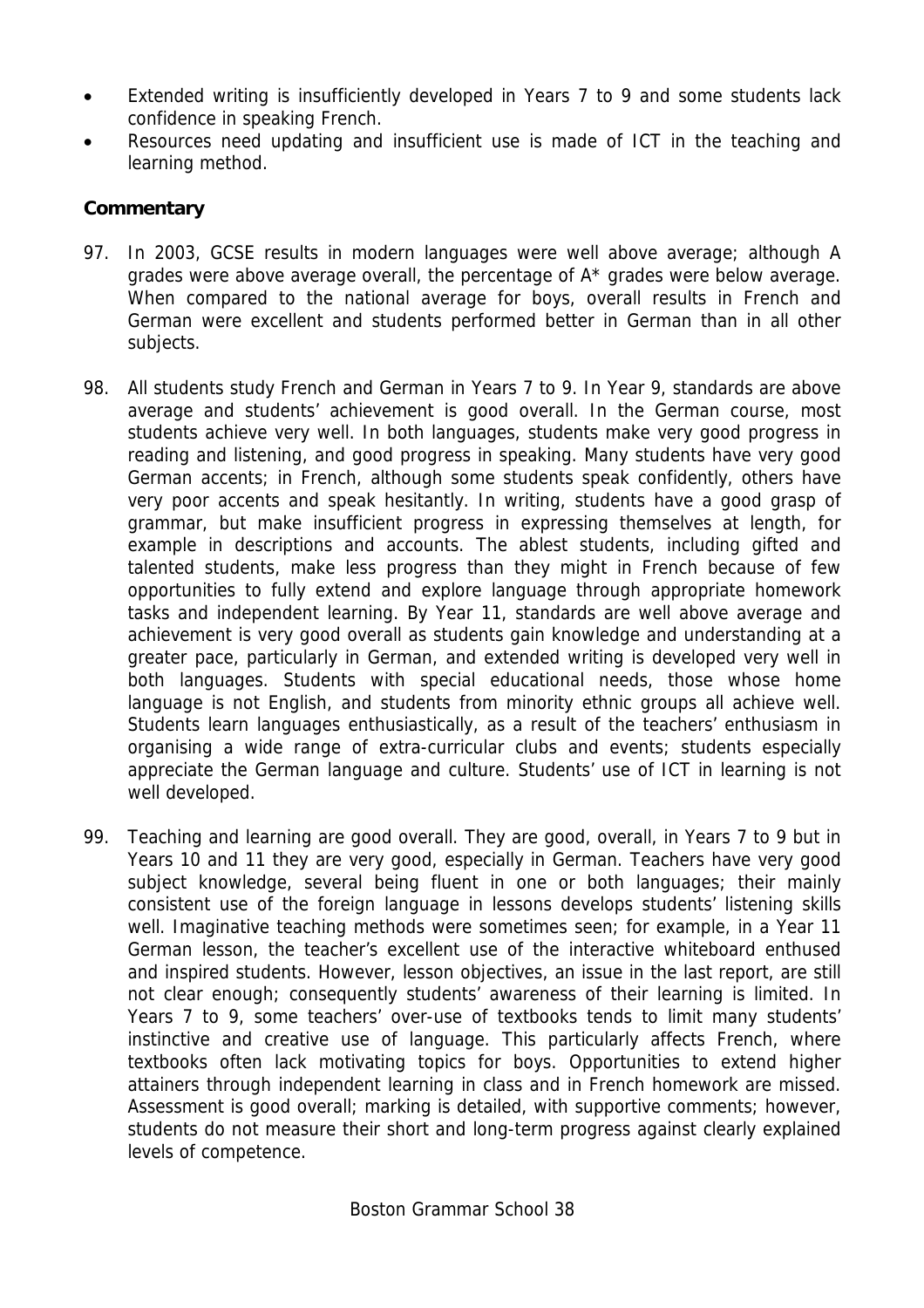100. Leadership and management are both good, overall. The dedicated heads of department sets very high professional standards; the teachers are extremely committed to their work. Languages are strongly promoted in the curriculum with much evidence around the school. A wide range of extra-curricular opportunities is offered. Schemes of work in Years 7 to 9 are satisfactory but need adapting to the specific requirements of students. Teaching and learning are well monitored with formal twice-yearly lesson observation but good practice is not shared widely enough. Resources are in need of refreshment. Overall improvement since the last report is good. GCSE standards, teaching, and achievement in French in Years 10 and 11 have all improved; however, able students still do not achieve their personal best.

## **MATHEMATICS**

Provision in mathematics is **good**.

## **Main strengths and weaknesses**

- Achievement is good because students are well taught.
- Very good attitudes contribute significantly to students' learning.
- Students do not readily seek to apply their knowledge of mathematics to unfamiliar situation and problems.
- Teachers' helpful comments in the marking of work show students how to improve.
- The targets set for students are too imprecise.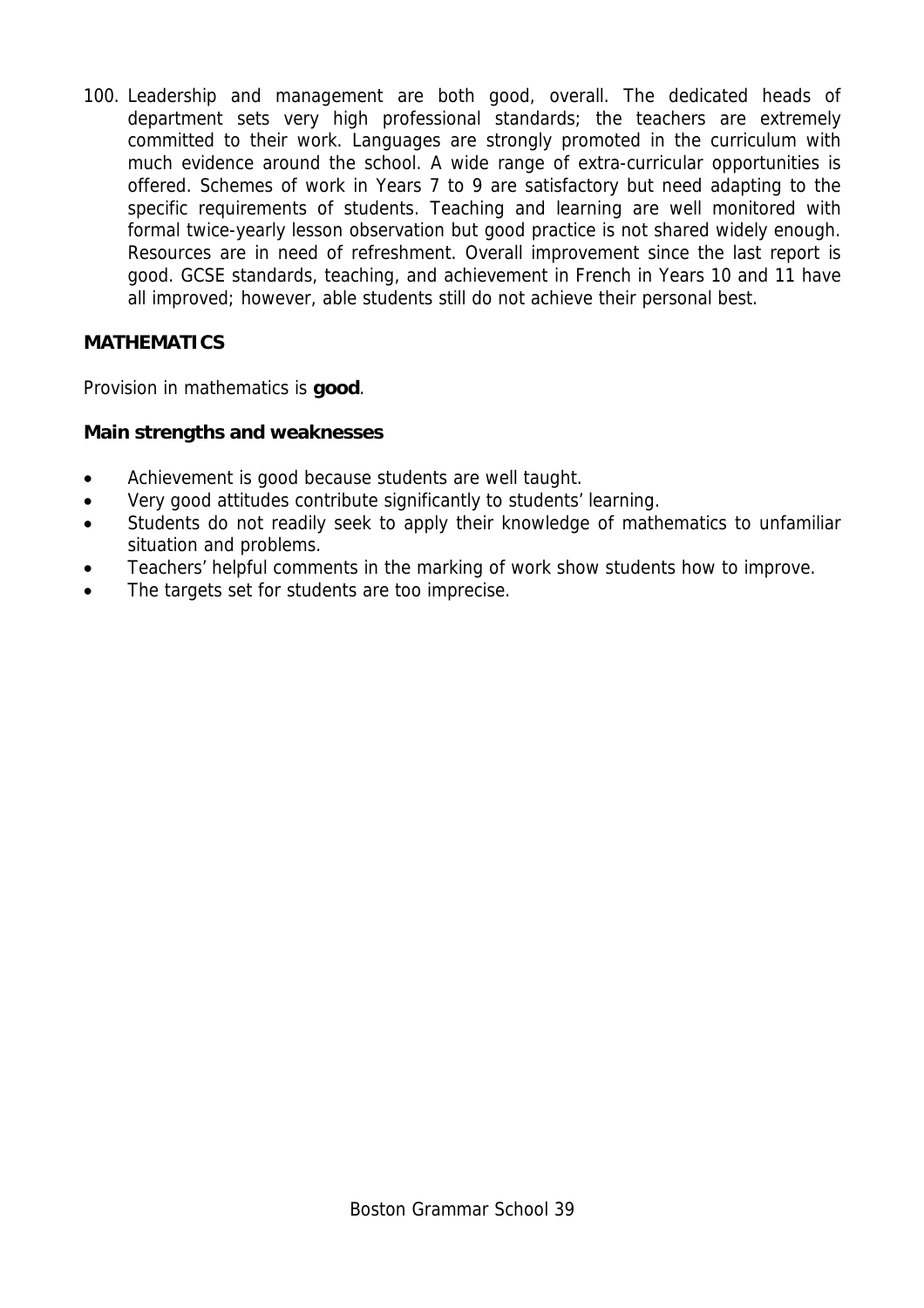## **Commentary**

- 101. In 2003, in national tests taken in Year 9, students' results were very high when compared to all schools but below average for similar schools. Recently, the trend in these results for the school has been broadly in line with the national trend. Results were higher in 2004 than the previous year. GCSE results in 2003 were well above the national average but well below the average for similar schools. GCSE results in 2004 were higher than those for the previous year.
- 102. Although students enter the school having attainment which is well above the national average, they achieve well, continuing to consolidate their knowledge and application of mathematics. The standards of work seen generally during the inspection are well above national expectations for this stage in the course. However, the standard of work seen from students in Year 9 is not as high as that reflected in national tests taken in 2003, because these students entered the school with lower standards than other year groups. The few students with special educational needs achieve as well as other students because teachers provide work which meets their needs. Students from minority ethnic groups achieve well because they are fully involved in all activities. Students with special gifts and talents achieve well because they are given additional work at a higher level.
- 103. Students achieve well because they learn well as a result of good teaching. The best teaching does not waste time on unnecessary repetition. Teachers make it very clear to students what they are expected to learn in each lesson and students respond well to the challenge. Year 9 students learnt to improve the accuracy of estimations working in pairs playing a game based on cricket. Homework is used well to develop the work undertaken in class or to prepare for the next lesson. Students display very good attitudes to their work. They frequently ask questions to clarify their understanding and accept critical comment from other students in a most adult manner. These positive attitudes make a very significant contribution to students' learning. Students readily apply their mathematics when they recognise the situation. However, they are far more hesitant to use mathematics to explore a new situation. Should a student make a mistake, they are helped to understand where they went wrong by the helpful comments written when teachers mark work. Students are set targets of what they should achieve but these targets would be more helpful if they were more precise.
- 104. The new head of department provides her team with good leadership and management. She is establishing a good team approach. Students' achievement is carefully monitored through regular tests but results from these tests to monitor the effectiveness of the teaching of each topic are not used sufficiently. She has identified where further improvement can be made and is undertaking action to this effect. There has been good improvement since the previous inspection because achievement is higher, expectations are more challenging and the quality of teaching has improved.

## **Mathematics across the curriculum**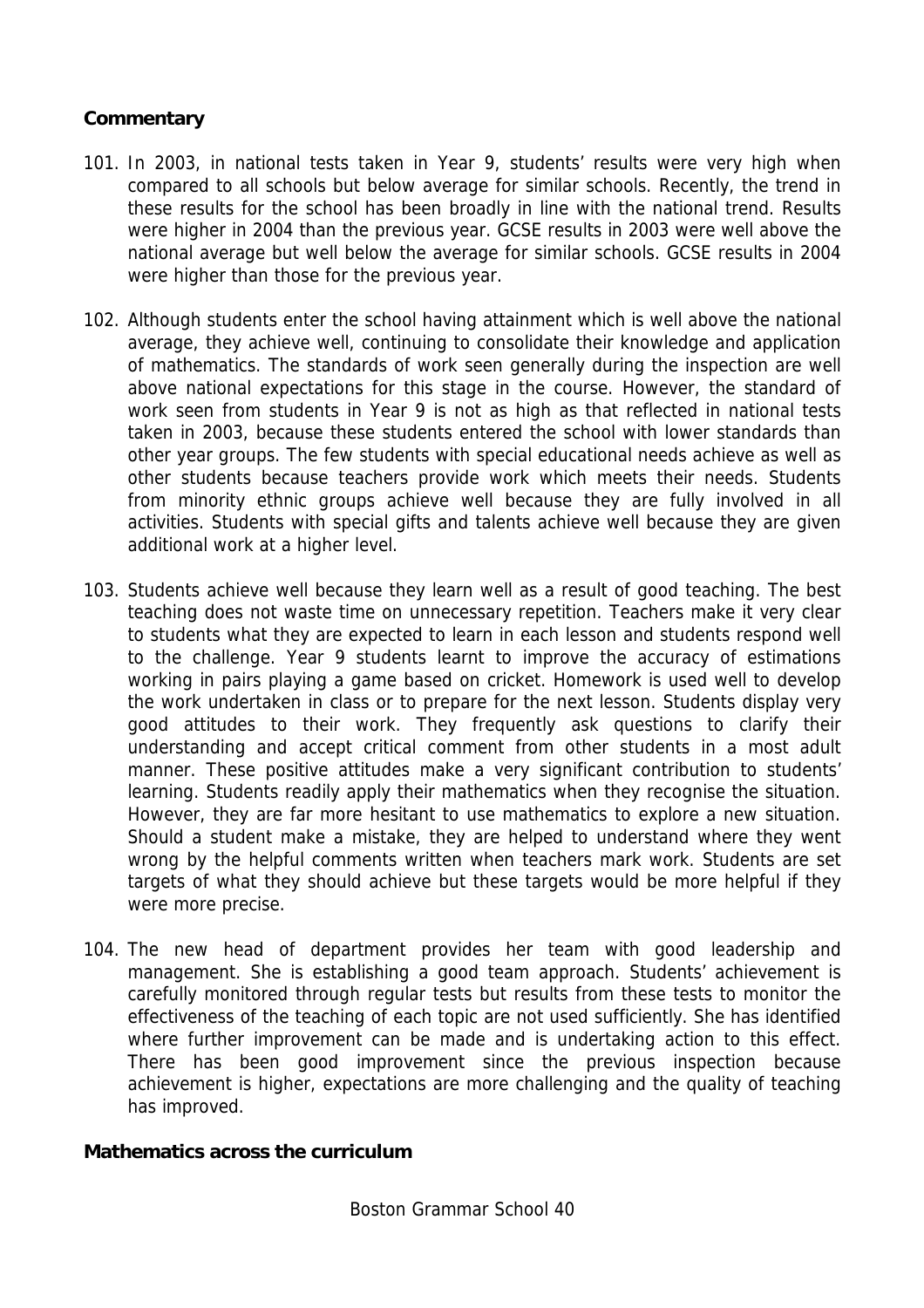- 105. Students display a level of mathematical competence well above that generally found. They confidently apply their mathematics wherever required. In English, students adapted graphical techniques to assess the levels of emotion in a play. In geography, Year 9 students applied a new statistical test very confidently when studying earthquakes. Very little teaching time was lost in introducing this new piece of mathematics because the students very quickly grasped the technique.
- 106. Although the use of mathematics across the curriculum is not planned, recorded or co-ordinated, this does not impede learning, because of the boys' high levels of competence and confidence when applying their mathematical knowledge.

# **SCIENCE**

Provision in science is **satisfactory**.

## **Main strengths and weaknesses**

- Standards are well above average in Year 11 and very high in Year 9.
- Achievement of higher attaining students in Years 10 and 11 is not as high as it could be because the level of challenge in the teaching is not always sufficient.
- Good leadership of the department contributes well to rising standards.
- Investigative skills are not as good as boys' scientific knowledge and understanding.
- Many lessons are well structured and have stimulating activities, but in a minority the pace of learning is too slow and fails to challenge the higher attaining students.
- Assessment, including marking, is not developed sufficiently as a tool to support students' learning and progress.
- Resources are in need of updating.

## **Commentary**

- 107. Results in the 2003 Year 9 tests were very high compared to the national average, but were in line with those of similar schools based on attainment. Results were better than those for English but not as good as those in mathematics. There was a slight drop in the unconfirmed results in 2004. GCSE results in 2003 were well above the national average. Unconfirmed results for 2004 show a significant improvement in the number of students achieving grades A\*-C. Results for the triple sciences indicate a higher average point score per student than for the double award science course.
- 108. Current standards in Year 9 are very high reflecting the results of 2003 tests. Achievement is satisfactory in Years 7 to 9, and not as good as it is in English or mathematics, although students' attainment on entry to the school is not quite as high as in the other core subjects. Standards seen in Year 11 are slightly better than those indicated by examination results in 2003. Overall standards seen in Year 11 are well above average. Overall, achievement in Years 10 and 11 is satisfactory, but achievement of higher attaining students is unsatisfactory. Where teaching is good or better, the majority of students acquire scientific knowledge and understanding at a good rate and can apply it well, so that their achievement is good. However, higher attaining students are too frequently underachieving because teachers pitch the work to suit the needs of middle and lower attainers in the class and do not provide work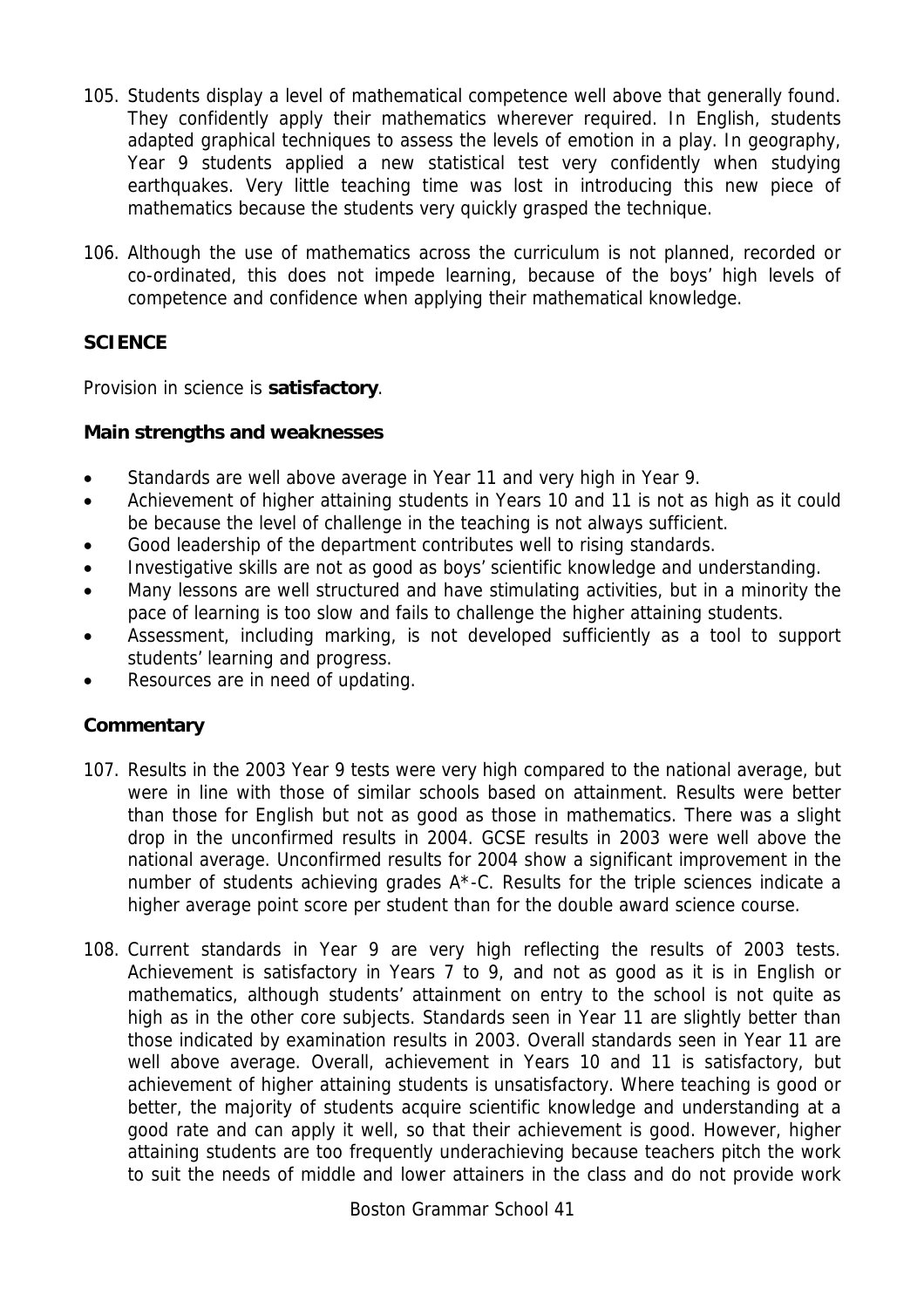of sufficient challenge and difficulty for all students. There are too few opportunities for students to research appropriate information, think critically about it and produce original extended writing. Consequently, students frequently give answers which lack depth and understanding and do not apply their knowledge sufficiently well. Overall, students' practical and individual investigative skills are not as strong as the knowledge-based areas of science. Students have too few opportunities to make their own predictions or define problems based on their scientific knowledge and understanding. They seldom plan their own experiments from which they can evaluate the results and draw conclusions. Progress and achievements of students with special educational needs and English as an additional language match those of other students, overall.

- 109. Teaching and learning are satisfactory, overall. Teaching ranges from excellent to unsatisfactory. Where teaching was most effective, it demanded much of the students. Lessons had a well-planned and structured range of stimulating and challenging activities that engrossed students in their work and motivated them to work very productively. A very good atmosphere is created within which high expectations were shared with students. Relationships were also good. As a result, students responded well, and developed a sense of curiosity and a thirst for knowledge, asking as well as answering questions. In many lessons, learning is satisfactory but the range of tasks is too narrow, and teaching is too formal and uninspiring. These lessons fail to stimulate students' enthusiasm and do not encourage them to enjoy science. A minority of lessons seen during inspection were unsatisfactory and in these the pace was often slow and ponderous, and insufficient learning occurred.
- 110. Leadership of the science department is now good and management satisfactory. A recently appointed head of department provides new and effective leadership and has already introduced a number of initiatives that have led to an improvement in standards, particularly in Years 10 and 11. Overall improvement since the last inspection has been satisfactory. The average point score in Year 9 tests has fluctuated from year to year but overall has risen since the last inspection broadly in line with the national average. Results at GCSE have improved well over the years and increased substantially in 2004 compared with the previous year. Achievement of students with special educational needs has improved. The curriculum is becoming better organised through the introduction of new courses in Years 7 to 9 and in Years 10 and 11, although further changes are necessary to the course in Years 7 to 9, to enable students to progress more rapidly from the science they were taught at primary school. At present, students have insufficient opportunity for investigative work to develop their skills of enquiry and scientific understanding, but this is now under review. Schemes of work have been insufficiently linked to opportunities for higher attaining students and for ICT. A good start has been made in compiling computerised student performance data as a means of establishing targets for raising standards. Marking of students' work has improved in terms of feedback given to students but remains inconsistent. Accommodation is much improved with a new science wing having been constructed. Resources, however, including books, computers and general equipment, are still inadequate and in need of updating.

### **INFORMATION AND COMMUNICATION TECHNOLOGY**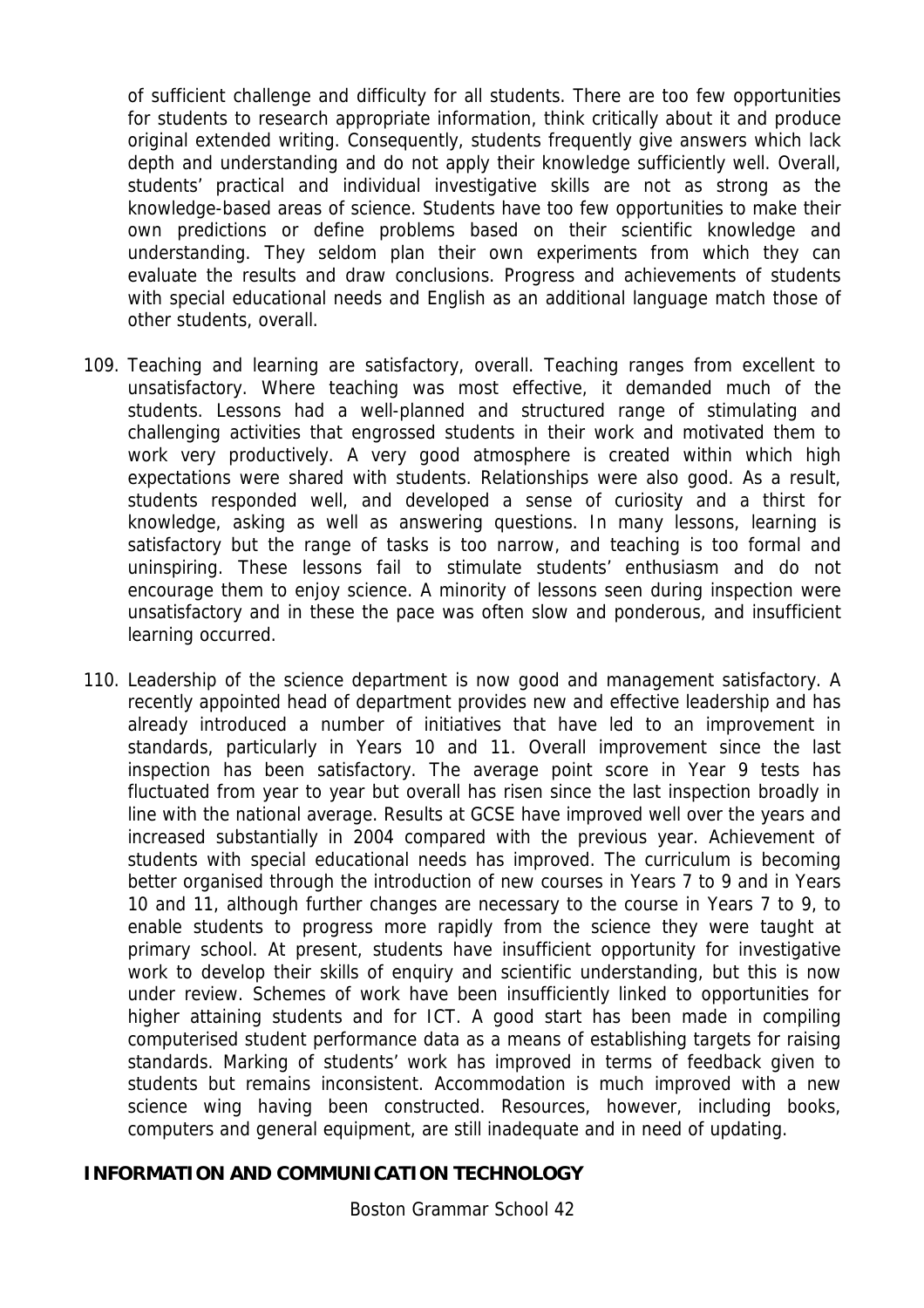Provision in information and communication technology (ICT) is **satisfactory**.

## **Main strengths and weaknesses**

- Good teaching is raising students' skill levels in ICT.
- Students' excellent behaviour and attitudes towards the subject encourage good standards.
- Good inclusion of all students in lesson activities ensures that all needs are met.
- Insufficient opportunities are provided in several subjects across the curriculum for students to use ICT.
- Although students' work is assessed well in lessons, a system of assessment is only recently in place to track students' achievement.
- Curriculum time in Years 10 and 11 is insufficient.

## **Commentary**

- 111. The GCSE results for 2003 in ICT were above the national average. 2004 results show a similar pattern. In work seen, students in Year 11 have skills that are above average and their achievement is good.
- 112. In Years 7 to 9 standards are above average. Students show well-developed ICT skills related to presentation of different forms of information. Students use word processing and multi-media software packages to present work, and are confident users of the Internet to research topics. Their work generally has a good visual impact on the intended audience. Higher attaining students work quickly and accurately on work, with much independence. Students of all backgrounds and levels of attainment, achieve well in Years 7 to 9 and in Years 10 and 11. Numeracy and literacy skills are good. In the GCSE classes students have good ICT skills and work confidently and independently, using a range of software including desktop publishing, and can use database and spreadsheets to simulate business practice. The higher attaining students in particular are able to explain the development of their work well. All students have good language skills that are used with imaginative ICT to produce a good quality and quantity of work. Students with special educational needs, or have English as an additional language, achieve as well as others because of the good individual support from the teachers. Students who are gifted and talented also achieve well because work is often challenging and relates to problems of an interesting nature.
- 113. Teaching and learning are good, overall. There is little variation in the quality of teaching and learning. The use of ICT by teachers in the form of data projector and computer screens has a very good effect on students' learning because basic skills are taught quickly and efficiently to the whole class. Consequently, all students are very clear about what they have to do and its purpose. Teachers have good subject knowledge and work is introduced clearly, with detailed explanations, which is effective in encouraging a similar response from students. The pace of learning is brisk because teachers set specific time limits for tasks. Effective class management and good relationships create an ethos that encourages learning. Teachers make regular checks on students' progress in lessons and provide good support and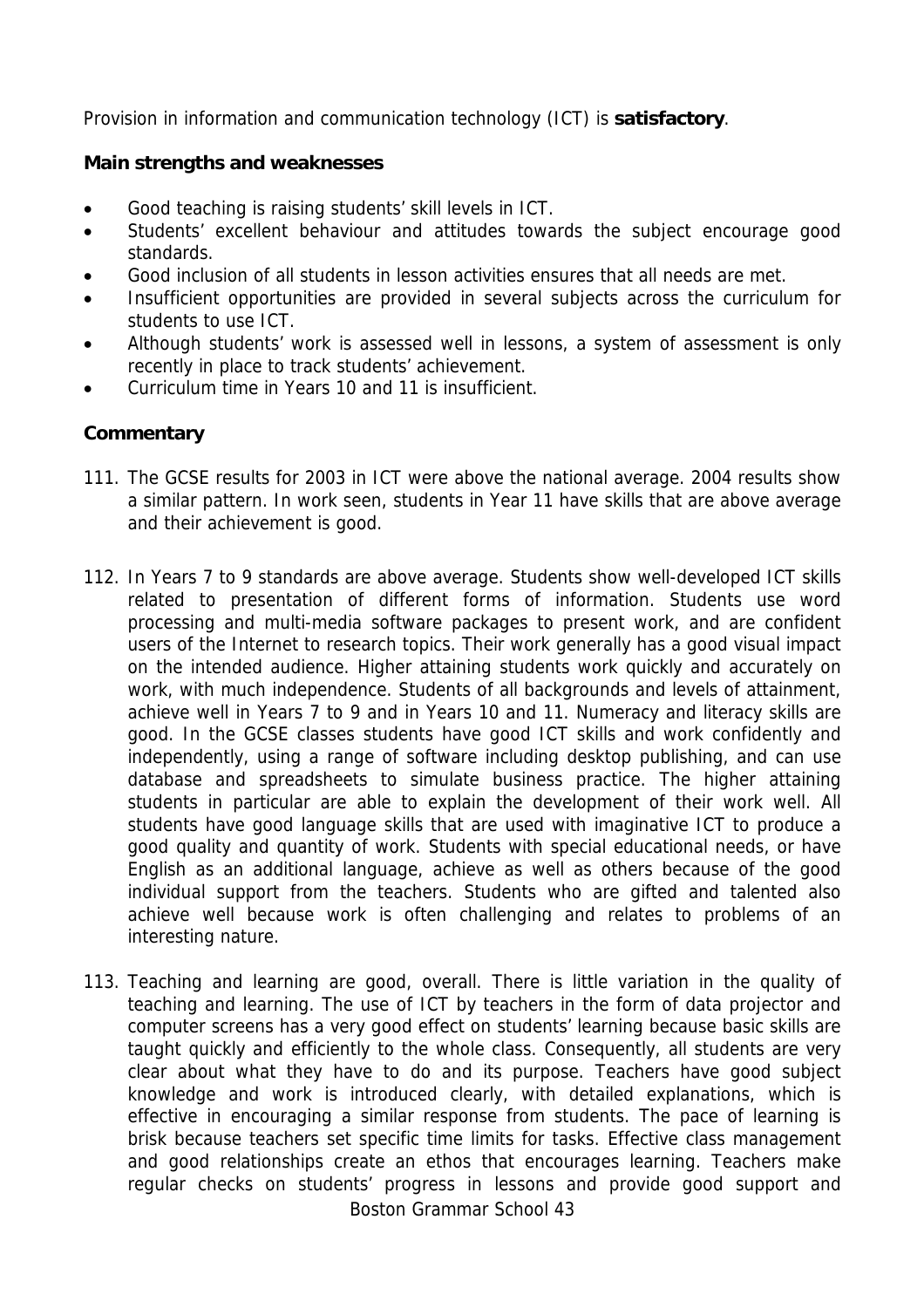guidance. All students are included very well by ensuring individual needs are met, including those whose home language is not English. This ensures that all students make progress. Students respond well to working independently. While students' work is assessed well in lessons, a system of assessment and recording has only recently been put in place and tracking of students' achievement is not yet established. Students have excellent attitudes to learning, are keen to do well and collaborate well with one another.

114. Provision in the separate subject of ICT benefits from good leadership and management. The good improvement achieved since the last inspection has been brought about partly by the significant increase in the number of up-to-date computers that are available in the ICT suites. The curriculum has improved significantly, although there are still weaknesses with ICT across the subjects. Curriculum time in Years 10 and 11 is insufficient. This means students do not have enough time to refine their skills and are not rigorously challenged to make maximum progress. There is insufficient technical support for the number of computers in the school.

## **Information and communication technology across the curriculum**

115. Overall, standards of competence in the use of ICT across the curriculum are above average. There is about one computer for every three students and this is above the national average ratio. However, a significant number of computers are in need of repair, which affects their reliability with which students can use them. The school's arrangements for the use of ICT across all subjects are satisfactory but not coordinated in relation to the National Curriculum requirements. For example, there is very little tracking of the contribution of other subjects to develop students' ICT skills. The lack of a specific policy for ICT across the curriculum is holding development back. Few teachers are consistently using ICT to improve the quality of learning. A number of subjects are not using ICT sufficiently, for example science, modern languages, history, geography and music, mainly because many computers are in an unsatisfactory state for students to use. Despite this, there are examples of good practice. ICT is used effectively for presenting information to the whole class in ICT lessons. The school has identified further integration of ICT into the classroom as an area for development.

### **HUMANITIES**

## **Geography**

Provision in geography is **good**.

### **Main strengths and weaknesses**

- Good planning and preparation of teaching lead to overall good learning and interesting lessons.
- The use of ICT as a tool to support independent learning is insufficient.
- The quality of teaching and learning is very good in Years 10 and 11.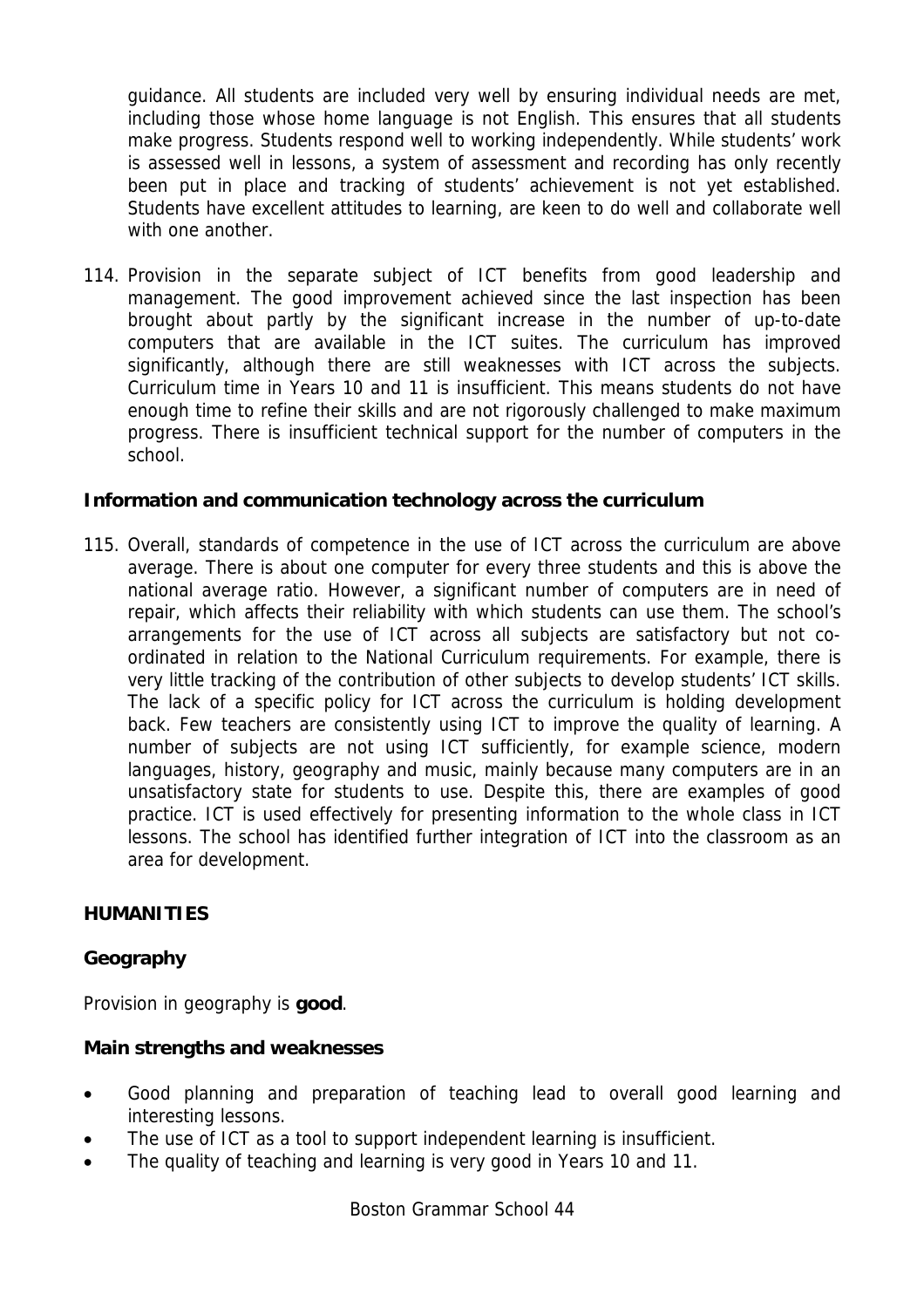Good leadership and very good management of the department contribute significantly to the overall good achievement.

## **Commentary**

- 116. The attainment of boys entering the school in Year 7 is above average. The boys are literate and numerate and have good general knowledge. Their experience of geography is varied and limited. Before the end of Year 7 they have made good progress and assessments at the end of units of study show they are working well above national averages. They maintain these standards and level of achievement through to the end of Year 9. They use their literacy and numeracy well in developing their geographical understanding, and enjoy doing so. Year 7 boys followed complex written instructions in learning and applying map-work skills. Year 9 boys were testing the correlation statistically between the power of an earthquake and the devastation caused.
- 117. Although the subject is a popular option with over half of the cohort choosing to follow the subject to GCSE, many of the highest attaining students from Year 9 do not opt to follow the subject. At the start of Year 10 the attainment of the boys following the GCSE course is above average. They achieve very well and by the end of Year 11 their attainment is again well above national averages.
- 118. Students with special educational needs or who are gifted achieve well because the tasks are appropriately matched to their needs.
- 119. Teaching and learning are good overall and very good in Years 10 and 11. Lessons are well planned, teachers ensure there is good pace to learning and lessons are organised to develop boys' spiritual, moral and cultural education. For example, in Year 11 students were studying economic migration. The teacher provided a good variety of interesting and relevant resources to deal with migration from Mexico to the USA. Teachers give students clear explanation of their expectations. In the discussion that followed, the teacher identified similarities in the local area and addressed issues relating to perceptions about economic migrants. Group work is used to good effect in building broadly based case studies. For example, in Year 9, groups of students used a variety of sources including the Internet to build a bank of case studies for their work on earthquakes. Assessment is very thorough and is used to track boys' progress.
- 120. The subject is well led and managed. The head of department has led the development of aspects such as citizenship and moral or social awareness through the subject, and ensured the provision of revision tasks and assessments are available on the school intranet to support individual study by older boys. He has a clear vision of how to continue to make improvements. There is regular monitoring of teaching and learning. Regular monitoring of marking and of the work done in different classes supports this. Since the last inspection there has been good improvement. ICT is used to support learning, but a shortage of equipment limits this and the small number of computers available prevents use by whole classes. Standards have been maintained despite difficulties in recruiting a new teacher. The number of students following the GCSE had fallen, but not below the number at the previous inspection.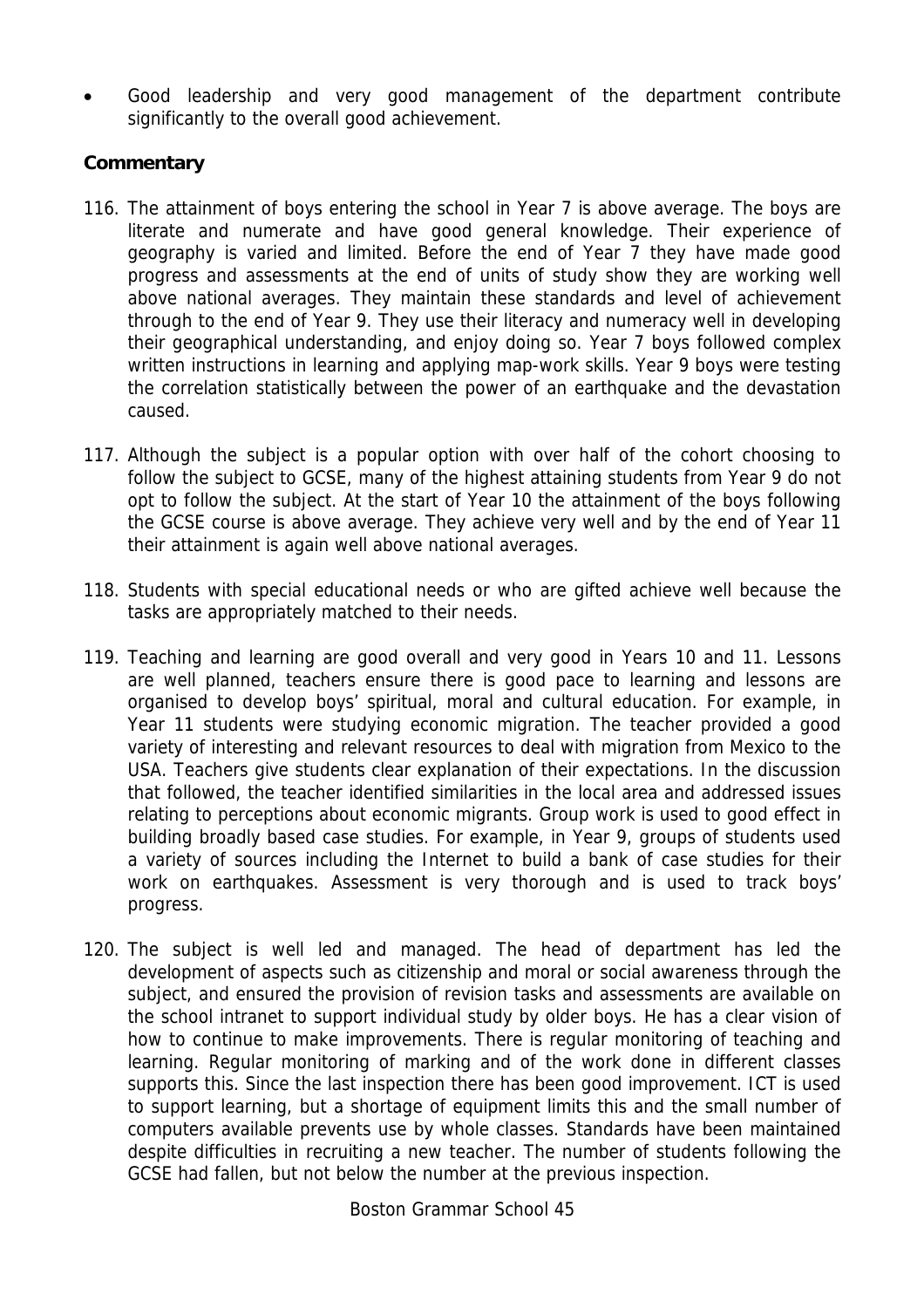# **History**

Provision In history is **very good**.

## **Main strengths and weaknesses**

- Percentage of GCSE A\*-C grades have consistently been well above national averages in recent years.
- Very good teaching enables students to learn very well.
- Very good classroom relationships, attitudes and behaviour make a significant contribution to achievement in many classes.
- Very good leadership and management underpin the subject's successful recruitment at GCSE.
- There are too few opportunities for computer-based lessons.

## **Commentary**

- 121. In the 2003 GCSE examinations, 90 per cent of candidates gained A\*-C grades which was very high compared to the national average. In 2004, overall results were a few percent lower but in both years one third of candidates gained the higher grades, reflecting very good achievement.
- 122. Students enter the school with above average attainment and achieve well to reach standards well above expectations by the end of Year 9. The majority complete good quality extended writing in technically accurate English, for example, in conveying an accurate understanding and explanation of some of the failings of the mediaeval Roman Catholic Church. However, they do not always use dates as often as they should in referring to historical events such as the dissolution of the monasteries.
- 123. At GCSE level, history is a very popular option and students of all attainment levels, including those with special educational needs, achieve very well. In Year 11 standards are well above average. Students carry out in-depth research and make very good use of sources in acquiring a sophisticated understanding of the failure of the Tet offensive and the My Lai massacre. There are clear strengths in extended writing, higher order thinking and verbal reasoning skills, although students do not instinctively refer to the provenance of a source in evaluating its usefulness or reliability.
- 124. The quality of teaching and learning is good in Years 7 to 9 and very good in Years 10 and 11. Much use is made of discussion, and on occasion formal debate, which underlines the considerable progress students make in cogently and coherently expressing their views. This is also evident in the high quality of their extended writing. Teachers have high expectations, plan thoroughly and conduct lessons at a brisk pace so students learn very well. The obsolete or non-functioning computers in the department restrict teachers' ability to offer computer-based lessons. As a result students have insufficient opportunity to develop their knowledge of history using computers and some lessons are taught in cramped accommodation, which restricts the range of teaching styles which can be practised.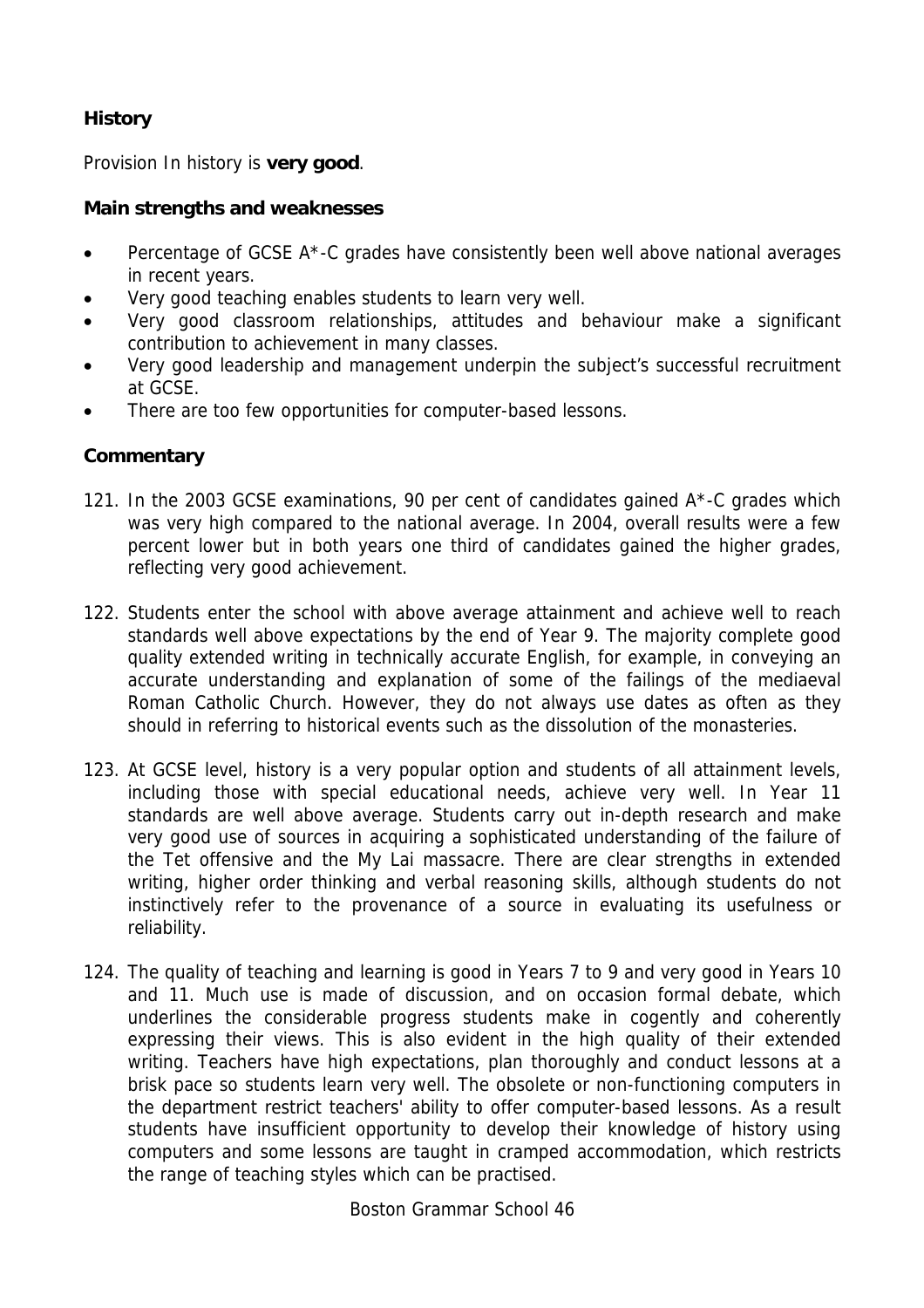125. History is very well managed and led. The head of department has sustained the subject through a period of considerable change in staffing, avoiding any adverse impact on either recruitment or examination success at GCSE. Standards have risen in the main school and achievement at GCSE is now very good, so improvement since the last inspection has been good.

## **Religious education**

Provision in religious education is **good**.

## **Main strengths and weaknesses**

- Leadership and management are very good and students are benefiting from the opportunities to explore many issues that are highly relevant to their own lives.
- Good learning and achievement result from well-planned lessons and very knowledgeable teaching.
- Students clearly enjoy the challenge of the teachers' skilled questioning and the opportunities to engage in debate.
- A very small number of students do not see the relevance of religion in their lives and then disrupt the learning of others.
- Assessment procedures are well developed.

- 126. GCSE results in 2003 were well above average. Standards of work seen in Years 7, 8 and 9 are well above expectation for their age. Students achieve well. Overall standards of Years 10 and 11 students' work are well above expectation. They achieve well in their short course GCSE programme. Students taking the GCSE full course attain at a high level and achieve very well.
- 127. Teaching and learning are good. Teachers use their considerable knowledge of the subject to plan and deliver lessons that challenge the students to think about and discuss ideas that relate closely to their lives. They work very hard to develop students' religious vocabulary and provide very good opportunities for extended writing and oral work. This ensures that the majority enjoy the work and are very well challenged. Year 7 students' understanding of prayer was well developed in a reflection on the wonders of nature. Challenging questioning by the teacher helped them compare their own and religious ideas of prayer well. In Years 10 and 11, the work builds very appropriately on the students' prior knowledge and understanding. Students showed a very good grasp of the purposes of punishment for crime and made very clear reference to a wealth of personally researched data from religious scriptures and secular sources. However, less successful learning on a couple of occasions resulted from teachers failing to interest some students whose resulting unsatisfactory attitudes had an adverse affect on the learning opportunities of the rest of the class.
- 128. Students who are gifted are very well challenged and can attend extra sessions to develop higher skills and thrive on the challenge of debate, stimulated in class by the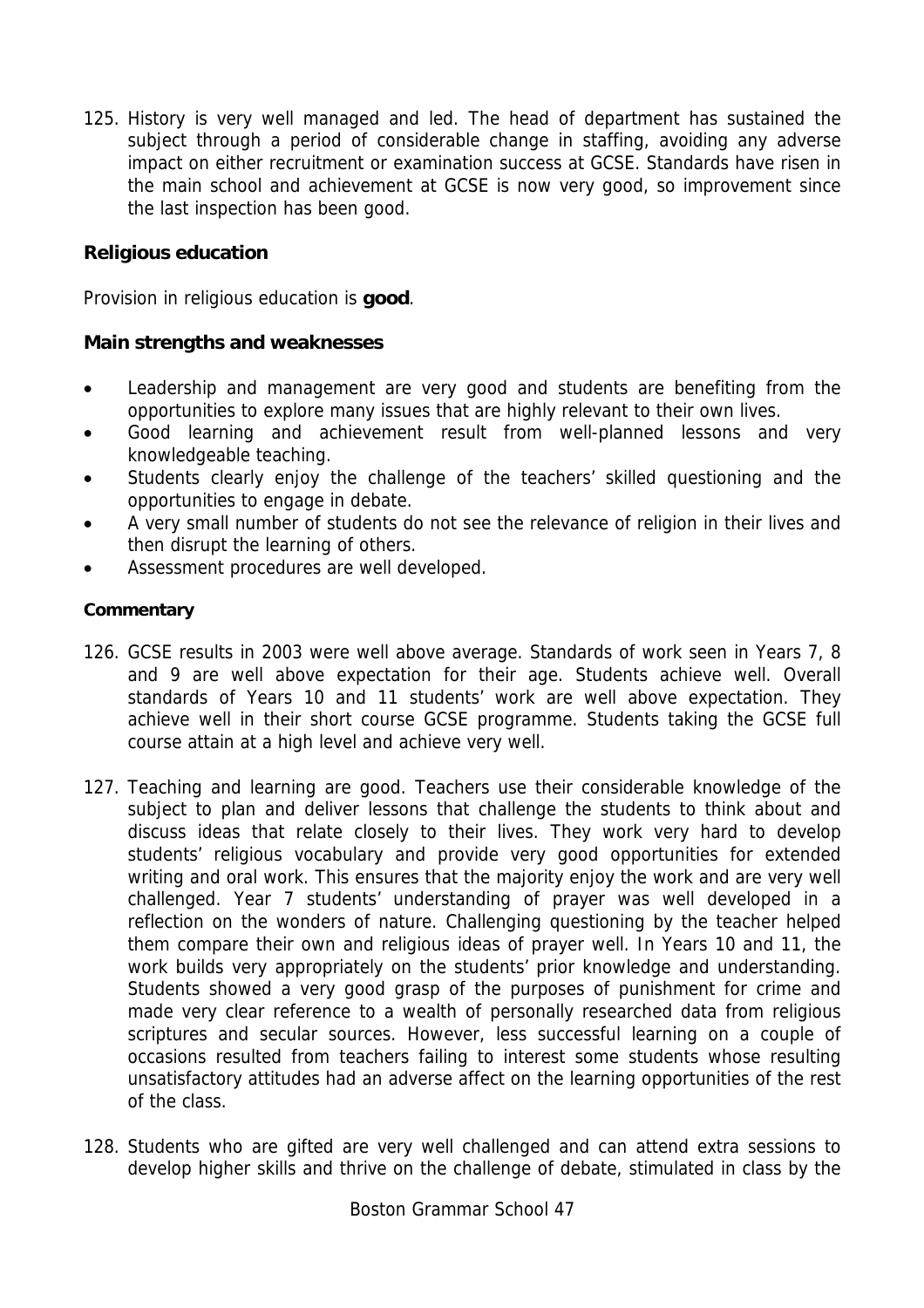searching questioning. Those with special educational needs are given very good support, particularly by their classmates.

- 129. Attitudes towards religious education are generally very good. There are very good opportunities to develop spiritually, morally, culturally and socially. There is great sensitivity in relationships between the teachers and students in most classes. The teachers' knowledge of the needs of individual boys is good and work is well matched to these needs.
- 130. Assessment procedures are well developed. They give students clear information about their attainment and clear guidance on how to improve their work. The GCSE assessment is very thorough and provides systematic information to show whether individuals are on target or not.
- 131. The leadership and management of the department are very good. Very clear ideas for further development are very clearly laid out and prioritised. Monitoring of the work of the department is thorough and the sharing of good practice has had a beneficial influence on students. Schemes of work are very detailed and meet the Lincolnshire Agreed Syllabus requirements well.
- 132. The overall improvement since the last inspection has been good. Standards at the last inspection were well above expectations of the agreed syllabus in the compulsory religious education course for Years 7 to 9 and above expectations in Years 10 and 11. They were well above in GCSE results. Standards overall in Years 10 and 11 have improved and the well above average standards in Year 7 to 9 and performance at GCSE continued. Teaching continues to be good, but a marked improvement in assessment has been established. Leadership and management of the department have become more focused on achievement, use of assessment data and monitoring of teaching.

## **TECHNOLOGY**

## **Design and technology**

Provision for design technology is **good**.

## **Main strengths and weaknesses**

- Standards of work in Years 7 to 11 are well above average.
- Very good relationships contribute to very good student response.
- Good teaching leads to good learning.
- Students achieve very good standards of graphical presentation.
- Teaching and learning are not monitored with enough rigour.
- Assessment procedures in Years 7 to 9 do not contribute sufficiently to students' learning.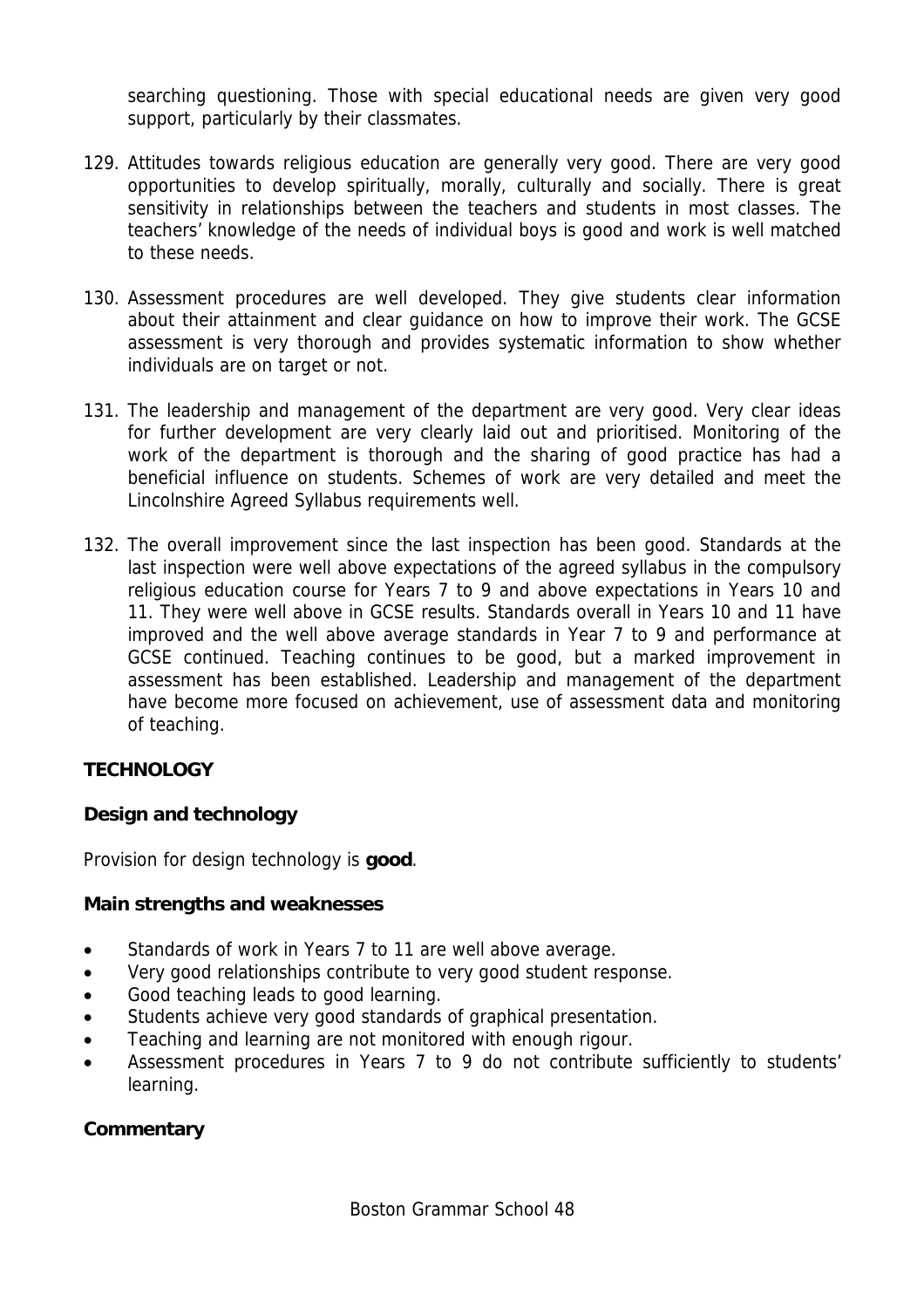- 133. In 2003, the GCSE results were well above average overall, and well above average for A\* and A grades. Over recent years results have been well above average. In 2004, results were well above average in resistant materials, graphics and systems and control.
- 134. Current standards in Year 9 are well above average. Students' achievement from entry in Year 7 to the end of Year 9 is good. Attainment on entry is above average overall but can at times be average in design and technology experience. Students make good use of technical language when explaining ideas, can analyse design problems and suggest improvements with good reasons, including the constraints of materials. The robot project in Year 9 was particularly well presented. Where the work is not as good, it is mainly due to design ideas not being developed in sufficient depth, weaker presentational skills including graphical and written work, or where work is not complete. Homework is regularly set and marked.
- 135. Current standards in Year 11 are well above average. Achievement of students is good. Work seen supports the high, predicted grades for all groups in the specialist areas. In graphics the work is of a very high standard. Very good work is seen in resistant materials where a good range of ideas is developed in depth, and high standards of freehand sketching are seen. Good use of colour and annotated drawings was also seen in this project. Weaker work shows drawings out of proportion, often in pen and not pencil, solutions not given in sufficient depth, and generally poorer standards of presentation. Literacy skills are good. Students use technical language correctly and make good oral contributions to lessons. Written work can vary in quality. Numeracy skills are good and students manage well the requirements needed. ICT is of a good standard, including the use of computer-aided design in students' work. Students with special educational needs achieve in line with others because tasks are matched well to the individuals and teachers give good individual support. Those who are gifted and talented achieve very well because challenging extension tasks are provided in each project.
- 136. The quality of teaching and learning is good overall. In many lessons learning is increased because of the teaching styles used. Teachers have good subject knowledge and lessons engage students' interest well. Resources are used effectively. Good assessment, particularly in Years 10 and 11, supports the learning. Computeraided design is used well in all years. Students normally show good standards of presentation in their folders when researching design solutions. In a minority of lessons the teaching lacks appropriate challenge and students are not always on task. In most lessons teachers use good questioning skills to include students in the lesson and reinforce learning. Marking is supportive and helpful particularly in Years 10 and 11. Assessment is good in Years 10 and 11, but it is not used sufficiently to support students' learning in Years 7 to 9.
- 137. Leadership is good. A new head of department has been appointed since the last inspection. He has high expectations and is providing good direction for the subject.
- 138. Management is satisfactory. Procedures for monitoring teaching and learning are not yet sufficiently rigorous and records of assessment do not allow students' progress to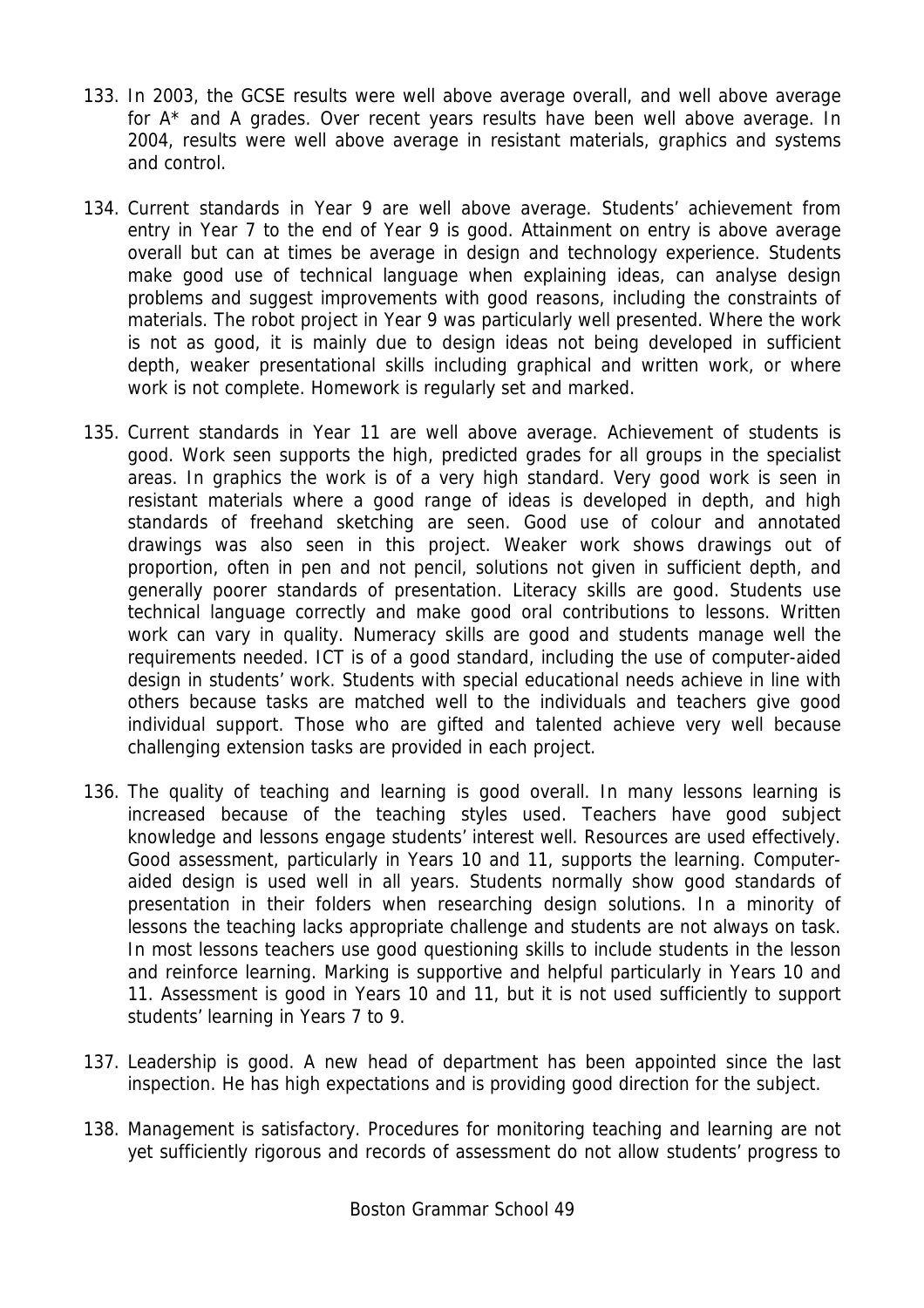be tracked easily. A number of issues have been addressed from the last inspection and higher attainers are now more appropriately challenged.

- 139. Staffing difficulties have been managed well and a good start has been made in addressing the new technologies. Staff work well as a team and support each other. Schemes of work are being reviewed and the course booklets support students' learning. A full-time technician provides invaluable support to the department. Accommodation is good with some rooms recently modernised. Resources are used well and appropriately. The display of students' work is of a very good standard and there is a positive ethos for learning. Relationships are very good in all areas of the department and students respond very positively to the subject.
- 140. Improvement since the last inspection has been good. Standards were above average and are now well above average. Higher attainers are now appropriately challenged and there are sufficient resources for whole classes to complete projects. Teaching in Years 10 and 11 was previously satisfactory and is now good. The award of Specialist Technology Status has had a marked impact on the resources in the department including ICT. Equipment for computer-aided design and manufacture has been installed and used well. Marking has improved well and shows students how to improve their work, particularly in Years 10 and 11. Students' design folders in Years 7 to 9 are not well organised and can be untidy, as at the last inspection.

## **VISUAL AND PERFORMING ARTS**

## **Art and design**

Provision in art and design is **very good**.

### **Main strengths and weaknesses**

- Very thorough assessment and tracking are raising standards and involve all students in evaluating their own and their peers' work.
- The use of ICT is flexible and thoroughly embedded in students' experience but access to computers and specific software is difficult to organise.
- The overall teaching and learning in the department are very good; carefully structured planning enables students to achieve very well.
- The lack of technical support is having a negative impact on students' breadth of opportunity.
- Lack of opportunities, such as visits or summer school, inhibits the experience of gifted and talented students to enhance their experience further.

- 141. GCSE results were well above average in 2003 with the majority of students achieving better in art than in their other examination subjects, matching or exceeding their target. Owing to staffing problems the trend has been erratic but is improving.
- 142. Students' attainment on entry to the school is below average. By Year 9, standards are well above national expectations and achievement is very good. Students have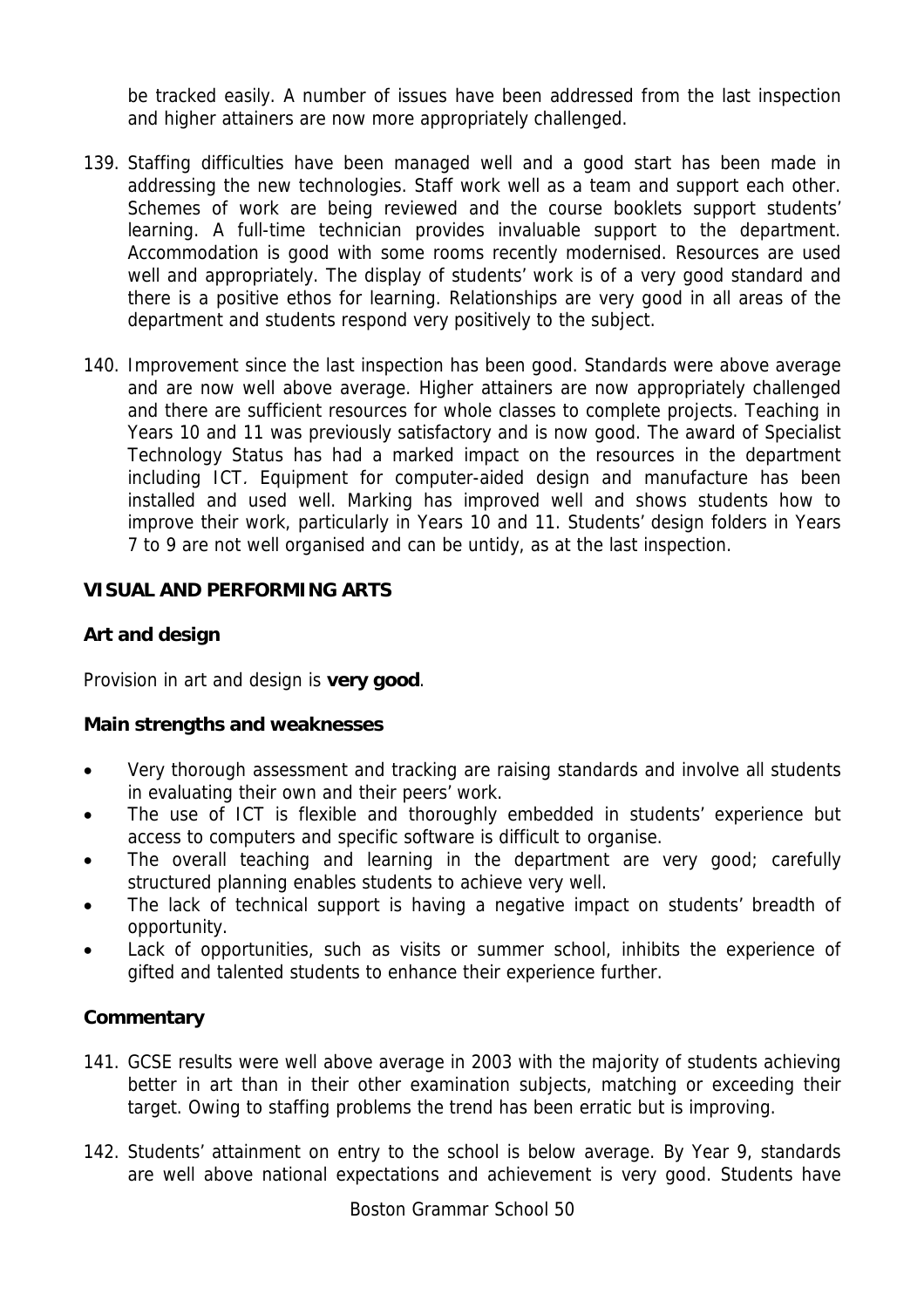well-developed techniques and enjoy using a wide range of media, which is a very good improvement on the previous inspection. Another successful improvement is the use of sketchbooks; they are full of useful and clearly improving research. Teacher annotation and personal evaluation challenge students to make modifications to their final pieces. Very effective display throughout the department spills into the corridors and inspires thinking and learning. Year 7 students working on their outline sketches of a chocolate bar made reference to exceptional artwork display. Walls are full of students' high quality work, balanced with posters and information about artists such as Chuck Close and Picasso. All students have their work on display.

- 143. By Year 11, students are achieving very well and results have been above average. However, negative attitudes of a minority of students and lack of time management skills had a negative impact on 2004 GCSE results. The pilot strategy to complete final examination pieces early allows time for modification and refining work. This is required because students do not experience a full mock examination as school organisation minimises the 10 hours expected to four hours. This restricts outcomes and constrains students' experience. Year 10 students have well-developed practical skills although their maturity and understanding of specific artists' styles and techniques are less secure.
- 144. Students with special educational needs and lower ability students see their work equally valued alongside other students although they have more problems with literacy when recording and researching. They achieve as well as other students because individual help from teachers and peer evaluation are very effective. Gifted and talented students also achieve very well because they are given space and opportunity to extend their potential. However, there is a lack of visits or summer school to enhance their experience further. Assessment is very good and makes a big impact on improvement. The department uses self-evaluation, peer evaluation as well as teacher evaluation and excellent marking. Students understand how to improve; this was particularly noticeable when homework was returned and students rushed to read comments and share their success and constructive criticism with their friends.
- 145. Teaching and learning are very good overall. They are consistently very good in Years 7 to 9. In Years 10 and 11 they are very good also, but there is more variation between classes. Year 10 students are often less well motivated. Teachers plan very well for individual capability. Assessment is used very well to track achievement of students. The best lessons involve students as partners in their learning through active participation in lessons. Questioning is highly probing. ICT is not used sufficiently in the teaching to enhance the learning because access to functioning computers is inadequate. Expectations are high and students enjoy stretching their capability, with gifted and talented students getting the chance to 'think outside the box'. There is insufficient technical support in art and design to prepare resources for lessons such as clay and silk screens and this affects the breadth of opportunity for learning.
- 146. Leadership of the department is outstanding. The energy to tackle the issues from the previous inspection has been boundless. The department is ambitious in its drive to challenge students' imagination. Very good teamwork has established an action plan that raises the profile of creativity across the school. Management is very good and is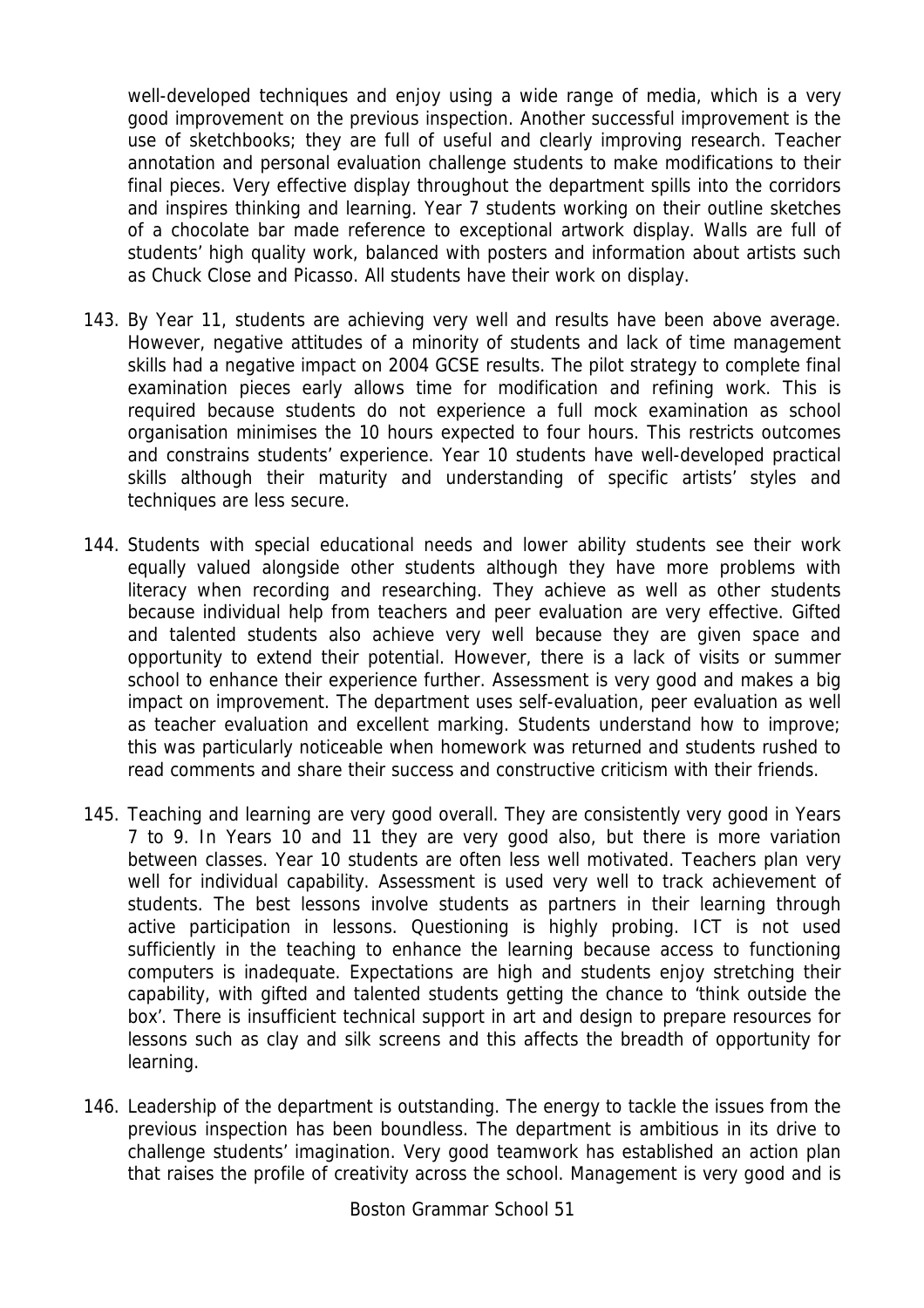establishing an effective use of data to inform development. Improvement from the previous inspection has been very good.

## **Music**

Provision in music is **good**.

## **Main strengths and weaknesses**

- Students achieve well as a result of very positive attitudes of students towards the subject as well as good teaching.
- Assessment is good and is now more effective in raising standards than at the last inspection.
- Good relationships between teachers and students help to promote a good climate for learning.
- The department has outgrown its present accommodation and additional resources are needed.
- There is sometimes insufficient practical activity to give students the opportunity to develop their involvement in the learning.

- 147. The proportion of students attaining A\*-C grades in the 2003 GCSE examinations was well above average. GCSE results in 2004 were still well above the 2003 national average. In comparison with other subjects, these candidates achieved a high average point score in music. Their results also represent very good achievement in the GCSE course.
- 148. Students enter the school with average attainment in music. Standards in Year 9 are above expectations for the ages of the students and they achieve well. For example, students in a Year 9 lesson were seen to have gained a good detailed knowledge of techniques in music in different countries. They have developed very positive attitudes and the confidence to experiment with their own and shared ideas in composition. Because of the good encouragement students are always willing to be creative in their approach to music. Standards in Years 10 are above expectation for the stage in the course and students are continuing to achieve well. Good use is made of video equipment by students to evaluate and analyse individual performance. It was not possible to see Year 11 lessons during the inspection, but work scrutinised shows that standards are above average. Students with special educational needs achieve at the same rate as other students because of the very supportive environment that is created in lessons. No difference was noted in the achievement of students from different ethnic backgrounds.
- 149. Teaching and learning are good. All students enjoy the practical nature of lessons because tasks are well chosen. Day-to-day assessment is good and marking is regular, informing students how to improve. Enhancement activities are set for the more musically able students, but the results of their labours are not always celebrated. Students' learning is also enhanced by teachers' good lesson planning, clear explanations and the appropriate allocation of time for the completion of tasks.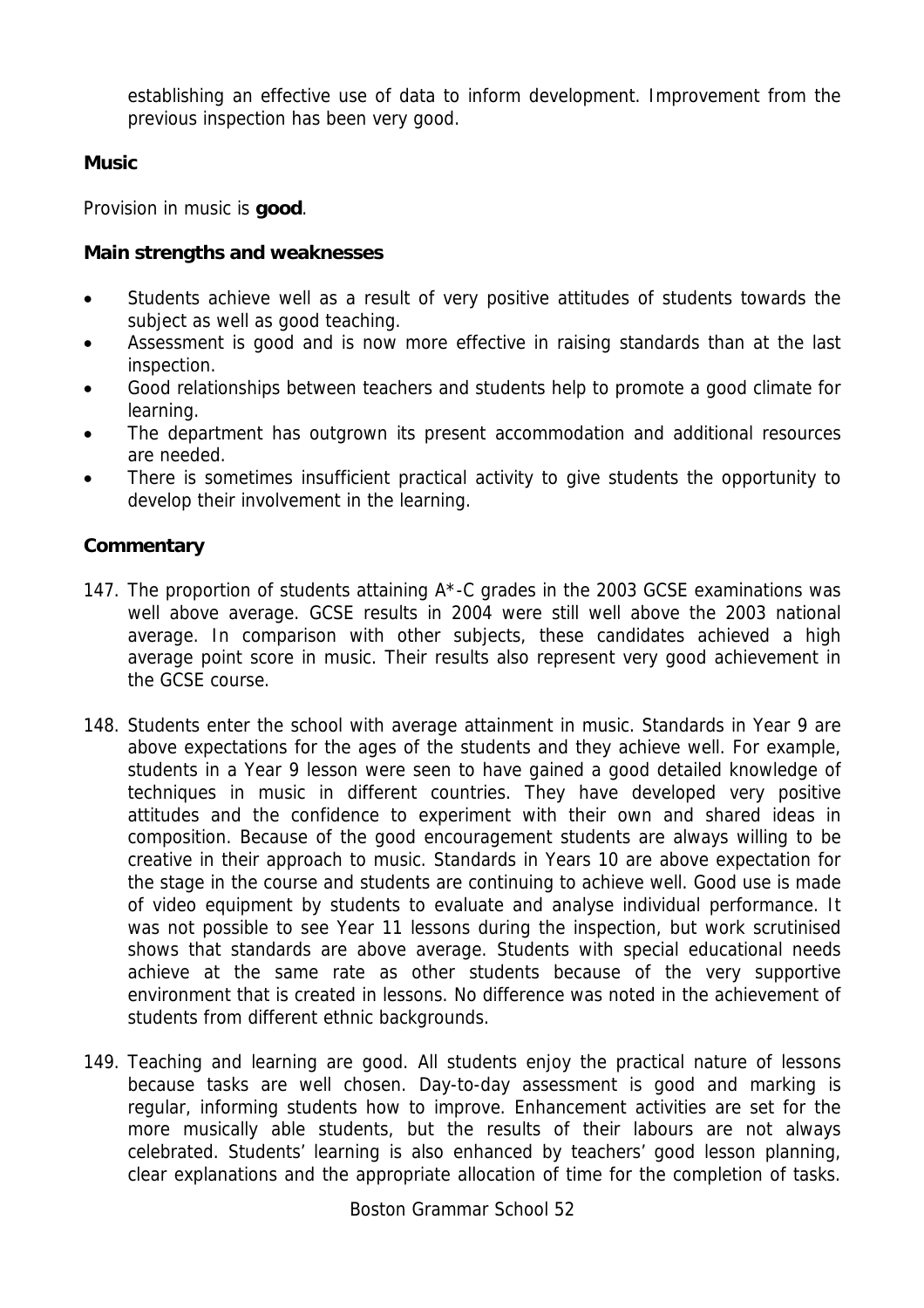Occasionally students' demonstrations are effectively used to inspire others in the class. In some lessons the lack of variety of practical activity prevents the students having more opportunity to grasp the object of the lesson, for example the difference between pulse and rhythmic patterns in Year 7. Not enough advantage is taken to use homework for written exercises and therefore create more time for the practical tasks. Good relationships exist between students and staff.

150. Leadership of the subject is very good. The department has been built up substantially over the past few years. Many students have been inspired to enthusiastically pursue musical activity. Management is good. Since the last inspection, a new head of department has been appointed and the issues raised in the last report have been thoroughly tackled where possible. A new curriculum has been devised and this is already being revised in the light of experience and assessment. However, there is insufficient emphasis on implementing the use of ICT in music and insufficient reference to spiritual or social development through the subject. The connection between teaching and learning is now evident in lesson planning and the extra-curricular activities have increased and improved. Assessment procedures have improved and are being effectively used to raise standards. Target setting is not thorough enough, especially in Years 7 to 9. Improvement has been very good over recent years and the standing of the subject raised. However, the department has a shortage of resources, especially ICT and percussion instruments. It has outgrown the present accommodation and consequently some lessons are held in non-specialist classrooms. This is having an adverse effect on teaching and learning. Both music teachers are involved in other areas of the school with a result that the extra-curricular activities are limited. Both standards and numbers of students taking the subject at GCSE have risen since the last inspection.

# **PHYSICAL EDUCATION**

Provision in physical education is **very good**.

## **Main strengths and weaknesses**

- Students achieve very well as a result of very good planning, challenge and encouragement of independent learning.
- Students who are gifted and talented make excellent progress in GCSE group practical work.
- The excellent extra-curricular programme involves nearly all students in high quality activities and competitions.
- Very good monitoring ensures programmes of study are very well taught.
- The teachers make a high commitment to develop all students' skills, knowledge and understanding of sport and health-related fitness.
- There are excellent relationships between teachers and the students, who support one another very well in their lessons and extra-curricular work.

# **Commentary**

151. There were no GCSE results in 2003 or 2004.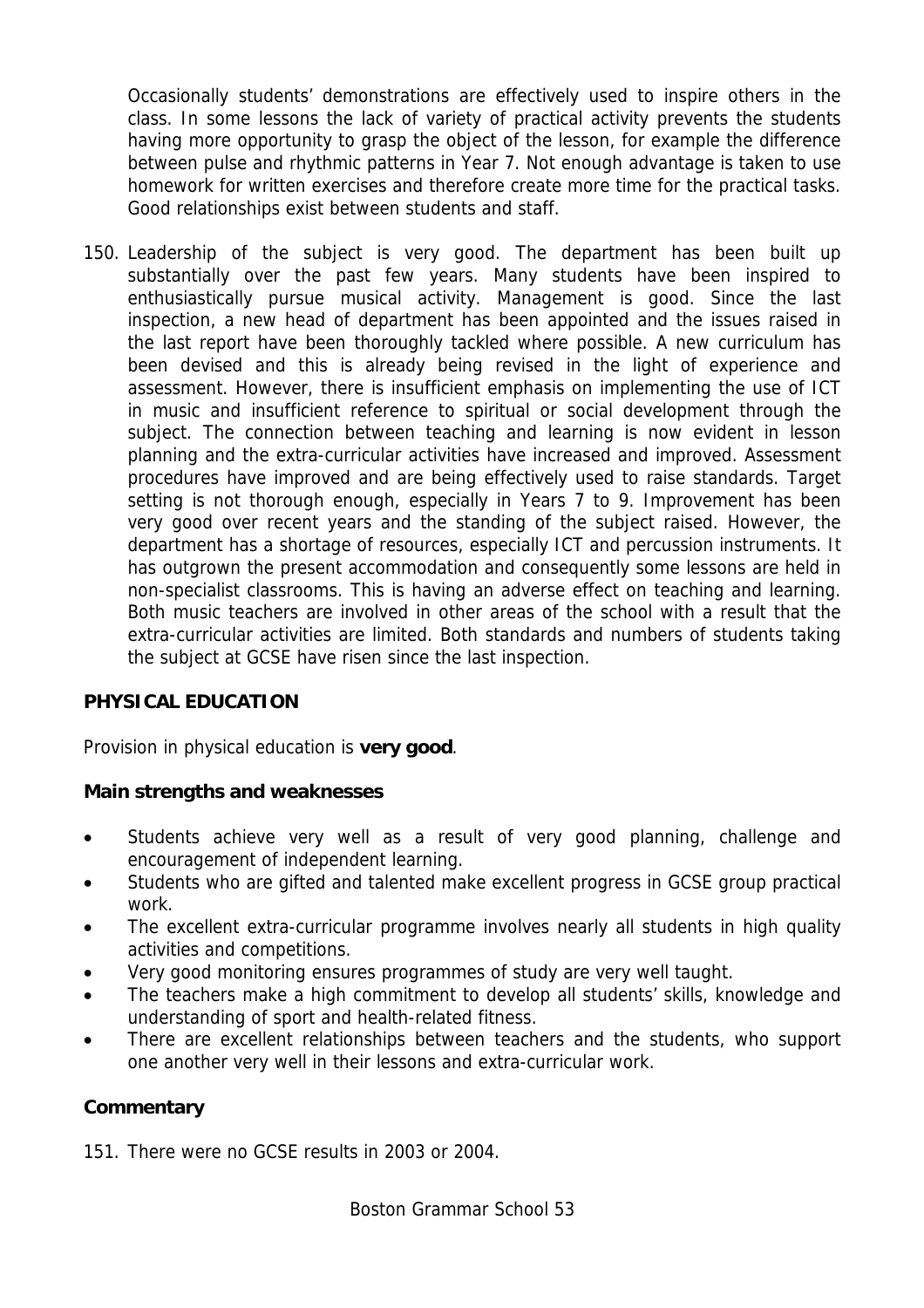- 152. By the end of Year 9, students' knowledge and understanding of physical education performance are above average. The standards in skills are well above average. Their achievement is very good from when they started at the school. Standards of students in Years 10 and 11 are well above average skills and they achieve very well. A very good understanding of health-related fitness and sports is established. The GCSE students have very high standards in sport with well above average knowledge and understanding as well as skills. Their achievement is very good. Students with special educational needs are fully included and make the same progress as their peers. Those who are gifted and talented make very good progress because the tasks are carefully planned appropriate to the need. In GCSE studies such students make excellent progress.
- 153. Teaching and learning are very good. Teachers use their very good subject knowledge to plan activities that are appropriate to the needs of all students. They encourage students to lead warm-up exercises, develop students' sports vocabulary very well and explore game tactics. In a Year 10 GCSE football lesson, students achieved well above expectation by planning for themselves how they would re-organise their side when facing a 2-0 deficit in a cup game. Students learn very well because lessons are based on clear learning targets and teachers create a vibrant learning environment in which students clearly strive hard. Students often coach one another. In a very good Year 8 swimming lesson, considerable improvement in front crawl was seen, because students were able to use the very clear coaching cards to help one another. Teachers select students very effectively to demonstrate complex skills. The excellent relationships between teachers and students and the manner in which the boys supported one another were highly impressive features of lessons and competitive activities.
- 154. There is a good system, newly in operation, for recording students' attainment in Years 7 to 9. GCSE work is thoroughly marked and students have a very clear idea of their progress in practical skills work. Students know very clearly how to improve.
- 155. Leadership and management are very good. A small but very well qualified team work together very well. The teachers are very good role models and have a high level of commitment to providing an outstanding extra-curricular programme. The introduction of GCSE in Year 10 is a very positive move forward. Day-to-day management of the many activities is very good.
- 156. Extra-curricular sports activities are excellent. The numbers taking part are high and there is considerable commitment by staff to these activities. Representation at county level is good and many students identified as talented sports players develop their skills further through work at centres of excellence and local sports clubs. Extracurricular sports clubs are fully open to all students irrespective of ability. The growing links with sports clubs and centres of excellence are impressive.
- 157. Improvement since the previous inspection has been good. Standards were above average previously and are now well above average in Years 10 and 11. The quality of teaching and learning has risen and development in the extra-curricular provision is particularly commendable.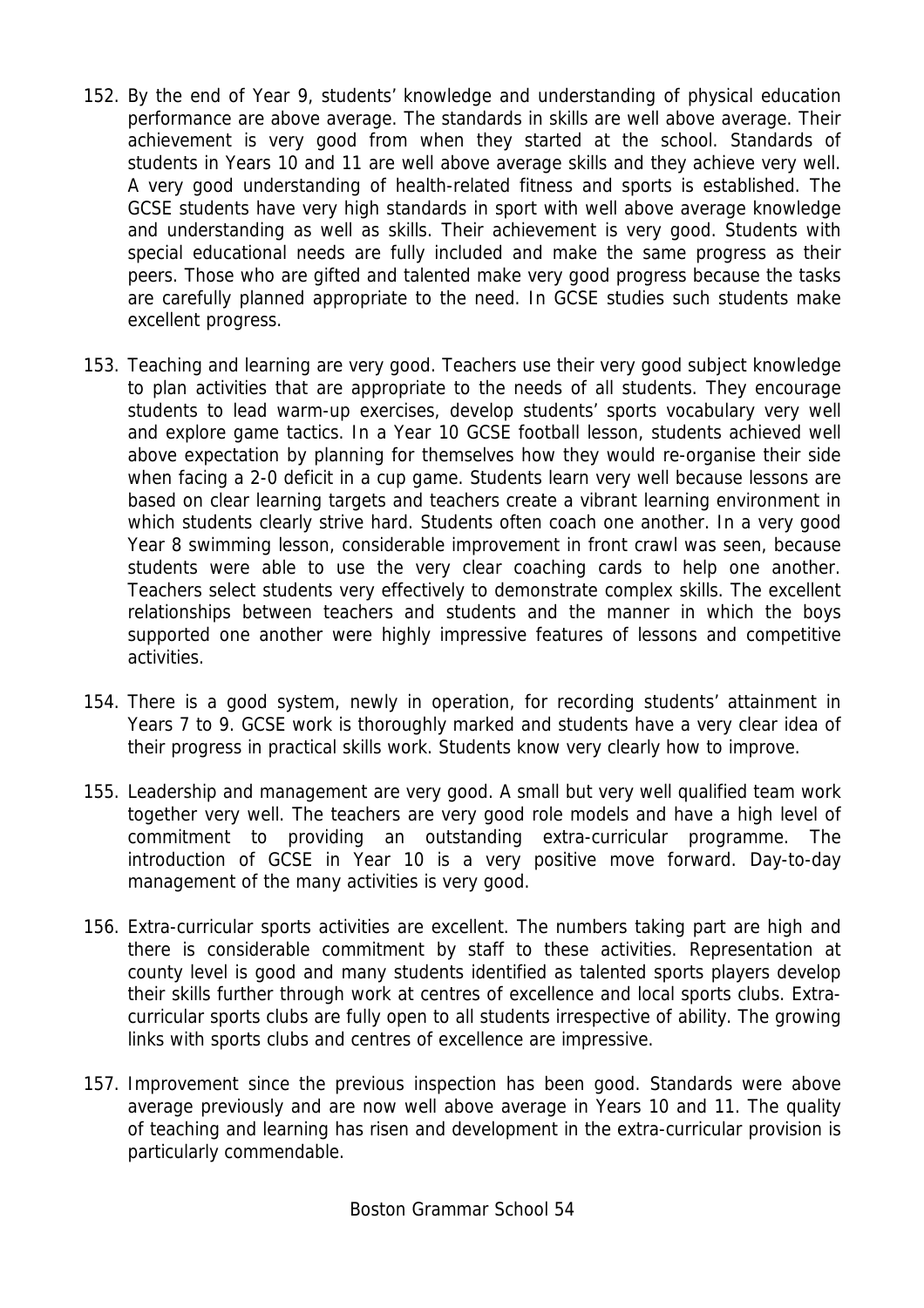## **BUSINESS AND OTHER VOCATIONAL COURSES**

There was no focus on subjects in this curriculum area in Years 7 to 11.

## **PERSONAL, SOCIAL AND HEALTH EDUCATION AND CITIZENSHIP**

Personal, social and health education (PSHE) was sampled. Citizenship was inspected in full.

## **Personal, social and health education**

158. All students follow a course of PSHE. This is planned well and co-ordinated by the teacher who is responsible for the course. It is taught by dedicated and knowledgeable teachers. Careers education is included in the course. Good provision is made for education about sex and relationships and the abuse of drugs and alcohol. Education for citizenship is provided along with the PSHE course.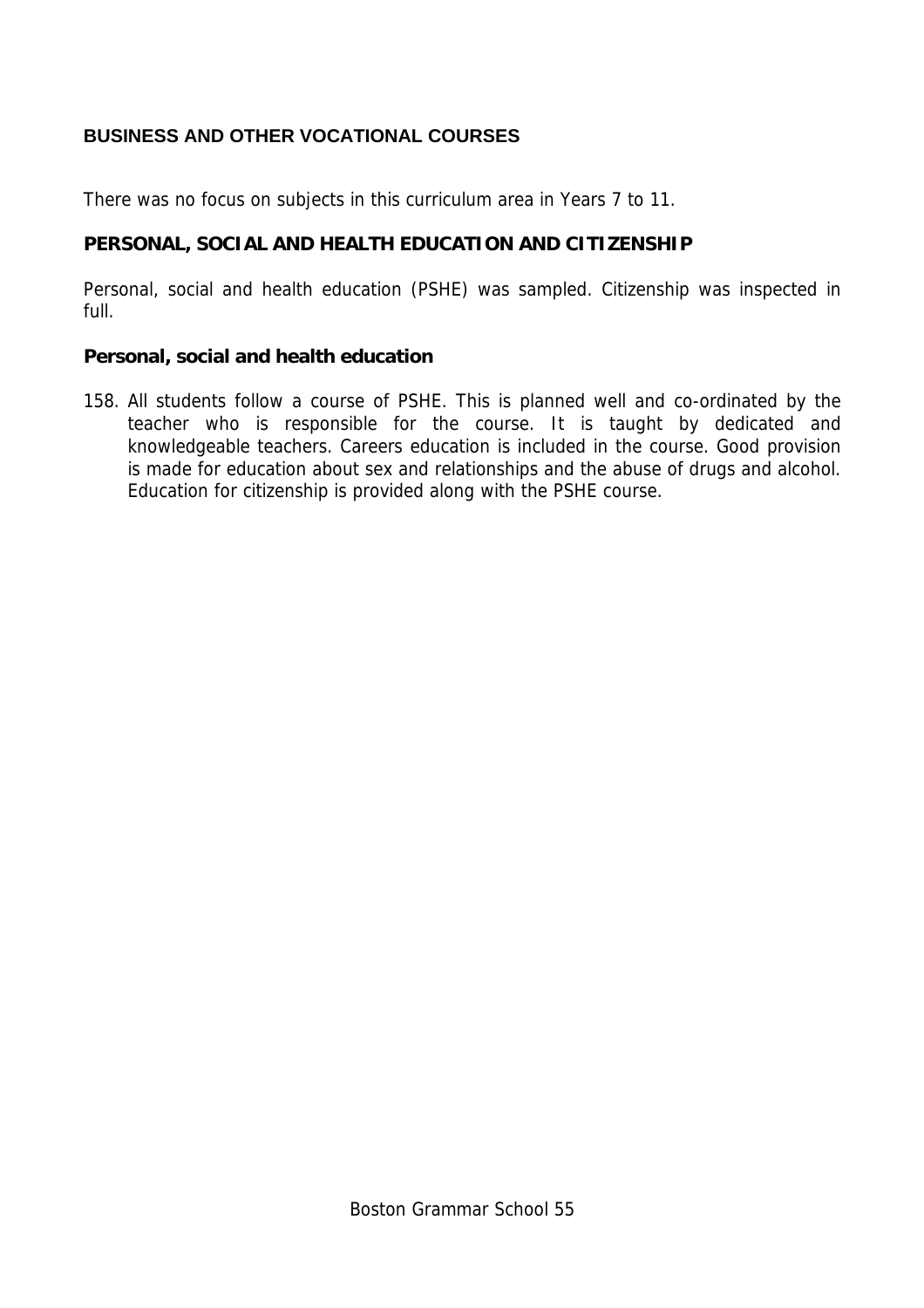## **Citizenship**

Provision in citizenship is **good**.

Citizenship is delivered through subjects across the curriculum and in extra-curricular activities. Any gaps in this provision are covered through a specific course taught within the PSHE carousel.

### **Main strengths and weaknesses**

- Good management has ensured the introduction, delivery and assessment of the programme,
- Careful planning ensures maximum coverage of requirements within subjects and caters for other aspects within a special course.
- Delivery is planned and documented in schemes of work for many subjects.
- Students' development through extra-curricular activity is well planned.

- 159. Students have met the requirements of the statutory programmes of study before the end of Year 9 and before the end of Year 11. Some topics such as work on democracy are carefully integrated into the history schemes of work, whereas employment is covered through specific citizenship lessons. All elements are clearly identified and organised. Students' attainment is above average and their achievement is good.
- 160. Teaching of the citizenship elements within the timetabled PSHE course is good in lessons seen. The scrutiny of work confirms this quality of teaching and learning over time. Careful preparation ensures that students enjoy the lessons and this contributes to their learning. Teachers use a wide range of teaching strategies, including role-play and drama. Lessons are well planned and taught in a lively way.
- 161. Citizenship is taught within subjects across the curriculum. In most subjects it is well planned and documented in the schemes of work and in lesson plans Subject teachers record students' attainment and record it in reports to students. Form tutors also record attainment that results from students' participation in extra-curricular activities.
- 162. Assessment of citizenship is well co-ordinated. Information collected from studies within subjects across the curriculum is added to assessment information from form tutors and from discrete lessons to give a complete picture of students' progress. Assessment criteria are shared with the boys so they benefit from an understanding of what they must do to achieve success.
- 163. The subject is well led and managed. The leader has organised the planning and teaching within subjects and allocated aspects to different subject departments and has organised a discrete course to cover gaps left in this delivery. In this way it has been possible to organise the introduction of the course with a minimum of disruption to the curriculum and to build upon strengths within the subject departments.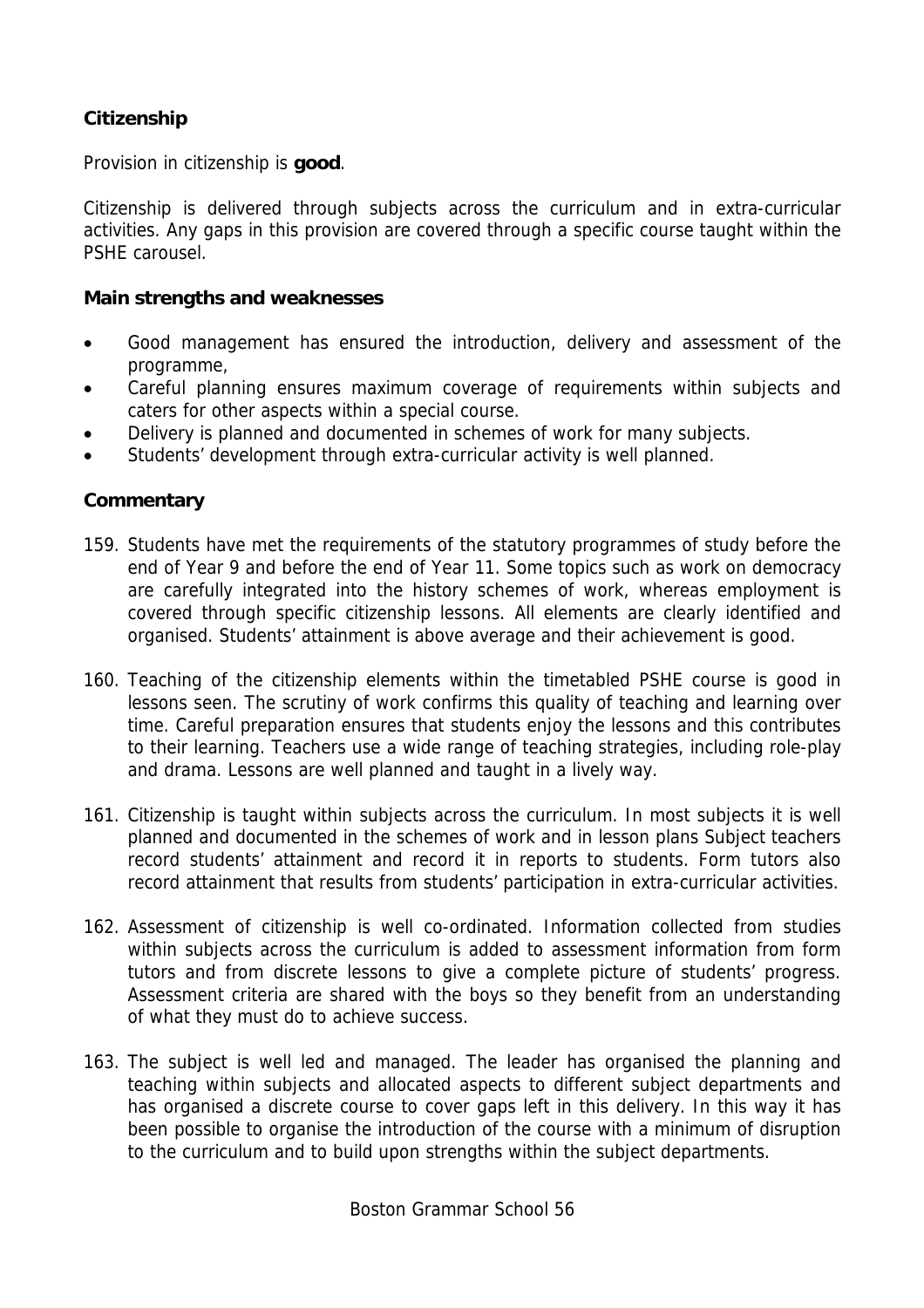164. The subject leader monitors teaching within the discrete course and has built an effective and committed team of teachers. The monitoring of teaching within subject departments is left to subject leaders. The effectiveness of this monitoring varies. This variation can be linked to the detail in documentation of citizenship in departmental schemes of work and lesson plans. Where this is good, heads of department have the criteria to monitor against. Where these are not yet fully in place, not only is monitoring less successful, but students do not always receive recognition for the citizenship they are developing.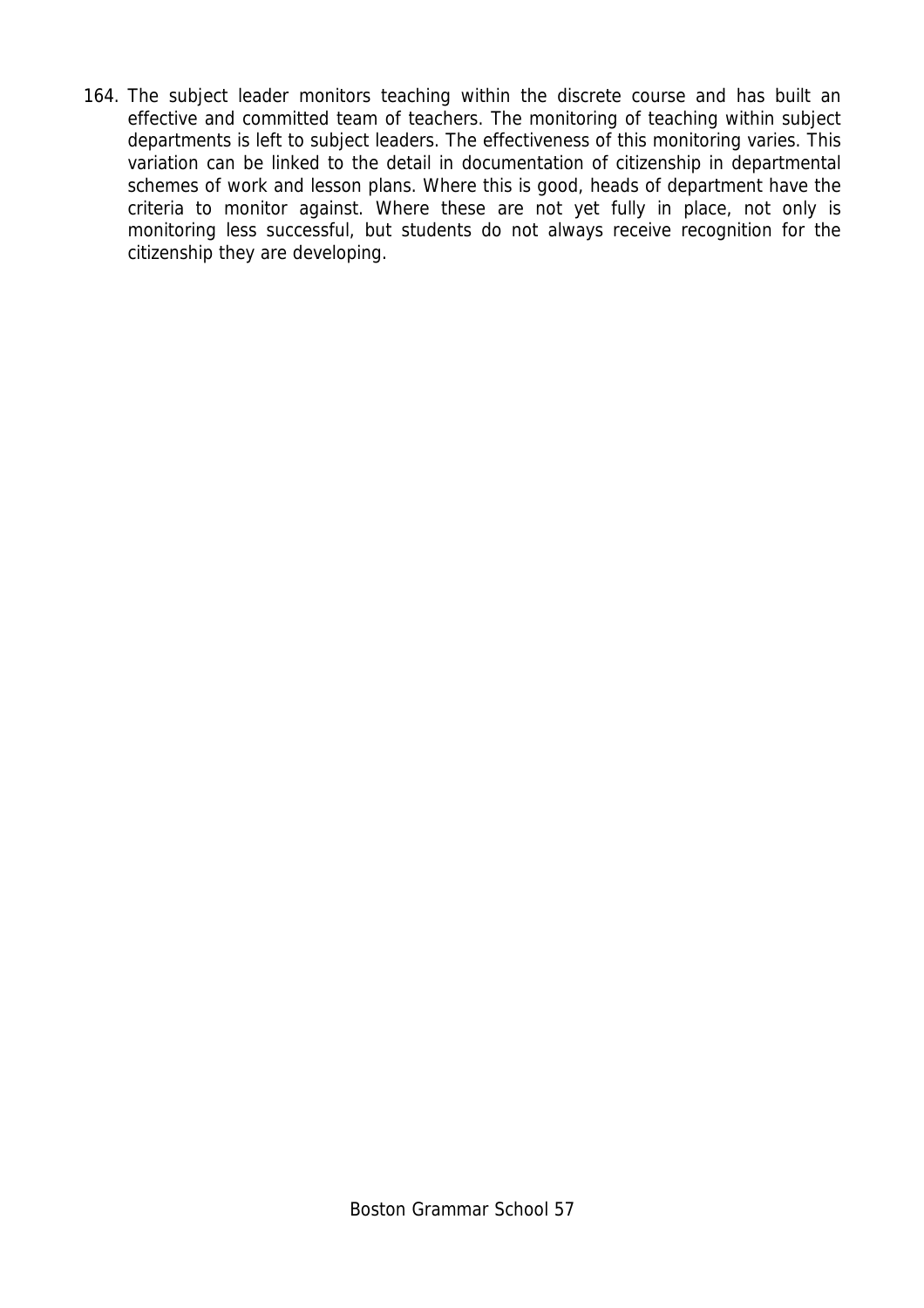## **SUBJECTS AND COURSES IN THE SIXTH FORM**

In the inspection, eight subjects and courses were inspected and are reported on in detail. Work in other subjects and courses was sampled and contributed to the overall picture of teaching and learning in the school.

The table below shows entry and performance information for courses completed in 2003.

| Subject                 | <b>Numbe</b><br>r<br>entere<br>d | % gaining<br>grades A-E |         | % gaining<br>grades A-B |         | Average point<br>score |         |
|-------------------------|----------------------------------|-------------------------|---------|-------------------------|---------|------------------------|---------|
|                         |                                  | School                  | England | School                  | England | School                 | England |
| Art and design          | 5                                | 100                     | 98.6    | 100                     | 50.2    | 116.0                  | 87.5    |
| Biology                 | 8                                | 100                     | 96.4    | 50.0                    | 39.2    | 95.0                   | 78.6    |
| <b>Business studies</b> | 15                               | 100                     | 98.7    | 46.7                    | 36.8    | 81.3                   | 80.1    |
| Chemistry               | 4                                | 100                     | 97.6    | 50.0                    | 49.0    | 95.0                   | 84.9    |
| Drama                   | 3                                | 100                     | 99.5    | 33.3                    | 40.1    | 86.7                   | 83.6    |
| Economics               | 4                                | 100.0                   | 98.9    | 25.0                    | 52.0    | 70.0                   | 88.3    |
| English literature      | 22                               | 100                     | 99.5    | 77.3                    | 46.5    | 105.5                  | 86.5    |
| French                  | $\overline{4}$                   | 100                     | 98.8    | 25.0                    | 51.5    | 80.0                   | 87.6    |
| Design and technology   | 3                                | 100                     | 97.8    | $\mathbf 0$             | 35.0    | 66.7                   | 77.9    |
| General studies         | 60                               | 98.3                    | 94.7    | 46.7                    | 31.0    | 85.7                   | 73.1    |
| Geography               | 13                               | 100                     | 98.7    | 69.2                    | 44.5    | 100.0                  | 84.0    |
| German                  | 8                                | 100                     | 98.4    | 12.5                    | 47.9    | 72.5                   | 84.8    |
| History                 | 36                               | 100                     | 99.0    | 66.7                    | 44.6    | 99.4                   | 84.6    |
| <b>Mathematics</b>      | 29                               | 100                     | 96.7    | 48.3                    | 55.6    | 86.2                   | 88.8    |
| <b>Music</b>            | $\overline{2}$                   | 100                     | 98.8    | $\mathbf 0$             | 38.9    | 60.0                   | 81.1    |
| Other Social studies    | 6                                | 100                     | 97.4    | 83.3                    | 42.7    | 103.3                  | 81.8    |
| Physics                 | 14                               | 100                     | 96.7    | 42.9                    | 44.6    | 85.7                   | 81.7    |
| Religious education     | 4                                | 100                     | 98.8    | $\mathbf 0$             | 46.7    | 65.0                   | 85.6    |

#### **Level 3 GCE A level courses**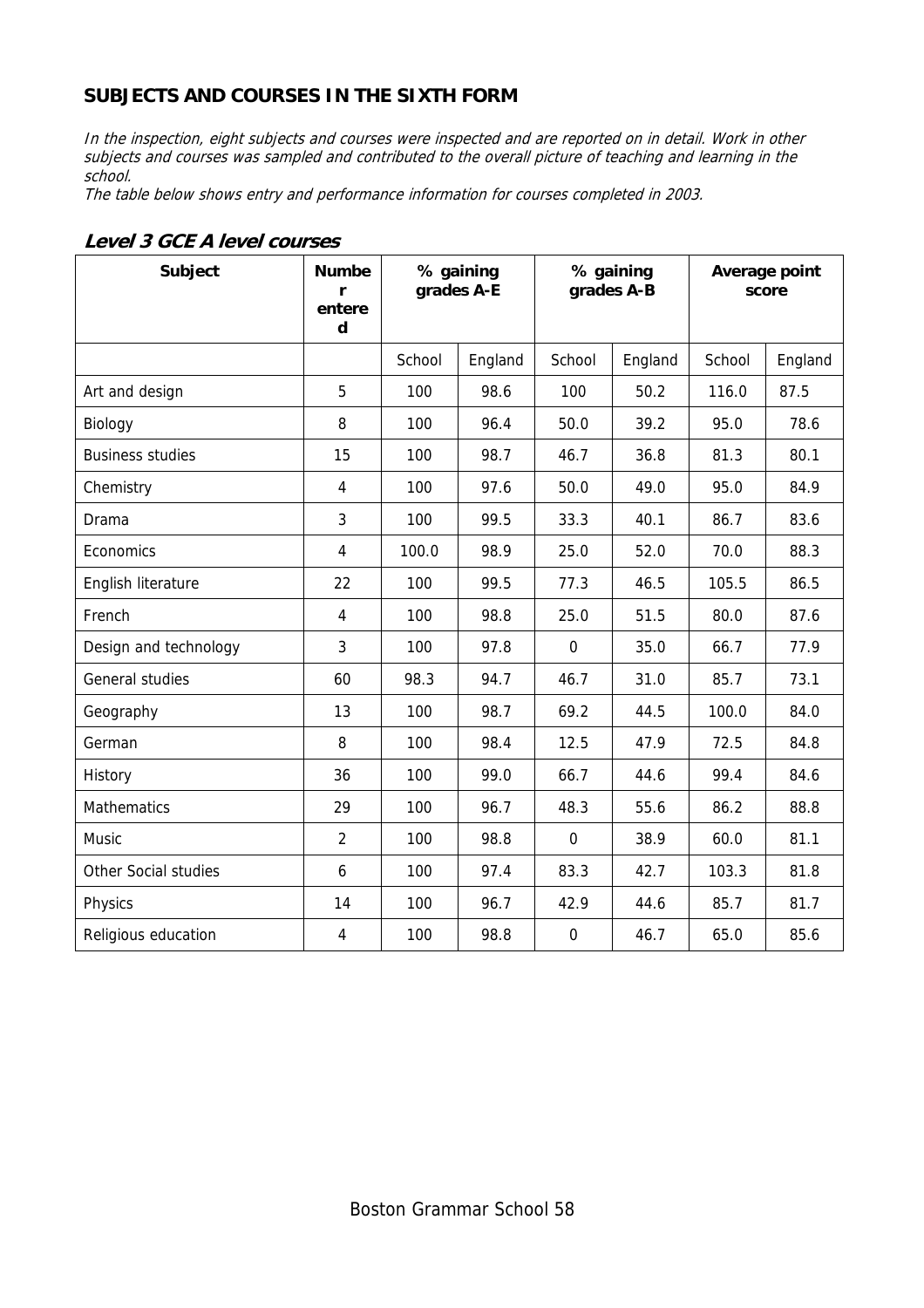| Subject                 | <b>Numbe</b><br>r<br>entere<br>d | % gaining<br>grades A-E |         | % gaining<br>grades A-B |         | Average point<br>score |         |
|-------------------------|----------------------------------|-------------------------|---------|-------------------------|---------|------------------------|---------|
|                         |                                  | School                  | England | School                  | England | School                 | England |
| Art and design          | $\mathbf{1}$                     | 100                     | 80.1    | 100                     | 23.7    | 50.0                   | 29.9    |
| <b>Business studies</b> | $\overline{7}$                   | 100                     | 76.4    | 28.6                    | 16.3    | 35.7                   | 26.2    |
| Chemistry               | $\overline{4}$                   | 100                     | 72.7    | $\mathbf 0$             | 13.9    | 30.0                   | 24.1    |
| Drama                   | $\overline{7}$                   | 85.7                    | 86.5    | 42.9                    | 19.6    | 37.1                   | 30.6    |
| Economics               | $\overline{2}$                   | 100                     | 73.6    | 50.0                    | 20.1    | 45.0                   | 26.4    |
| English literature      | 3                                | 100                     | 85.9    | 33.3                    | 19.1    | 43.3                   | 30.2    |
| French                  | $\overline{2}$                   | 100                     | 78.2    | $\mathbf 0$             | 18.9    | 30.0                   | 27.6    |
| Design and technology   | $\overline{4}$                   | 100                     | 74.9    | 25.0                    | 15.1    | 35.0                   | 25.3    |
| General studies         | $\overline{7}$                   | 85.7                    | 73.9    | 28.6                    | 17.8    | 31.4                   | 25.7    |
| Geography               | 5                                | 100                     | 74.3    | 80.0                    | 19.8    | 52.0                   | 26.5    |
| German                  | $\overline{2}$                   | 100                     | 81.5    | $\mathbf 0$             | 19.3    | 25.0                   | 28.9    |
| History                 | 3                                | 100                     | 80.7    | 33.3                    | 19.5    | 40.0                   | 28.6    |
| Information technology  | 3                                | 100                     | 67.0    | 33.3                    | 10.9    | 43.3                   | 21.4    |
| <b>Mathematics</b>      | 8                                | 87.5                    | 61.9    | $\mathbf 0$             | 17.1    | 22.5                   | 22.1    |
| <b>Music</b>            | 1                                | 100                     | 86.5    | $\mathbf 0$             | 21.4    | 20.0                   | 30.7    |
| Other Social studies    | 9                                | 88.9                    | 69.7    | 11.1                    | 16.7    | 32.2                   | 24.1    |
| Physics                 | 8                                | 100                     | 68.6    | 37.5                    | 14.4    | 46.3                   | 22.7    |
| Religious studies       | 3                                | 100                     | 80.2    | 33.3                    | 22.6    | 33.3                   | 29.8    |
| Sports/PE studies       | 9                                | 100                     | 73.2    | 66.7                    | 11.4    | 48.9                   | 23.1    |

**Level 3 GCE AS level courses**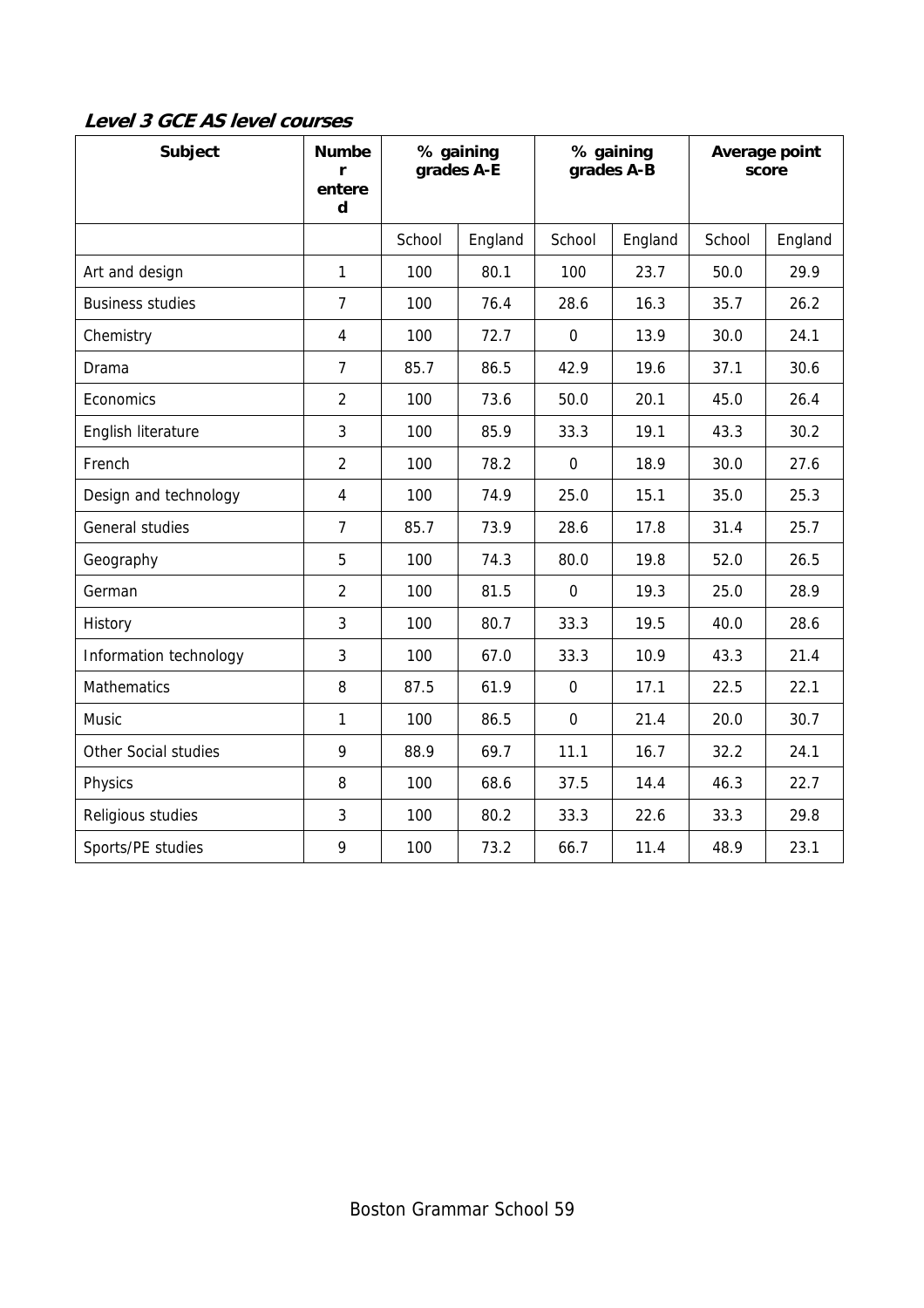## **ENGLISH, LANGUAGES AND COMMUNICATION**

The focus subjects were English literature and German.

Lessons in French were sampled. In French AS and A-level examinations, results in 2003 were below average. Current standards in French are average overall and students' achievement is satisfactory. In the two lessons seen, teaching was good overall.

The English department has recently introduced A-level theatre studies, a course that offers talented students in particular the chance to further their interests. One Year 12 lesson was sampled. Numbers are low, but good teaching enables students to achieve above average standards.

## **English literature**

Provision in English literature is **good**.

## **Main strengths and weaknesses**

- Results in 2003 were very high compared with all schools.
- Teaching is good overall, but students' reluctance to participate in discussions inhibits their progress and their achievement is satisfactory.
- Not all teachers' marking is sufficiently detailed.

- 165. Results at A-level were very high in relation to all schools in 2003. The 2004 results are lower, with a slight fall in the proportion of high grades, but still an improvement on those in 2002, which were just above average. AS results have shown a similar pattern, with those in 2004 representing a lower standard of attainment on entry than the previous year.
- 166. Standards on entry to the course are broadly average. The standards seen during inspection are average for the point of time in the course and overall achievement is satisfactory. Students give good, well-expressed responses to texts. However, they do not demonstrate particular interest in the subject and are reluctant to participate orally. This affects their progress. Students in Year 12 are coming to terms with the increased demands of an A-level course and achieving well at this early stage. Wellorganised files and sound note-taking skills provide a good basis for consolidating learning. Most students are improving in their ability to recognise and use the language of literary criticism when commenting on texts, although this is not yet fully reflected in their writing, where the style is often over-colloquial and students' ideas are not always developed in sufficient detail. Students in Year 13 are able to grasp the complexity of Blake's symbolism and make links with other writers. Many high attaining students' essays show a well-expressed, confident, personal response to literature, but such confidence is not always seen in lessons. Many across the ability range appear passive in class discussion and their reluctance to participate in class sometimes has an inhibiting effect on the dynamics of the lesson. Achievement overall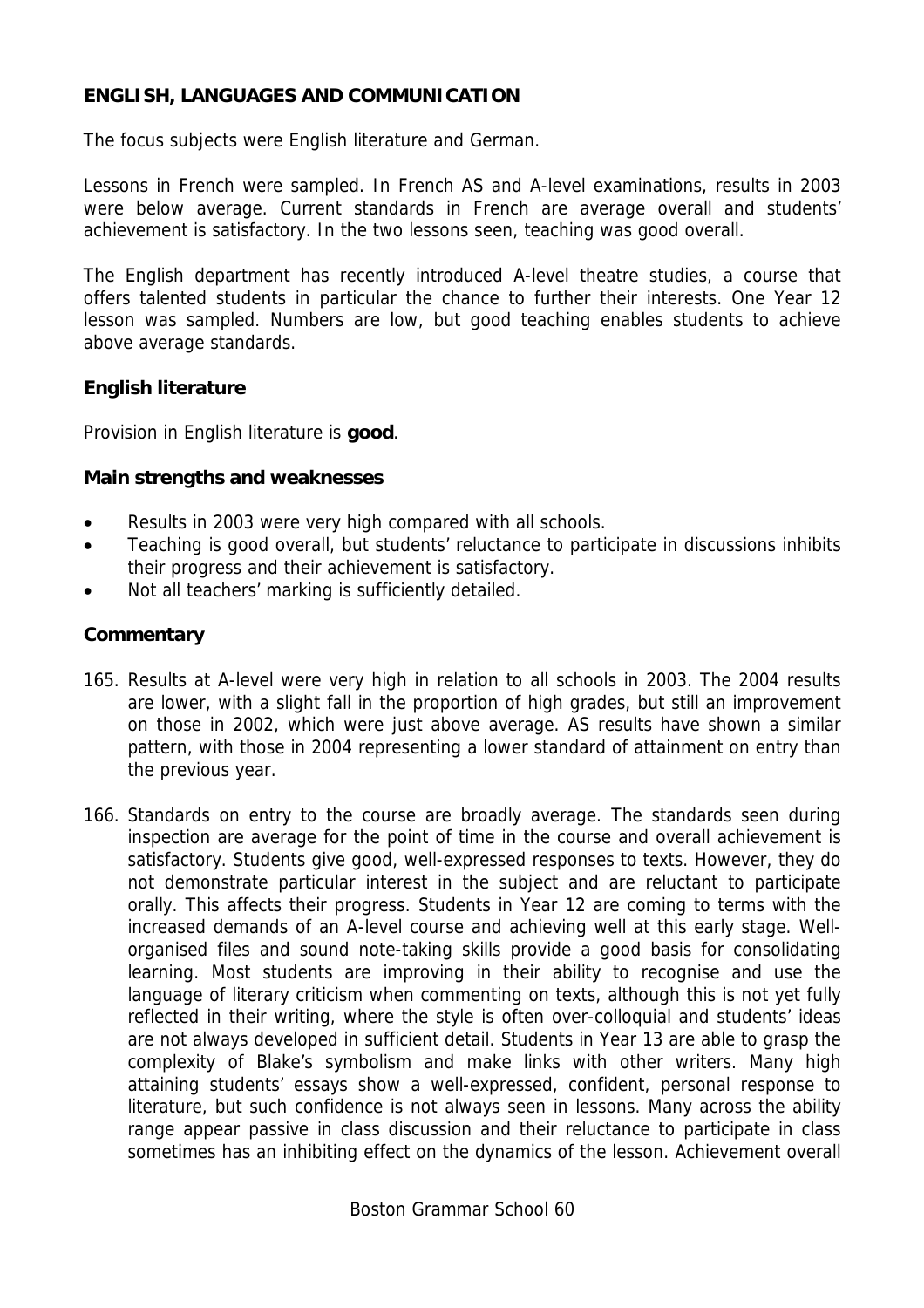is satisfactory, with many students successfully re-taking modules to improve their grades. Most are meeting their targets and over half are exceeding them.

- 167. Teaching and learning are good, overall. Students learn well as a result of most teachers' considerable subject expertise. Skilled questioning helps to check for understanding and promote greater depth of thought. However, students do not respond enough in discussion or show enough initiative to develop their understanding. This reduces their achievement. Some teachers use innovative methods to overcome difficulties, increase participation and help students learn, as in a successful Year 12 revision lesson in the form of a TV quiz show. Students find the detailed comments and oral feedback they are given very helpful, although some marking is too brief, with few pointers given to develop the work. Occasionally the teaching fails to capture students' interest because the style lacks excitement and flair.
- 168. Leadership is good and management satisfactory. For example, the head of department gets the best from the staff, and has been focused on strategies for raising achievement. There is a lack of a coherent system for tracking students' achievement. Monitoring is not as rigorous as it should be and is not used enough to share the good practice that exists in the department. There has been good improvement overall since the last inspection. The proportion of high grades has increased, recruitment and retention have been good, and students now have a wider choice with the introduction of A-level theatre studies.

## **Language and literacy across the curriculum**

169. Standards of literacy are well above average overall. There are strengths in speaking and listening in biology, chemistry, ICT, mathematics, business studies and history. Students in mathematics make very positive oral contributions, and in biology make good use of technical terminology. High-level reading skills are developed in business studies, ICT, art and biology. The English course makes many demands on students' reading capabilities, but there is little evidence of much independent reading outside the syllabus. Many subjects provide opportunities to write at length in a variety of styles. In history, there is some sophisticated use of language and students show a well-developed ability to sustain a reasoned argument in depth in their writing. There is, however, little evidence of a coherent approach through all subjects.

## **German**

Provision in German is **good**.

### **Main strengths and weaknesses**

- Teachers have excellent linguistic and cultural knowledge.
- In Year 12, standards are above average and achievement is good.
- Results in 2003 were below average.
- Students have very good attitudes to learning, and have excellent working relationships with teachers.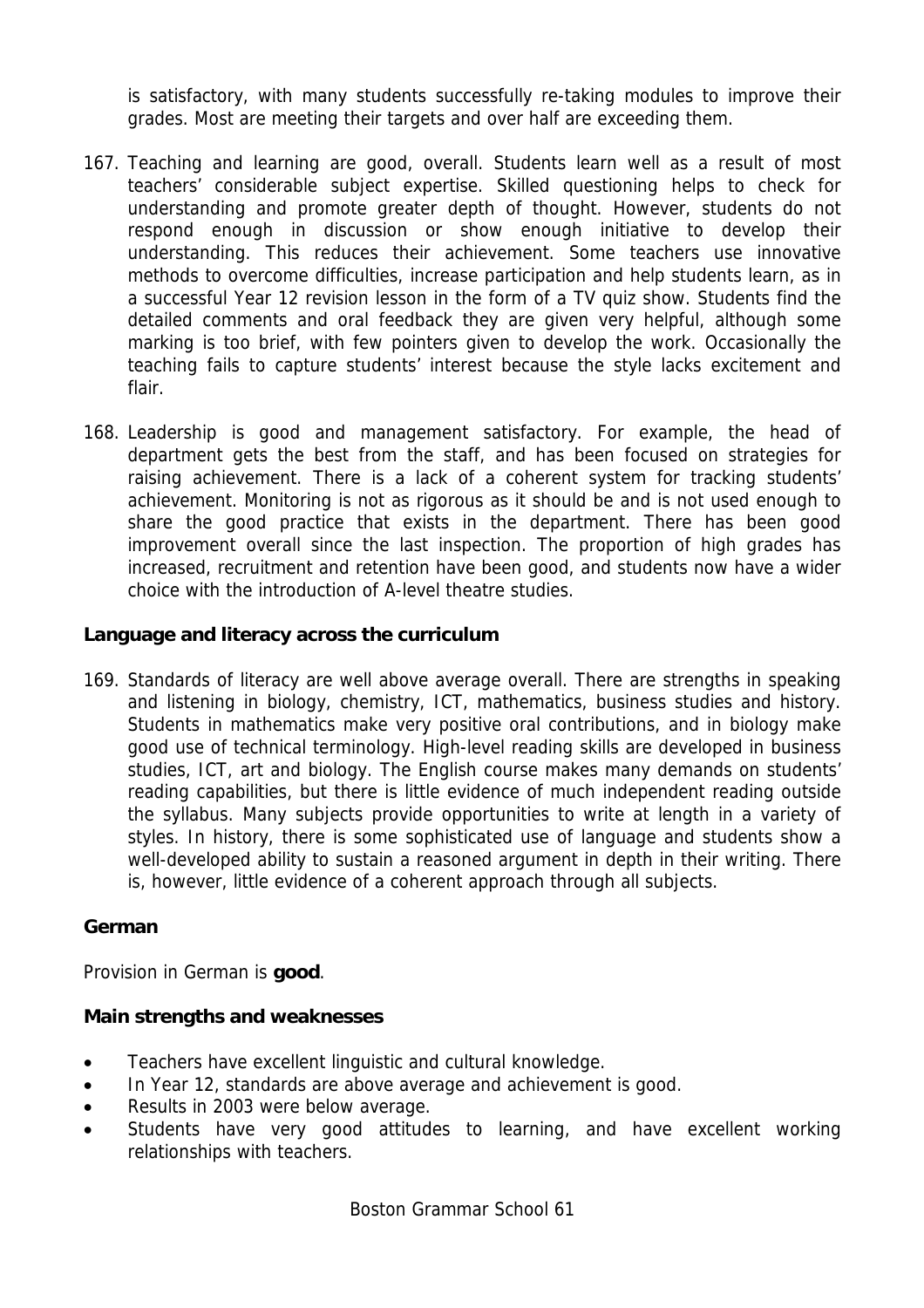- There are insufficient independent learning opportunities and challenging homework tasks.
- ICT is not used or integrated enough into routine learning.

## **Commentary**

- 170. In 2003, AS and A-level results were below average, following a recent trend of below average results and few A/B grades. Unvalidated data for 2004 shows that A-level results were lower than the previous year. However, only a few candidates are entered and national comparisons have limited validity. Staffing difficulties contributed in part to these results. Over the past three years, retention of students on the course has been excellent.
- 171. Current standards in Year 13 are below average overall. However, they were below average on entry to the course after a period of turbulent staffing and students' achievement has been satisfactory. In Year 12, student numbers have substantially increased, standards on entry are average and standards seen are above average. Students in Year 12 are achieving well. Girls are well integrated into the course and achieve as well as the boys. In speaking and listening, Year 13 students are making good progress but they still generally lack confidence in discussions. In Year 12, students are making very good progress in speaking and listening; they express themselves competently with very good German accents, developing communication skills very well in paired conversations and interviews. The lack of a German assistant results in valuable lesson time being used for fully developing this skill. In reading, standards in both years are above average because teachers select challenging texts for study. In writing, Year 13 students write with reasonable accuracy, for example about German reunification, but they are highly dependent on teachers' guidance. In Year 12, students already write confidently with a good grasp of German grammar. Students with special educational needs achieve well. ICT is not integrated enough into routine learning.
- 172. Teaching and learning are good, overall. Teachers have excellent subject knowledge, consistently delivering lessons in German, and sharing with students their in-depth knowledge and love of the German culture. In a very good Year 13 lesson, the teacher's excellent use of the interactive whiteboard enhanced students' interest in the fall of the Berlin wall. However, some lessons lack pace and opportunities for indepth language study. Additionally, students generally do not frequently extend their German through independent tasks and challenging homework, including assiduous preparation of texts in order to subsequently enhance discussions in lessons. Teachers mark assignments thoroughly, grading these according to examination criteria; this informs students fully of their progress. Students are highly motivated and have excellent working relationships with their teachers.
- 173. Leadership is good and management is satisfactory. The dedicated departmental head leads an expert team committed to students' achievement. Teaching quality, standards and student numbers are all improving. However, schemes of work are not specific enough to the needs of each year group. Improvement since the last report has been satisfactory; the percentage of A-B grades are still below average and independent learning remains underdeveloped.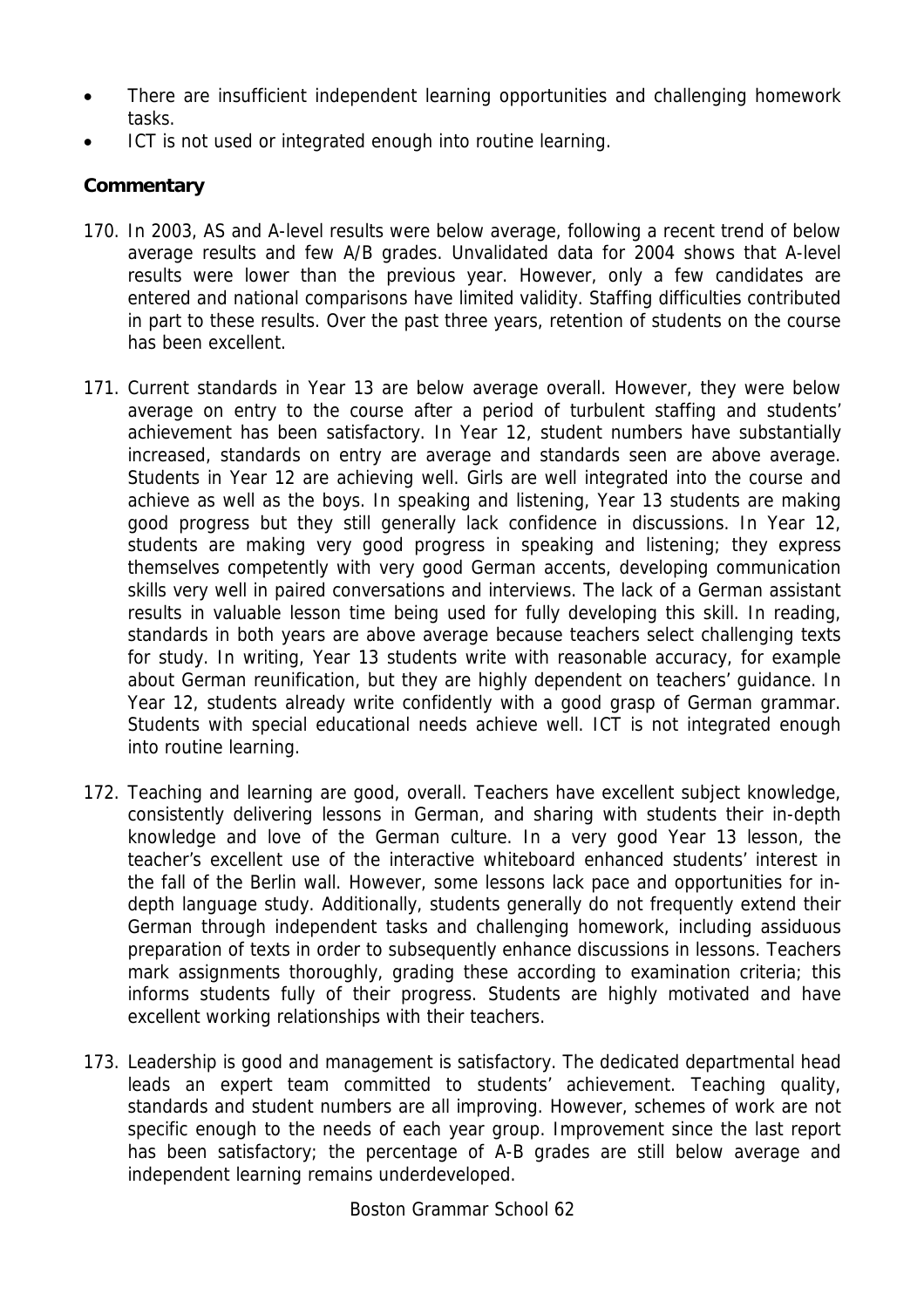## **MATHEMATICS**

The focus of the inspection was mathematics, but further mathematics was also sampled. In a very good lesson, students achieved very well, not only learning about complex numbers but also improving their examination technique by working in a group to produce a model answer. Standards of students' work in this lesson were well above average.

Provision in mathematics is **good**.

### **Main strengths and weaknesses**

- Teachers have very good mathematical knowledge so that they teach even the most demanding aspects of the course with great confidence.
- Students' very mature attitudes contribute significantly to their achievement.
- Students do not take enough responsibility for their own learning.
- In large classes, the work does not always meet the needs of all the students all of the time.
- Further mathematics allows the intending mathematician to be well prepared for higher education.

### **Commentary**

- 174. Results in the GCE A-level examinations in 2003 were average. In 2004, the number entered was considerably less than the previous year (11 compared with 29) but the average point score was increased.
- 175. The standard of work seen during the inspection from students in Year 12 and Year 13 was well above national expectations. As students start the course having achieved above average standards, their achievement in the sixth form is good. The small number of female students achieve as well as male students. Students from minority ethnic groups achieve as well as other students because they are well motivated and enjoy the challenge of their work. Gifted and talented students achieve well because they explore the subject in greater depth by taking further mathematics.
- 176. Students achieve well because they learn well in lessons as a result of good teaching. Teachers have very good levels of mathematical knowledge so they are very well equipped to teach the most difficult aspects of the course. Teachers set demanding expectations and students rise enthusiastically to the challenge. Year 13 students worked swiftly through a series of questions of increasing difficulty when learning how to apply the binomial theorem. Students are given helpful comments when work is marked and they take full note of the advice. They display very positive attitudes to their work. They work at a very productive rate and have no hesitation in asking questions to explore any issue on which they are unclear. Because of these very positive attitudes, students would learn even more effectively if they were given greater responsibility for their own learning. One such example is that teachers regularly ask students to copy notes when they would be able to make their own and so develop a skill which will advantage them beyond school. In some of the larger teaching groups, the range of attainment is wide. In such groups, teachers do not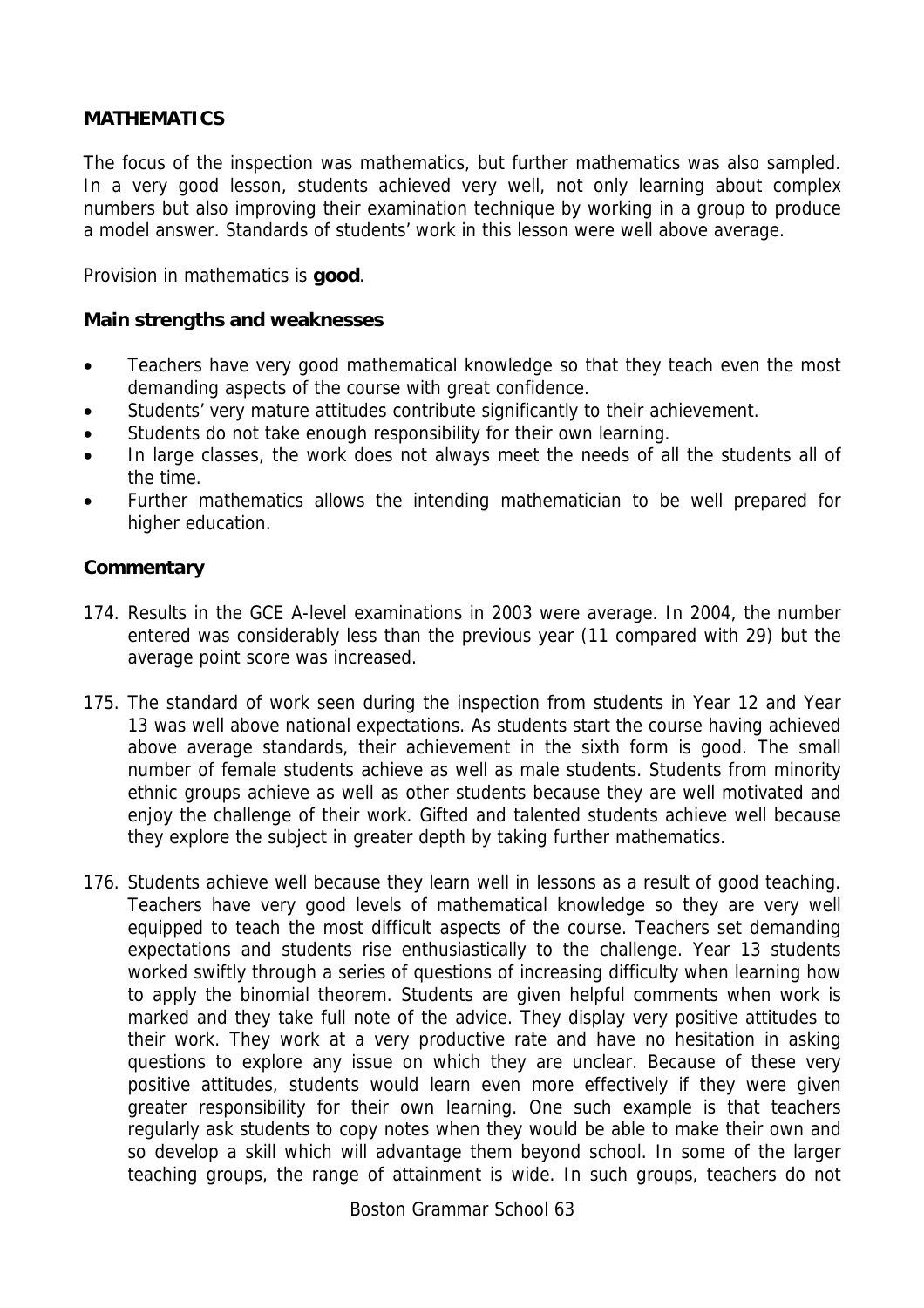always fully consider the needs of all students. In one example seen, a student who had very rapidly grasped the idea of how to derive the formula for the tangent to a circle had to sit passively whilst the teacher explained the concept to others whose understanding was far less developed.

177. The subject is well led and managed. A consistent approach to the teaching of the subject has been established across the team of teachers involved. This means that students do not experience conflicting or confusing approaches to topics and that each teacher knows whether required skills have been covered or not. The subject is popular and retention in the course is high. The head of department is new to the post and has not yet developed a systematic approach to monitoring the quality of teaching. There has been good improvement since the previous inspection. Standards seen in the inspection are higher than those reflected in recent examinations. With the appointment of a new head of department and resolved staffing shortages, students are now achieving more and teaching is improved.

## **Mathematics across the curriculum**

178. Students are very competent in using mathematics wherever the need arises in all subjects. In business studies, students confidently drew upon their statistical and graphical knowledge to interpret data when considering free trade. Chemists experience no difficulties with mole equations. The levels of skills and knowledge are more than adequate for the demands of the curriculum.

### **SCIENCE**

Chemistry and biology were inspected in full.

## **Chemistry**

Provision in chemistry is **good**.

### **Main strengths and weaknesses**

- Achievement is good as a result of good teaching.
- Results have been improving, but the number of higher grades declined in 2004.
- There are very good working relationships during lessons and students are well motivated.
- There is insufficient use of ICT in lessons.
- Resources are becoming depleted due to increasing numbers of students.
- Monitoring of teaching and learning is insufficiently carried out.
- Record keeping in the department is undeveloped.

## **Commentary**

179. The A-level results in 2003 represented good progress of students. They all achieved a pass with half of them gaining the higher grades, although there were only four candidates. These results were an improvement on those of 2002. In 2004, there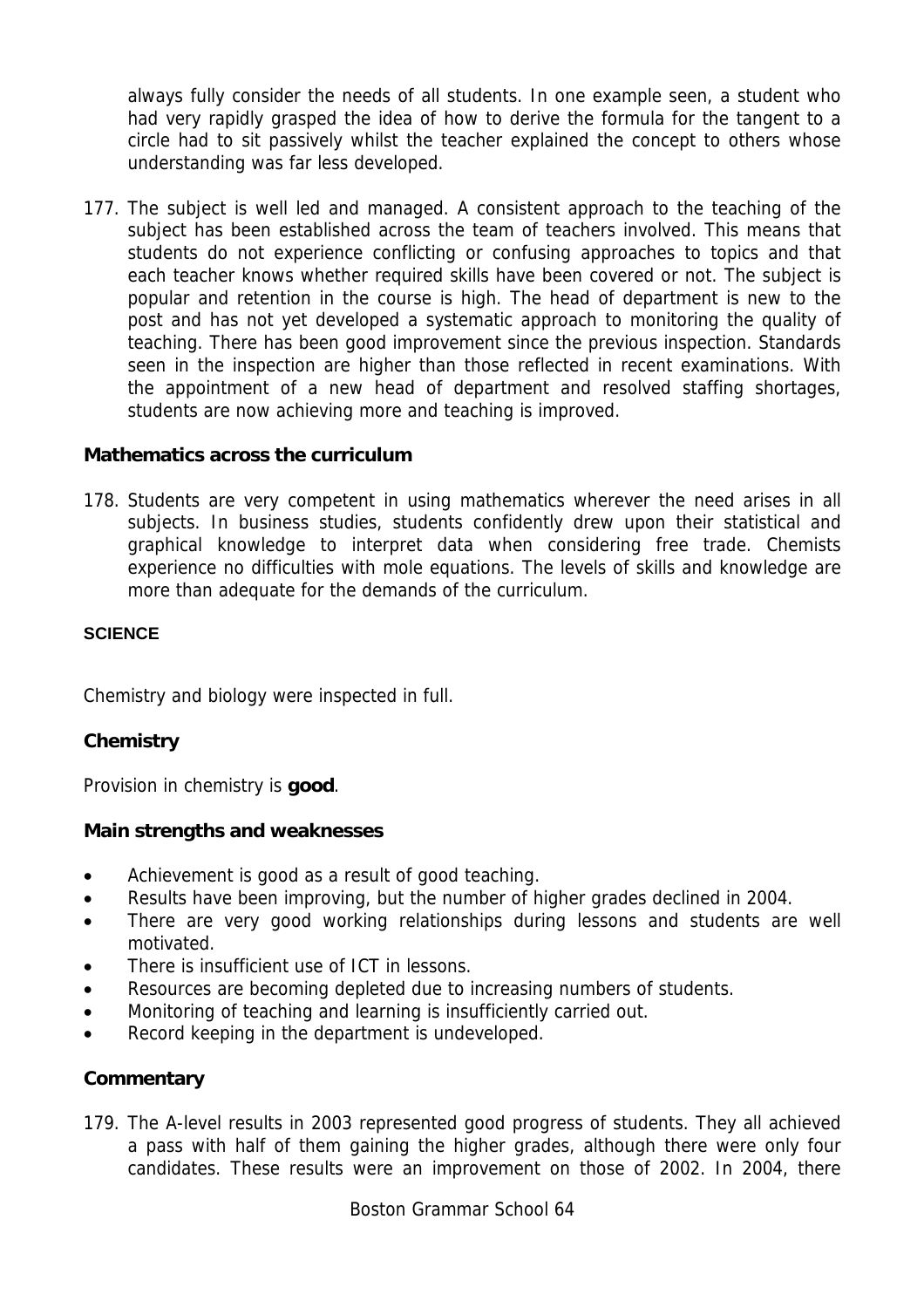were six candidates and the results were not as good. In 2002 and 2003 all students achieved a pass at AS-level although there were only two and four candidates respectively. In 2004, there were several more candidates and the majority achieved a pass with almost half achieving the higher grades. Retention rates are good.

- 180. Standards of work seen during the inspection are above average and these standards are achieved because of good teaching and the very positive attitudes of the students. In relation to their standards at the start of the sixth form, the achievements of students are good and they make good progress. There is no discernible difference between the achievement of male and female students and no students were seen with special educational needs. The very few students seen for whom English is a second language make similar progress to others. Students display literacy and numeracy skills appropriate to the course and written work is well presented.
- 181. Teaching in chemistry is good and the motivation of the students enables them to learn well. Teachers have good subject knowledge, which means that difficult concepts are clearly explained. Lessons are well planned, have a brisk pace and include a variety of teaching and learning styles to maintain students' interest. There are very good working relationships during lessons so that students do not feel afraid to ask for help if they need it. Students are encouraged to share ideas and help each other. They work co-operatively together in both theory and practical lessons and help each other in a mature and sensible way. Teachers' expectations are high and students are questioned frequently during lessons to reinforce knowledge and understanding. Students respond well in lessons and rise to challenges as shown during question and answer sessions and are keen to contribute to group discussions. Marking is thorough and appropriately annotated, giving clear guidance to students on areas for improvement, with plenty of praise and encouragement. Assessment is satisfactory and takes place through regular testing and the continuous assessment of practical skills, and students are aware of their progress. Homework is set and marked on a regular basis and is used to reinforce work covered in lessons, often comprising past examination questions. Independent learning skills are fostered by the use of self-learning packages. There is insufficient use of ICT enhancing the learning during lessons due to problems with computers being in various states of disrepair.
- 182. Leadership and management of the department are satisfactory. There is an expectation that teachers are committed to raising achievement and have a clear focus on direction. The head of department has a dynamic teaching style. There is little formal monitoring of the teaching and learning quality and this inhibits development of teaching skills and shared good practice. There is also a lack of an Alevel database to improve the record keeping. Students regularly visit a local university to attend lectures and attend intensive off-site revision courses each year prior to the examinations. This enhances their wider appreciation of the subject at a higher level. Accommodation and resources are good, but the increasing numbers of students means that resources are becoming stretched. The department receives good technical support. There has been good overall improvement since the last inspection.

## **Biology**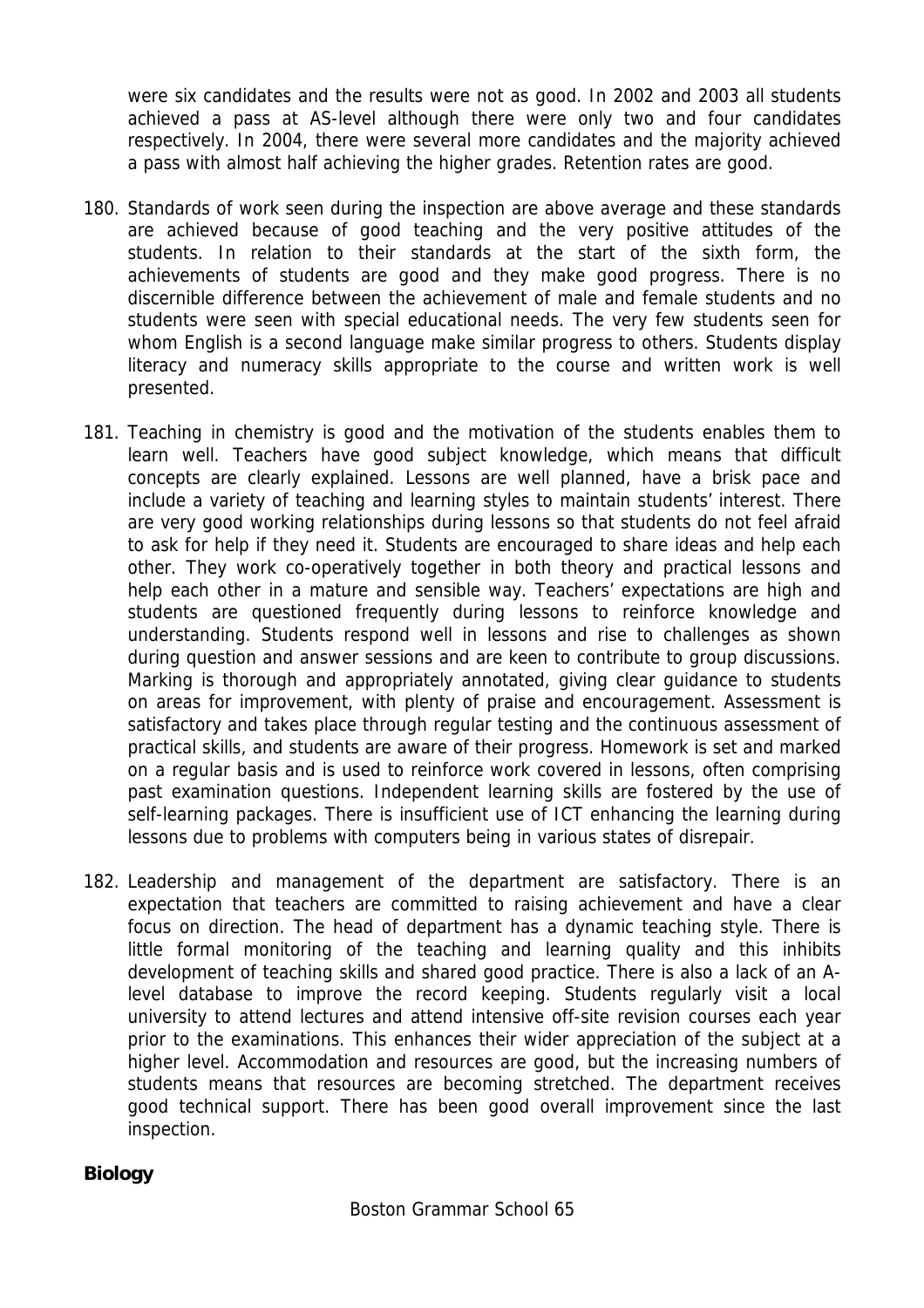Provision in biology is **good**.

## **Main strengths and weaknesses**

- Teaching is good.
- Teachers have high expectations of students.
- Students are well motivated.
- The use of ICT by students is insufficient.
- Available resources limit the amount and extent of practical work undertaken by students.

- 183. The A-level results in 2003 were well above average. Although there were only eight students they all achieved a pass with half of them at the higher grades. These results were an improvement on the results for 2002. In 2004, there were only four candidates but all passed with half achieving higher grades. The AS-level results for 2003 were similar. In 2004 all students achieved a pass, half of which were at the higher grades. Retention rates are very good.
- 184. Above average standards of work were seen during the inspection and these standards are achieved because of good teaching. In relation to their standards at the start of the sixth form the achievements of students are good and their very positive attitudes mean that the quality of learning is good and they make good progress as they move through the sixth form. Standards of literacy and numeracy are above average and their investigative skills are well developed. Male and female students achieve equally well and the very few students for whom English is a second language make similar progress. No students were seen with special educational needs.
- 185. Teaching in biology is good overall, enabling students to learn well. Teachers show very good subject knowledge so that they are able to give clear explanations of facts to help learning. Lessons are well planned and have a brisk pace. There are opportunities for students to develop independent learning skills, through miniresearch projects. Teachers' expectations are high and they question students frequently during lessons to establish and reinforce knowledge and understanding. Students respond well in lessons, are well motivated and rise to challenging questions. They work co-operatively together in both theory and practical lessons and share ideas in a mature and sensible way. There are very good working relationships during lessons so that students feel able to ask questions if they need to. Extension work is provided for gifted and talented students, three of whom will be sitting the advanced extension paper in Year 13 for which they receive extra lessons. There is insufficient use of ICT in lessons due to problems with the equipment. Students' notes are comprehensive and show good coverage of the examination syllabus. Marking is thorough, annotated with useful guidance and graded appropriately. Assessment takes place through regular testing during and at the end of modules. Homework is set and marked regularly and is used to reinforce work covered in lessons, often comprising past examination questions.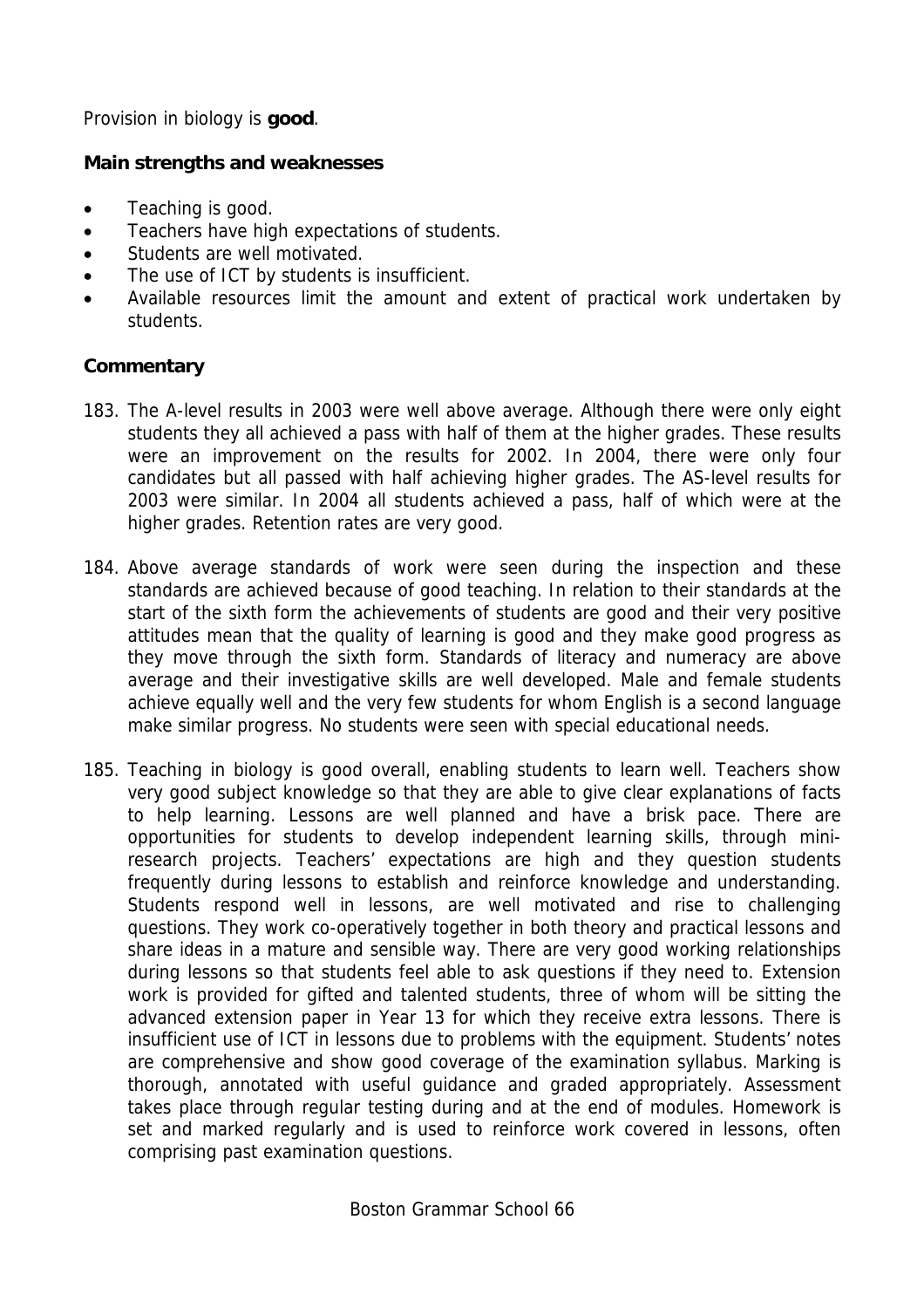186. The department is well led and managed and the head of department is committed to the continued improvement of examination results. Monitoring of staff takes place informally but there is a lack of co-ordination between the teachers. Assessment and record keeping are satisfactory and the head of department intends to develop these further. Accommodation and resources are satisfactory but the increasing popularity of the subject means that resources are becoming stretched which is limiting the extent of practical work undertaken and there is little opportunity for students to carry out fieldwork. The department receives good technical support from two technicians. Improvement since the last inspection has been good. The results have improved and the subject has a much greater uptake.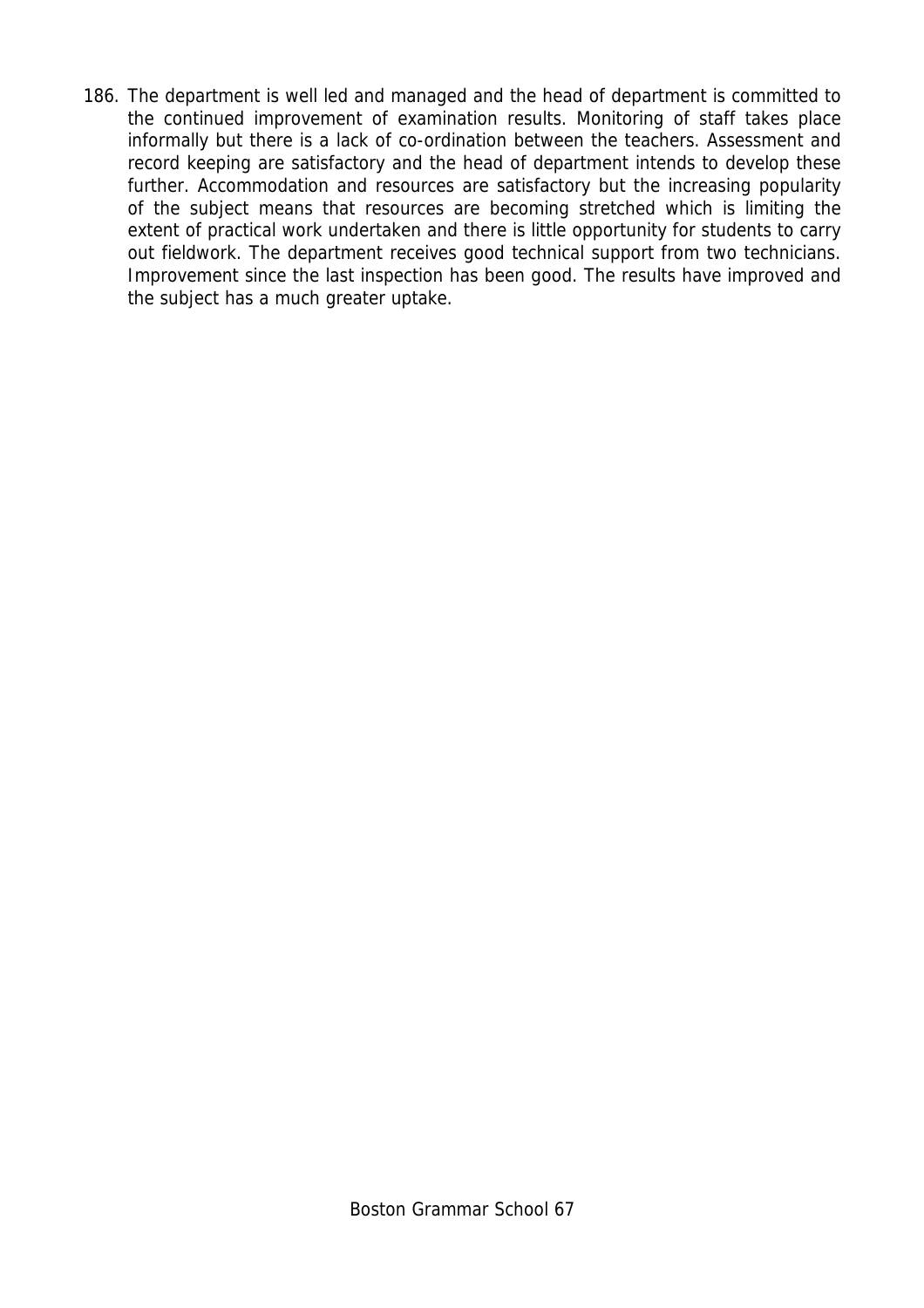## **INFORMATION AND COMMUNICATION TECHNOLOGY**

There were no focus subjects in this area.

## **Information and communication technology across the curriculum**

187. Students in the sixth form make satisfactory use of ICT in some of their courses. While they are not given specific training, they have developed above average levels of competence in ICT and these are adequate to support their course requirements.

### **HUMANITIES**

The focus subject was history.

One lesson in geography was sampled and books were scrutinised. In the work scrutinised and lesson seen it was noted that teaching and learning were good. The quality of work seen indicates students will continue to achieve success above national average.

### **History**

Provision in history is **very good**.

### **Main strengths and weaknesses**

- Consistent and very good quality teaching enables students to learn very well.
- Frequent discussion and debate enable students to acquire well-developed higher order thinking and verbal reasoning skills.
- Enquiry-based methods and frequent research assignments encourage students to accept responsibility for their own learning.
- Very good leadership and management underpin the subject's good recruitment and examination performance.
- Extra-curricular opportunities are limited.

## **Commentary**

- 188. Results in the A-level examinations in 2003 in terms of average points score were well above average and the best in the school's history. Two-thirds of students gained higher grades, reflecting very good achievement. The 2004, A Level results were not as strong and were much closer to the previous year's national averages.
- 189. In work seen in the current Year 13, standards are well above expectations and students achieve very well. They debate contentious issues passionately and demonstrate well-developed abilities to sustain reasoned argument both orally and in writing. They co-operate very well in paired and group research and class presentations. Over the course of two years they compile well-organised, highly detailed files in which higher attaining and average attaining students analyse and evaluate evidence well. Lower attaining students' essays contain more description and narrative than is desirable, and are more likely to employ colloquial English.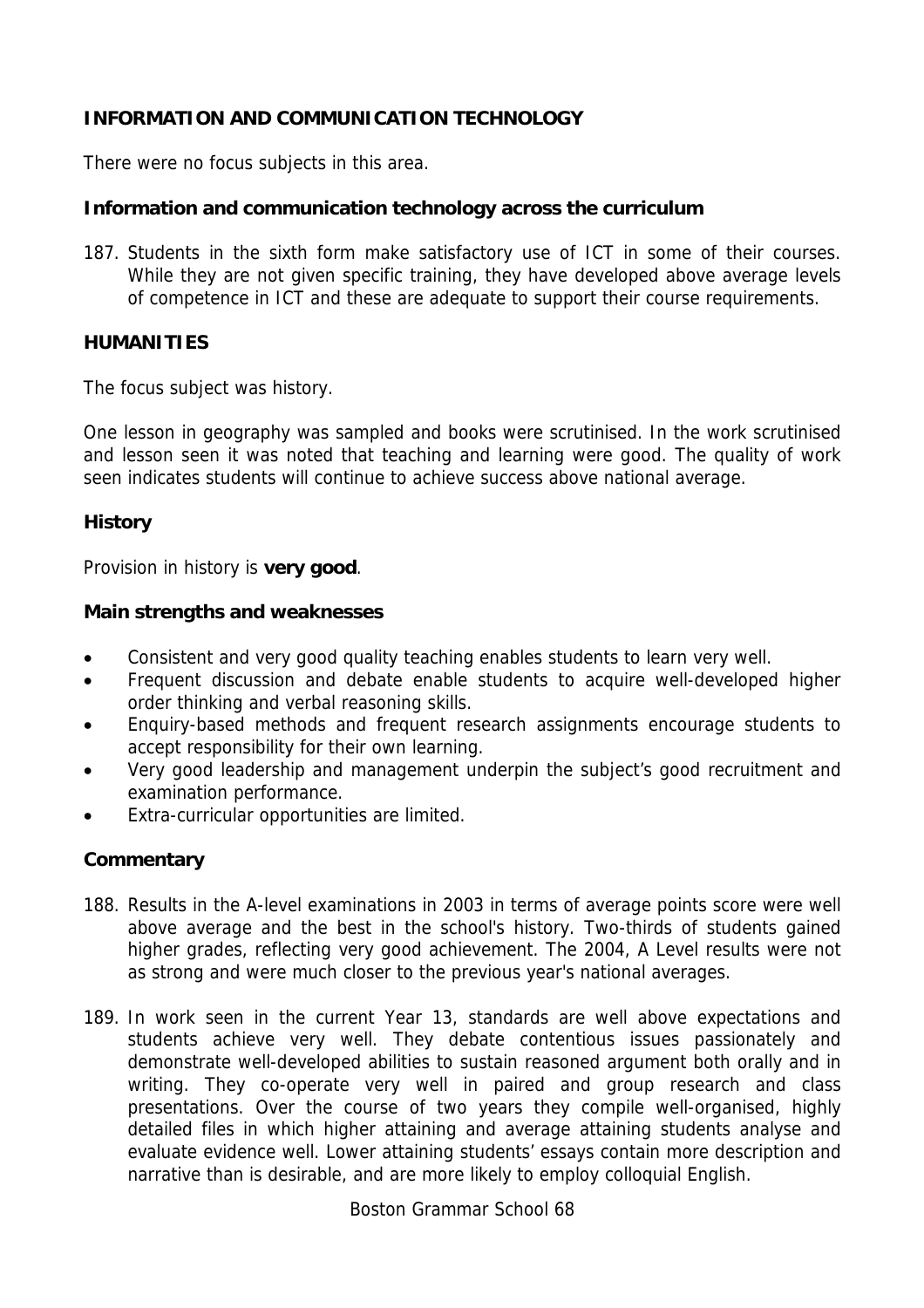- 190. The quality of teaching is consistently very good. Teachers' subject expertise and understanding of how learning takes place are skilfully used to maximise achievement. 'Question and answer' is very effectively targeted in class discussion to probe and extend students' understanding. Candidates are very well prepared for examinations through shared mark schemes, regularly practising past questions and very clear guidance on source evaluation skills. Teachers mark work very thoroughly and offer detailed advice on the scope for improvement, which is greatly appreciated by their students. Some lessons take place in rooms which are rather cramped for the size of the classes and which lack the computers and audio-visual aids which would assist teachers to broaden the range of teaching and learning strategies they employ.
- 191. The subject is very well managed and led. There have been several changes in the teaching staff since the last inspection but the head of department has been very successful in maintaining the examination standards and popularity of the subject throughout this period. There has, however, been an impact on the availability of enrichment opportunities; for example, visits to the History Guild and other activities to take advantage of external resources have discontinued. There has been good improvement since the last inspection.

## **ENGINEERING, TECHNOLOGY AND MANUFACTURING**

The focus subject was design and technology – product design.

### **Product design**

Provision in product design is **good**.

#### **Main strengths and weaknesses**

- Numbers of students currently in Year 12 are higher than in previous years.
- Teaching was consistently good in the lessons seen.
- Good industrial links have been developed.
- Examination results at the higher grades are not achieved.
- Many students do not continue their studies in Year 13.

### **Commentary**

- 192. In 2003, only three students entered the A-level examination. No passes were gained at A/B grades but all students were successful at A-E grades. In 2004, all achieved success at A-E grades.
- 193. Achievement is good from a below average standard on entry to this course. Current standards in Year 13 are average. Good preliminary sketching of ideas with good annotation to explain ideas in the home weight-training bench project is presented. Good areas of research are identified including social issues, materials and manufacturing processes. A minority of students' work shows insufficient research and development of ideas. In Year 12, standards are also average for this early stage of the course. Good presentational skills are used including freehand sketching, shading,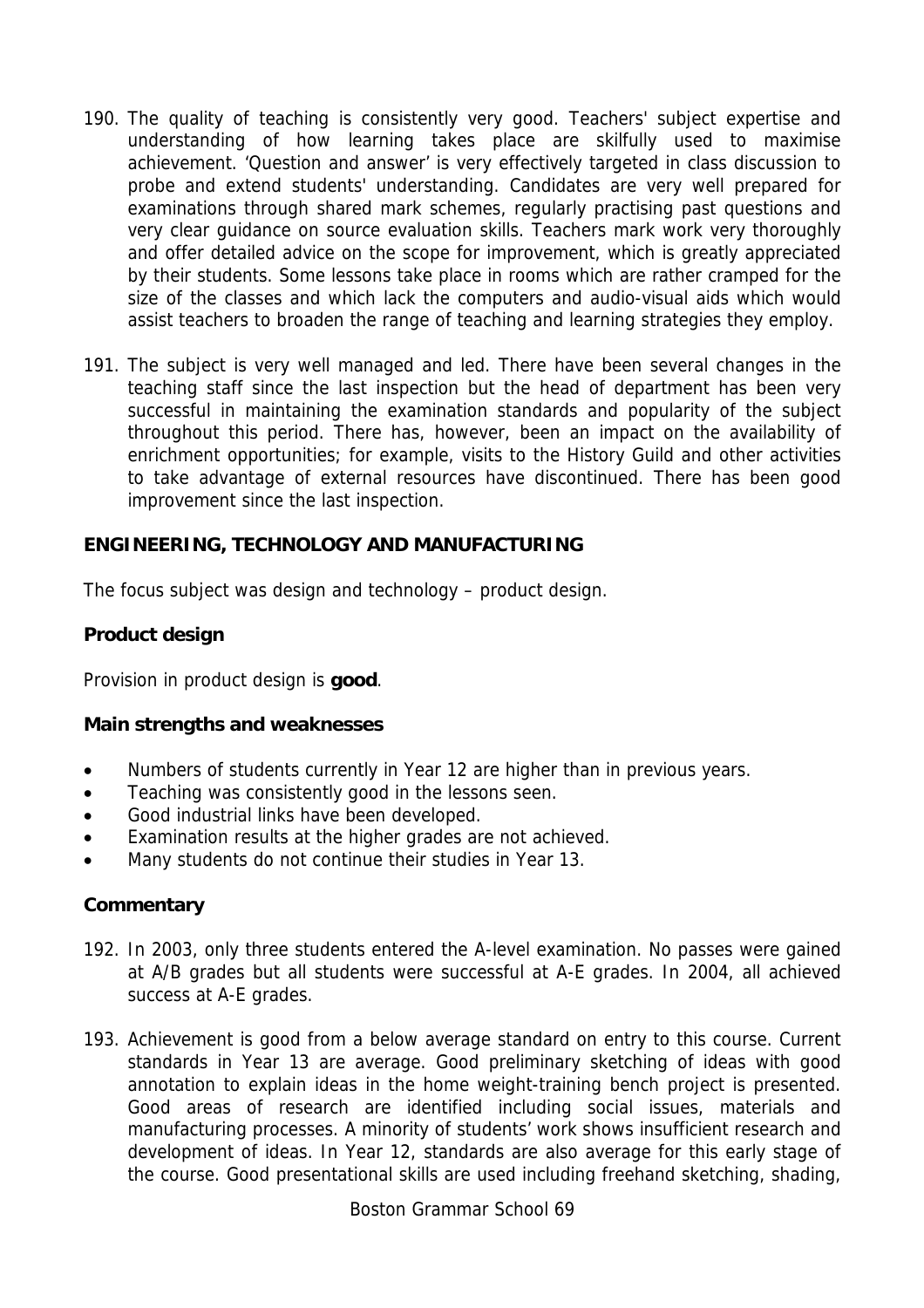annotation and use of colour. Good understanding of injection moulding production methods is achieved with good annotated sketches. A small amount of the work seen is below average because it shows lack of depth in analysis of design proposals, drawings not annotated, and colour not used to improve presentation.

- 194. The quality of teaching and learning was good in the lessons seen. Teachers have good subject expertise together with some industrial experience, which adds to students' learning. In Year 12, students increased their understanding about offering alternative design solutions to an existing product. Students were engaged in the lesson because the teaching used good questioning skills to encourage participation in their learning. In Year 13, good one-to-one teaching was seen when developing students' understanding of social and environmental issues when addressing a design proposal.
- 195. Leadership and management are good. The head of department is developing strategies to promote the subject at this level and to increase recruitment and retention rates. A good start has been made with good numbers currently in Year 12. Good industrial links have been developed to support students' learning. Students relate well to adults and can work in group situations or independently. The higher grades at examination level have not been achieved recently, and monitoring procedures to identify strengths and weaknesses in the teaching from lesson observation and analysis of data are undeveloped.
- 196. Improvement since the last inspection has been satisfactory. Student numbers in Year 12 have increased since the last inspection. Standards have not improved at the higher grades.

## **BUSINESS**

The focus subject was business studies.

## **Business studies**

Provision in business studies is **very good**.

## **Main strengths and weaknesses**

- There is very well informed and effective teaching that helps students to build up their knowledge and understanding in the subject.
- Meticulous planning ensures that students are challenged to give their best and standards are above average.
- Very good use is made of assessment to give students a clear understanding of what they must do in order to improve their work.
- Opportunities for extended oral participation and collaborative working are not widespread in lessons.
- The accommodation in which lessons are taught is small.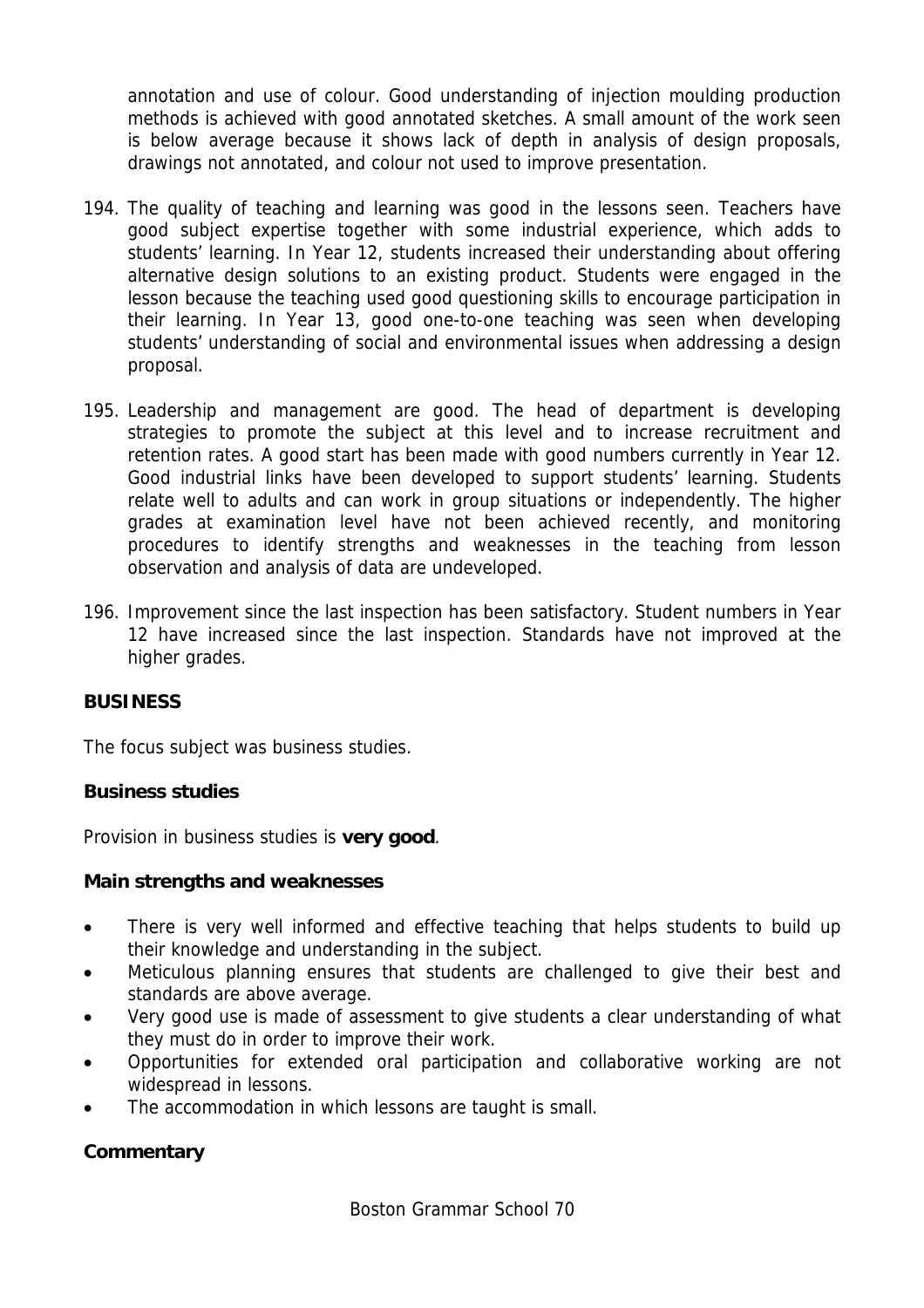- 197. In GCE AS-level and A-level business studies in 2003, the examination results were above average, with a high percentage of students obtaining the higher A and B grades. When account is taken of students' GCSE grades at the start of the course, these results represented good achievement. The standards reached by current Year 13 students, as seen in lessons and written work, are well above average for both male and female students. Their achievement is very good. They have made very good progress in understanding the central concepts of the subject and make good use of the appropriate subject technical language. Using a local company's profit and loss accounts, Year 13 students understand how accounts are used to assess performance. Although Year 12 students are at an early stage in the AS-level course, they are making very good progress in the understanding of business theory.
- 198. The quality of teaching is very good. Teachers have very good subject knowledge and, by skilful questioning, this is used effectively to challenge and extend students' learning. The pace at which the lessons are conducted, and the activities included, help to ensure students maintain concentration throughout and make clear gains in understanding new theory. Lesson planning is very good and this helps to ensure consistency in teaching and enables students to be presented with increasing demands in lessons. This makes a significant contribution to the strength in students' learning, which is in the gradual accumulation of knowledge over time. However, there is insufficient opportunity for collaborative learning, and oral participation is low. There is adequate access to computers for students and this helps with the very independent learning seen in Year 13 when individual interests are worked on in some depth. Insufficient use is made of ICT as a teaching medium. Very good use is made of local business and industry as a source of first hand information. Assessment is closely linked to the course criteria and students benefit from the support they get from their teachers in lessons and through the rigorous marking of their work.
- 199. Students are very highly motivated, are keen to do well and, when questioned, express positive views of the subject. They are well prepared to start lessons on time. Relationships are very good and students listen intently to teachers.
- 200. Leadership and management are very good and provide a clear direction for work in the department. There is a strong commitment to success and continued improvement. Although the department occupies a dedicated teaching room, it is only just large enough to accommodate the number of students in the group. There is little room for movement in the classroom. Overall improvement since the last inspection has been good.

## **VISUAL AND PERFORMING ARTS AND MEDIA**

There were no focus subjects in this area.

## **HOSPITALITY, SPORTS, LEISURE AND TRAVEL**

There were no focus subjects in this area.

### **HEALTH AND SOCIAL CARE**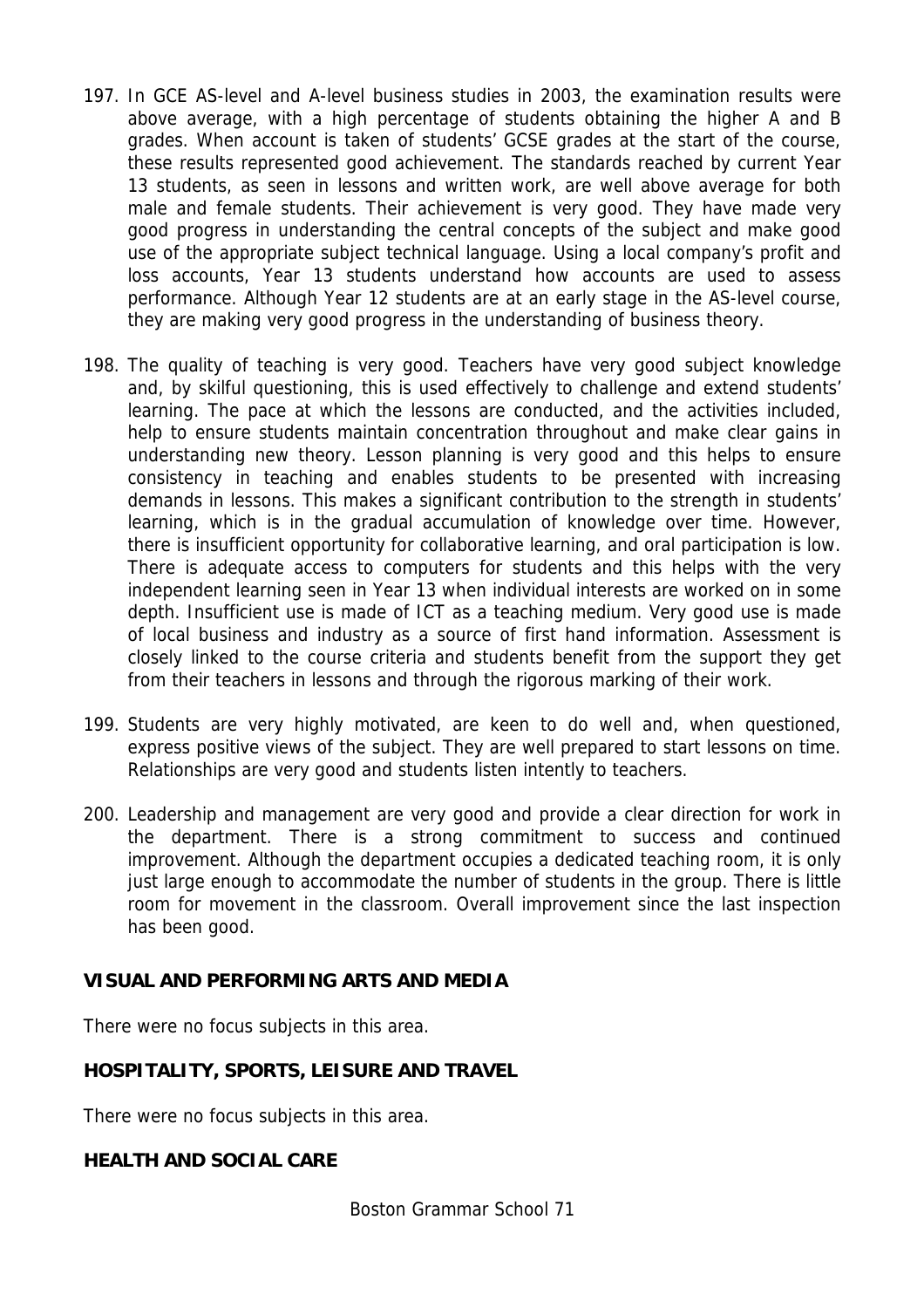There were no focus subjects in this area.